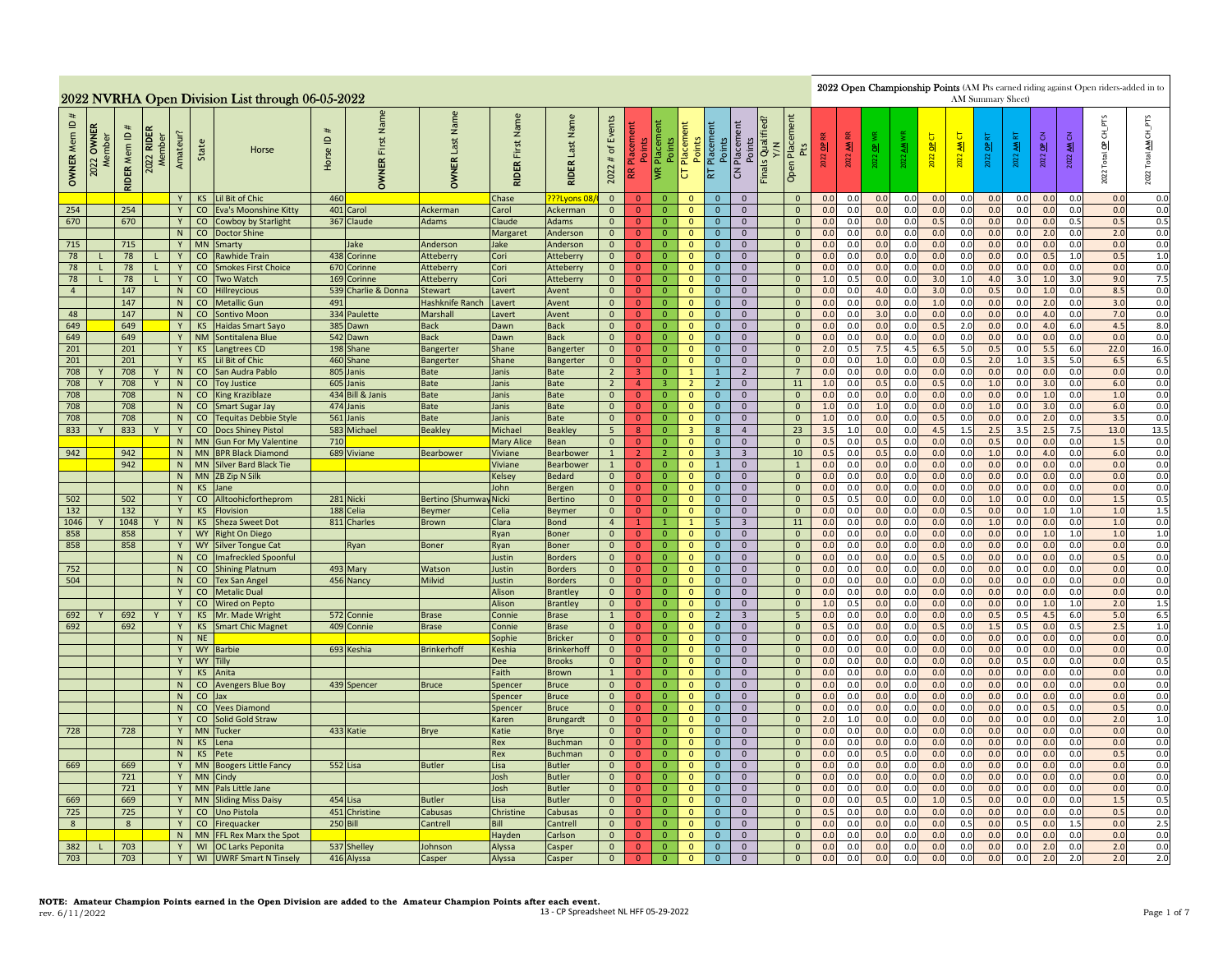|                                              |               |                     |                                     |          |                         | 2022 NVRHA Open Division List through 06-05-2022 |                                     |                               |                           |                               |                                  |                                          |                                |                                     |                                                |                                        |                                  |                                                      |                 |                              |              |                    |              | AM Summary Sheet) |                             |                |                          |                | 2022 Open Championship Points (AM Pts earned riding against Open riders-added in to |                              |
|----------------------------------------------|---------------|---------------------|-------------------------------------|----------|-------------------------|--------------------------------------------------|-------------------------------------|-------------------------------|---------------------------|-------------------------------|----------------------------------|------------------------------------------|--------------------------------|-------------------------------------|------------------------------------------------|----------------------------------------|----------------------------------|------------------------------------------------------|-----------------|------------------------------|--------------|--------------------|--------------|-------------------|-----------------------------|----------------|--------------------------|----------------|-------------------------------------------------------------------------------------|------------------------------|
| $\mathbf{\underline{o}}$<br><b>OWNER Mem</b> | OWNER<br>2022 | <b>RIDER Mem ID</b> | <b>RIDEI</b><br>2022 RIDE<br>Member | Amateur? | State                   | Horse                                            | $\mathbf{\underline{o}}$<br>Horse I | Name<br>First<br><b>OWNER</b> | Last Name<br><b>OWNER</b> | Name<br>First<br><b>RIDER</b> | Name<br>Last<br><b>RIDER</b>     | Events<br>$\mathfrak{b}$<br>$\#$<br>2022 | 医                              | Points<br>Placement<br>Points<br>I≸ | Placement<br>Points<br>$\overline{\mathtt{C}}$ | Placement<br>Points<br>Placement<br>RT | Points<br>$\overline{c}$         | Qualified?<br>Y/N<br>Placer<br>Pts<br>Finals<br>Open | $\frac{1}{2}$   | $\blacktriangleleft$<br>2022 | 2022 OP      | াৱা<br>$\tilde{a}$ | ь<br>2022 OP | 5<br>ᅨ<br>2022    | ÷<br>$\overline{a}$<br>2022 | 튒<br>ৱ<br>2022 | OP <sub>CN</sub><br>2022 | 3<br>ᅨ<br>2022 | $CH\_PTS$<br>Total OP<br>2022                                                       | CH_PTS<br>₹<br>Total<br>2022 |
| 282                                          |               | 282                 |                                     |          |                         | N   CO Remedy for Hope                           |                                     | 35 Linda                      | Cellini                   | Linda                         | Cellini                          | $\overline{0}$                           | $\mathbf{0}$                   | $\Omega$                            | $\mathbf{0}$                                   | $\mathbf{0}$                           | $\mathbf{0}$                     | $\mathbf{0}$                                         | 0.0             | 0.0                          | 0.0          | 0.0                | 0.0          | 0.0               | 2.5                         | 0.0            | 0.0                      | 0.0            | 2.5                                                                                 | 0.0                          |
|                                              |               |                     |                                     | Y<br>N   |                         | WY Gunny                                         |                                     |                               |                           | Liddy                         | Chaney                           | $\overline{0}$                           | $\Omega$<br>$\overline{0}$     | $\mathbf{0}$<br>$\overline{0}$      | $\Omega$<br>$\mathbf{0}$                       | $\mathbf{0}$<br>$\mathbf{0}$           | $\mathbf{0}$<br>$\mathbf 0$      | $\mathbf{0}$                                         | 0.0             | 0.0                          | 0.0          | 0.0<br>0.0         | 0.0          | 0.0<br>0.0        | 0.0                         | 0.0<br>0.0     | 0.0                      | 0.0<br>0.0     | 0.0                                                                                 | 0.0                          |
| 619                                          |               | 619                 |                                     | Y        | <b>MN</b><br><b>MN</b>  | <b>Ruf Hearted Bro</b><br><b>Loves Prophesy</b>  |                                     | 450 Codi & David              | Christianson              | Kevin<br>Codi                 | Chester<br>Christianson          | $\overline{0}$<br>$\overline{0}$         | $\overline{0}$                 | $\overline{0}$                      | $\mathbf{0}$                                   | $\overline{0}$                         | $\overline{0}$                   | $\mathbf 0$<br>$\mathbf{0}$                          | 0.5<br>0.0      | 0.0<br>0.0                   | $1.0$<br>0.0 | 0.0                | 0.0<br>0.0   | 0.0               | 0.0<br>0.0                  | 0.0            | 0.5<br>1.0               | 2.0            | 2.0<br>1.0                                                                          | $0.0\,$<br>2.0               |
|                                              |               | 1025                | Y                                   | N        | <b>WY</b>               | Dancer                                           |                                     |                               |                           | Terry                         | Clancy                           | $\mathbf{1}$                             | $\overline{0}$                 | $\overline{0}$                      | $\mathbf{0}$                                   | $\mathbf{0}$                           | $\mathbf{0}$                     | $\overline{0}$                                       | 0.0             | 0.0                          | 0.0          | 0.0                | 0.0          | 0.0               | 0.0                         | 0.0            | 0.0                      | 0.0            | 0.0                                                                                 | 0.0                          |
| 1025                                         |               | 1025                | Y                                   | N        | <b>WY</b>               | Montaboys Legacy                                 |                                     | 787 Terry                     | Clancy                    | Terry                         | Clancy                           | $\mathbf{1}$                             | 2 <sup>1</sup>                 | $\overline{2}$                      | $\overline{2}$                                 | $\overline{2}$                         | $2^{\circ}$                      | 10                                                   | 1.0             | 0.0                          | 1.0          | 0.0                | 0.5          | 0.0               | 1.5                         | 0.0            | 1.5                      | 0.0            | 5.5                                                                                 | 0.0                          |
| 792                                          | Y             | 792                 | Y                                   | Y        | <b>KS</b>               | <b>Freckled Rico</b>                             |                                     | 541 Matt                      | Clark                     | Claudia                       | <b>Clark</b>                     | $\overline{2}$                           | 2 <sup>1</sup>                 | $\mathbf{0}$                        | $\overline{\mathbf{3}}$                        | $2^{\circ}$                            | $\overline{0}$                   | $\overline{7}$                                       | 1.0             | 0.0                          | 0.0          | 0.0                | 0.5          | 0.5               | 0.0                         | 0.0            | 0.0                      | 0.5            | 1.5                                                                                 | 1.0                          |
|                                              |               |                     |                                     | N        |                         | CO Freckled Headlight                            |                                     |                               |                           | Casey                         | Clayton                          | $\mathbf{1}$                             | $\overline{0}$                 | $\overline{3}$                      | $\overline{2}$                                 | $\mathbf{1}$                           | $2^{\circ}$                      | 8                                                    | 0.0             | 0.0                          | 1.0          | 0.0                | 0.5          | 0.0               | 0.0                         | 0.0            | 0.0                      | 0.0            | 1.5                                                                                 | 0.0                          |
|                                              |               |                     |                                     | N        |                         | CO Can You Call Again                            |                                     |                               |                           | Kerry                         | Cogburn                          | $\overline{0}$                           | $\overline{0}$                 | $\overline{0}$                      | $\mathbf{0}$                                   | $\mathbf{0}$                           | $\overline{0}$                   | $\mathbf{0}$                                         | 0.0             | 0.0                          | 0.0          | 0.0                | 0.0          | 0.0               | 0.0                         | 0.0            | 1.0                      | 0.0            | 1.0                                                                                 | 0.0                          |
| 851                                          |               | 851                 |                                     | N        |                         | WY AQH Peppy Cowboy                              |                                     | 600 Jennifer                  | Cole                      | Jennifer                      | Cole                             | $\mathbf{0}$                             | $\overline{0}$                 | $\overline{0}$                      | $\mathbf 0$                                    | $\mathbf{0}$                           | $\overline{0}$                   | $\mathbf{0}$                                         | 0.0             | 0.0                          | 0.0          | 0.0                | 0.0          | 0.0<br>0.0        | 0.5                         | 0.0<br>0.0     | 2.0                      | 0.0            | 2.5                                                                                 | 0.0<br>0.0                   |
| 751                                          |               | 851                 |                                     | N<br>N   | KS                      | WY Ima Chicken Hawk<br><b>Two Times Royal</b>    |                                     | 599 Jennifer                  | Cole                      | Jennifer<br>Craig             | Cole<br>Cole                     | $\overline{0}$<br>$\overline{0}$         | $\mathbf{0}$<br>$\mathbf{0}$   | $\overline{0}$<br>$\overline{0}$    | $\mathbf 0$<br>$\mathbf{0}$                    | $\mathbf{0}$<br>$\mathbf{0}$           | $\overline{0}$<br>$\mathbf{0}$   | $\overline{0}$<br>$\mathbf{0}$                       | 0.0<br>0.0      | 0.0<br>0.0                   | 0.0<br>0.0   | 0.0<br>0.0         | 0.5<br>0.0   | 0.0               | 0.0<br>0.5                  | 0.0            | 1.0<br>1.0               | 0.0<br>0.0     | 1.5<br>1.5                                                                          | 0.0                          |
| 614                                          |               | 614                 | т.                                  | Y        | <b>MN</b>               | <b>Pretty Good Haida</b>                         |                                     | 481 JoLynn                    | Cooper                    | JoLynn                        | Cooper                           | $\mathbf{0}$                             | $\overline{0}$                 | $\overline{0}$                      | $\mathbf{0}$                                   | $\mathbf{0}$                           | $\overline{0}$                   | $\mathbf{0}$                                         | 0.0             | 0.0                          | 0.0          | 0.0                | 5.5          | 3.5               | 0.0                         | 0.0            | 0.0                      | 1.0            | 5.5                                                                                 | 4.5                          |
| 614                                          |               | 614                 |                                     | Y        | <b>MN</b>               | Sallys Lolena Jac                                | 310                                 | JoLynn                        | Cooper                    | JoLynn                        | Cooper                           | $\overline{0}$                           | $\overline{0}$                 | $\overline{0}$                      | $\mathbf 0$                                    | $\mathbf{0}$                           | $\mathbf 0$                      | $\mathbf{0}$                                         | 0.5             | 0.0                          | 0.0          | 0.0                | 0.0          | 0.5               | 0.5                         | 0.5            | 0.5                      | 1.5            | 1.5                                                                                 | 2.5                          |
| 539                                          | $\mathbf{L}$  | 539                 | L                                   | Y        | co                      | <b>Autumn Like Frost</b>                         |                                     | <b>577 Kay</b>                | Cornelius                 | Kay                           | Cornelius                        | $\mathbf{0}$                             | $\overline{0}$                 | $\overline{0}$                      | $\mathbf{0}$                                   | $\mathbf{0}$                           | $\mathbf{0}$                     | $\mathbf 0$                                          | 0.0             | 0.0                          | 0.0          | 0.0                | 0.0          | 0.0               | 0.0                         | 0.0            | 0.0                      | 0.0            | 0.0                                                                                 | 0.0                          |
| 539                                          | L.            | 539                 | $\mathsf{L}$                        | Y        | CO                      | <b>HR Playing Dori</b>                           |                                     | 228 Kay                       | Cornelius                 | Kay                           | Cornelius                        | $\overline{0}$                           | $\mathbf{0}$                   | $\overline{0}$                      | $\mathbf 0$                                    | $\mathbf{0}$                           | $\overline{0}$                   | $\mathbf{0}$                                         | 0.0             | 0.0                          | 0.0          | 0.0                | 0.5          | 0.0               | 0.0                         | 0.0            | 3.5                      | 4.0            | 4.0                                                                                 | 4.0                          |
|                                              |               |                     |                                     | N        | co                      | <b>Houstons Jiminy Cricket</b>                   |                                     |                               |                           | Camille                       | Courtney                         | $\mathbf{0}$                             | $\overline{0}$                 | $\overline{0}$                      | $\mathbf{0}$                                   | $\mathbf{0}$                           | $\mathbf{0}$                     | $\mathbf{0}$                                         | 0.0             | 0.0                          | 0.0          | 0.0                | 0.0          | 0.0               | 0.0                         | 0.0            | 0.0                      | 0.0            | 0.0                                                                                 | 0.0                          |
| $\overline{1}$                               |               | $\mathbf{1}$        | $\mathsf{L}$                        | Y        | co                      | <b>Docs Second Best</b>                          |                                     | 2 Dave                        | Currin                    | Dave                          | Currin                           | $\overline{0}$                           | $\overline{0}$                 | $\mathbf{0}$                        | $\mathbf{0}$                                   | $\mathbf 0$                            | $\mathbf{0}$                     | $\mathbf 0$                                          | 0.5             | 0.5                          | 0.0          | 0.0                | 0.0          | 0.0               | 0.0                         | 0.0            | 0.0                      | 0.0            | 0.5                                                                                 | 0.5                          |
| 1019                                         | Y             | 1019                | $\overline{Y}$                      | Y        |                         | WY Ms Royal Rey                                  |                                     | 781 Micah                     | Dahl                      | Micah                         | Dahl                             | $\overline{2}$                           | 6 <sup>1</sup>                 | $\overline{3}$                      | $6\overline{6}$                                | $\mathbf{1}$                           | $\overline{4}$                   | 20                                                   | 2.0             | 0.5                          | 1.0          | 0.5                | 2.0          | 0.0               | 0.0                         | 0.0            | 1.0                      | 1.0            | 6.0                                                                                 | 2.0                          |
|                                              |               |                     |                                     | Y<br>Y   | $\overline{c}$          | Ichin for a Smoke<br>CO Mr Blue Plan             |                                     |                               |                           | Debi<br>Jessie                | <b>DeCorsey</b><br><b>Dekker</b> | $\overline{0}$<br>$\overline{0}$         | $\mathbf{0}$                   | $\overline{0}$<br>$\overline{0}$    | $\overline{0}$<br>$\mathbf{0}$                 | $\mathbf{0}$<br>$\mathbf{0}$           | $\overline{0}$<br>$\overline{0}$ | $\overline{0}$<br>$\mathbf{0}$                       | 0.0<br>0.0      | 0.0<br>0.0                   | 0.0<br>0.0   | 0.0<br>0.0         | 0.0<br>0.0   | 0.0<br>0.0        | 0.0<br>0.0                  | 0.0<br>0.0     | 0.0<br>0.0               | 0.0<br>0.0     | 0.0<br>0.0                                                                          | 0.0<br>0.0                   |
| 982                                          |               | 982                 |                                     | Y        |                         | CO Yellow Not Dun                                |                                     | 720 Stephanie                 | <b>Dieck</b>              | Stephanie                     | <b>Dieck</b>                     | $\mathbf{0}$                             | $\mathbf{0}$<br>$\overline{0}$ | $\overline{0}$                      | $\mathbf{0}$                                   | $\overline{0}$                         | $\overline{0}$                   | $\overline{0}$                                       | 0.0             | 0.0                          | 3.0          | 1.0                | 0.0          | 0.0               | 0.0                         | 0.0            | 1.0                      | 2.0            | 4.0                                                                                 | 3.0                          |
|                                              |               |                     |                                     | N        | KS                      | Rico                                             |                                     |                               |                           | Grace                         | Dillinger                        | $\overline{0}$                           | $\overline{0}$                 | $\overline{0}$                      | $\mathbf{0}$                                   | $\mathbf{0}$                           | $\overline{0}$                   | $\mathbf{0}$                                         | 0.0             | 0.0                          | 0.0          | 0.0                | 0.0          | 0.0               | 0.0                         | 0.0            | 0.0                      | 0.0            | 0.0                                                                                 | 0.0                          |
|                                              |               |                     |                                     | N        | co                      | Quixotes Lil Dunit                               |                                     |                               |                           | Reanna                        | Dillman                          | $\overline{0}$                           | $\overline{0}$                 | $\overline{0}$                      | $\mathbf{0}$                                   | $\mathbf{0}$                           | $\mathbf 0$                      | $\mathbf{0}$                                         | 0. <sub>C</sub> | 0.0                          | 0.0          | 0.0                | 0.0          | 0.0               | 0.0                         | 0.0            | 0.0                      | 0.0            | 0.0                                                                                 | 0.0                          |
|                                              |               |                     |                                     | Y        | <b>KS</b>               | .eRoy                                            |                                     |                               |                           | Aaron                         | <b>Douglas</b>                   | $\mathbf{0}$                             | $\overline{0}$                 | $\overline{0}$                      | $\mathbf{0}$                                   | $\mathbf{0}$                           | $\mathbf{0}$                     | $\mathbf{0}$                                         | 0. <sub>C</sub> | 0.0                          | 0.0          | 0.0                | 0.0          | 0.0               | 0.0                         | 0.0            | 0.0                      | 0.0            | 0.0                                                                                 | 0.0                          |
|                                              |               | 815                 |                                     | N        | $\overline{\mathbf{c}}$ | <b>Gunnin for Glory</b>                          |                                     |                               |                           | Wendy Jo                      | <b>Ducy</b>                      | $\overline{0}$                           | $\mathbf{0}$                   | $\Omega$                            | $\overline{\mathbf{0}}$                        | $\overline{0}$                         | $\overline{0}$                   | $\overline{0}$                                       | 0.0             | 0.0                          | 0.0          | 0.0                | 0.0          | 0.0               | 0.5                         | 0.0            | 1.0                      | 0.0            | 1.5                                                                                 | 0.0                          |
| 815                                          |               | 815                 |                                     | N        | CO                      | <b>Houston Has No Limit</b>                      |                                     | 568 Wendy Jo                  | Ducy                      | Wendy Jo                      | <b>Ducy</b>                      | $\overline{0}$                           | $\mathbf{0}$                   | $\overline{0}$                      | $\mathbf{0}$                                   | $\mathbf{0}$                           | $\mathbf{0}$                     | $\overline{0}$                                       | 0.0             | 0.0                          | 0.0          | 0.0                | 0.0          | 0.0               | 0.5                         | 0.0            | 0.0                      | 0.0            | 0.5                                                                                 | 0.0                          |
|                                              |               |                     |                                     | Y        | KS                      | One More Tootsie                                 |                                     |                               |                           | Ben                           | Eike                             | $\mathbf{0}$                             | $\overline{0}$                 | $\overline{0}$                      | $\mathbf{0}$                                   | $\mathbf{0}$                           | $\overline{0}$                   | $\mathbf{0}$                                         | 0.0             | 0.0                          | 0.0          | 0.0                | 0.0          | 0.0               | 0.0                         | 0.0            | 0.0                      | 0.5            | 0.0                                                                                 | 0.5                          |
| 522                                          |               | 522                 |                                     | Y        | <b>MN</b>               | <b>DLB Smart Blue Bars</b>                       |                                     | 321 Susan                     | Eisenman                  | Sue                           | Eisenman                         | $\mathbf{0}$                             | $\overline{0}$                 | $\overline{0}$                      | $\mathbf{0}$                                   | $\mathbf{0}$                           | $\mathbf{0}$                     | $\mathbf{0}$                                         | 3.5             | 2.0                          | 0.5          | 0.5                | $1.0\,$      | 0.5               | 1.0                         | 1.5            | 10.5                     | 14.5           | 16.5                                                                                | 19.0                         |
| 625<br>625                                   |               | 625<br>625          |                                     | Y<br>Y   |                         | CO Cool Water Peppy<br>CO Im Your Huckelberry    |                                     | 304 Annie<br>534 Annie        | Eitel<br>Eitel            | Annie<br>Annie                | Eitel<br>Eitel                   | $\mathbf{0}$<br>$\overline{0}$           | $\overline{0}$<br>$\mathbf{0}$ | $\overline{0}$<br>$\overline{0}$    | $\mathbf 0$<br>$\overline{0}$                  | $\mathbf{0}$<br>$\overline{0}$         | $\mathbf 0$<br>$\overline{0}$    | $\mathbf{0}$<br>$\overline{0}$                       | 0.0<br>4.5      | 0.0<br>2.5                   | 0.0<br>0.0   | 0.0<br>0.0         | 0.0<br>0.5   | 0.0<br>0.5        | 0.0<br>1.5                  | 0.0<br>1.5     | 0.0<br>2.0               | 0.0<br>2.5     | 0.0<br>8.5                                                                          | 0.0<br>7.0                   |
|                                              |               | 667                 |                                     |          |                         | Y OK Hickory Hiadias                             |                                     |                               |                           | Mandy                         | Elam                             | $\mathbf{0}$                             | $\mathbf{0}$                   | $\overline{0}$                      | $\mathbf{0}$                                   | $\mathbf{0}$                           | $\overline{0}$                   | $\mathbf{0}$                                         | 0.0             | 0.0                          | 0.0          | 0.0                | 0.0          | 0.0               | 0.0                         | 0.0            | 0.0                      | 0.0            | 0.0                                                                                 | 0.0                          |
|                                              |               |                     |                                     | N        | KS                      | <b>Little Cat</b>                                |                                     |                               |                           | Herman                        | Elam                             | $\overline{0}$                           | $\overline{0}$                 | $\overline{0}$                      | $\mathbf{0}$                                   | $\mathbf{0}$                           | $\overline{0}$                   | $\mathbf{0}$                                         | 0.0             | 0.0                          | 0.0          | 0.0                | 0.0          | 0.0               | 0.0                         | 0.0            | 0.0                      | 0.0            | 0.0                                                                                 | 0.0                          |
|                                              |               |                     |                                     | N        |                         | Peanutbutter N Jelly                             |                                     |                               |                           | Shayla                        | Enright                          | $\overline{0}$                           | $\overline{0}$                 | $\overline{\mathbf{0}}$             | $\mathbf 0$                                    | $\mathbf{0}$                           | $\mathbf 0$                      | $\mathbf 0$                                          | 0.0             | 0.0                          | 0.0          | 0.0                | 0.0          | 0.0               | 0.0                         | 0.0            | 0.0                      | 0.0            | 0.0                                                                                 | 0.0                          |
| 980                                          |               |                     |                                     | N        |                         | MN Wallawalla Whatastar                          |                                     |                               |                           | Olivia                        | Ewing                            | $\mathbf{0}$                             | $\overline{0}$                 | $\overline{0}$                      | $\mathbf{0}$                                   | $\mathbf{0}$                           | $\mathbf{0}$                     | $\mathbf 0$                                          | 0.0             | 0.0                          | 0.0          | 0.0                | 0.0          | 0.0               | 0.0                         | 0.0            | 1.5                      | 0.0            | 1.5                                                                                 | 0.0                          |
|                                              |               |                     |                                     | N        |                         | <b>MN</b> Sunups Misty Star                      |                                     |                               |                           | Fannie                        | <b>Facineux</b>                  | $\overline{0}$                           | $\mathbf{0}$                   | $\overline{0}$                      | $\mathbf{0}$                                   | $\overline{0}$                         | $\overline{0}$                   | $\mathbf{0}$                                         | 0.0             | 0.0                          | 0.0          | 0.0                | 0.0          | 0.0               | 0.0                         | 0.0            | 0.0                      | 0.0            | 0.0                                                                                 | 0.0                          |
|                                              |               |                     |                                     | N        | <b>MN</b>               | <b>Tyrees Bonnie Beau</b>                        |                                     |                               |                           | Fannie                        | Facineux                         | $\overline{0}$                           | $\overline{0}$                 | $\overline{0}$                      | $\mathbf 0$                                    | $\overline{0}$                         | $\overline{0}$                   | $\mathbf{0}$                                         | 0.0             | 0.0                          | 0.0          | 0.0                | 0.0          | 0.0               | 0.0                         | 0.0            | 0.0                      | 0.0            | 0.0                                                                                 | 0.0                          |
|                                              |               |                     |                                     |          | $\mathsf{co}\,$         | <b>Hancocks Mellow Jazz</b>                      |                                     |                               |                           | Tom                           | Faul                             | $\overline{0}$                           | $\overline{0}$                 | $\overline{0}$                      | $\mathbf{0}$                                   | $\mathbf{0}$                           | $\overline{0}$                   | $\overline{0}$                                       | 0.0             | 0.0                          | 0.0          | 0.0                | 0.0          | 0.0               | 0.0                         | 0.0            | 0.0                      | 0.0            | 0.0                                                                                 | 0.0                          |
|                                              |               |                     |                                     | N<br>N   | MN                      | Circle Bar Boon San<br><b>Bueno Rawhide</b>      |                                     |                               |                           | Caira<br>Penny                | Fedderson<br><b>Forbes</b>       | $\mathbf{1}$<br>$\overline{0}$           | $\mathbf{1}$<br>$\overline{0}$ | $\mathbf{1}$<br>$\overline{0}$      | $\overline{2}$<br>$\mathbf{0}$                 | $\mathbf{0}$                           | $\overline{2}$<br>$\mathbf{0}$   | $\sqrt{6}$<br>$\mathbf{0}$                           | 0.0<br>0.0      | 0.0<br>0.0                   | 0.0<br>0.0   | 0.0<br>0.0         | 0.5<br>0.0   | 0.0<br>0.0        | 0.0<br>0.0                  | 0.0<br>0.0     | 0.5<br>0.0               | 0.0<br>0.0     | 1.0<br>0.0                                                                          | 0.0<br>0.0                   |
|                                              |               |                     |                                     | Y        | <b>KS</b>               | WY CM Shine N Sugar                              |                                     |                               |                           | Rob                           | Fox                              | $\overline{0}$                           | $\mathbf{0}$                   | $\overline{0}$                      | $\mathbf{0}$                                   | $\mathbf{0}$<br>$\mathbf{0}$           | $\overline{0}$                   | $\mathbf{0}$                                         | 0.0             | 0.0                          | 0.0          | 0.0                | 0.0          | 0.0               | 0.0                         | 0.0            | 0.5                      | 0.5            | 0.5                                                                                 | 0.5                          |
|                                              |               |                     |                                     | Y        | <b>WY</b>               | Rain                                             |                                     |                               |                           | Heather                       | Gabbard                          | $\mathbf{0}$                             | $\mathbf{0}$                   | $\overline{0}$                      | $\mathbf{0}$                                   | $\mathbf{0}$                           | $\overline{0}$                   | $\overline{0}$                                       | 0.5             | 0.5                          | 0.0          | 0.0                | 0.5          | 0.0               | 0.0                         | 0.0            | 0.5                      | 0.5            | 1.5                                                                                 | 1.0                          |
| 759                                          |               | 759                 |                                     | Y        | co                      | <b>Twelve to Eighty</b>                          |                                     | 505 Theresa                   | Gagnon                    | Theresa                       | Gagnon                           | $\overline{0}$                           | $\overline{0}$                 | $\overline{0}$                      | $\mathbf{0}$                                   | $\mathbf{0}$                           | $\overline{0}$                   | $\mathbf{0}$                                         | 0.0             | 0.0                          | 0.0          | 0.0                | 0.0          | 0.0               | 0.0                         | 0.0            | 0.0                      | 0.0            | 0.0                                                                                 | 0.0                          |
| 820                                          |               | 820                 |                                     | Y        | KS                      | Dixons Got A Big Gun                             |                                     | 573 Kelli                     | Gaines                    | Kelli                         | Gaines                           | $\overline{0}$                           | $\overline{0}$                 | $\overline{0}$                      | $\circ$                                        | $\overline{0}$                         | $\overline{0}$                   | $\overline{0}$                                       | 0.0             | 0.0                          | 0.0          | 0.0                | 0.0          | 0.0               | 0.0                         | 0.0            | 0.5                      | 0.5            | 0.5                                                                                 | 0.5                          |
| 687                                          |               | 687                 |                                     | Y        | <b>MN</b>               | I'm Your Wimp                                    | 415                                 | Connie                        | Gebhart                   | Connie                        | Gebhart                          | $\overline{0}$                           | $\overline{0}$                 | $\overline{0}$                      | $\mathbf{0}$                                   | $\mathbf{0}$                           | $\mathbf{0}$                     | $\mathbf{0}$                                         | 0. <sub>C</sub> | 0.0                          | 2.0          | 0.5                | 0.0          | 0.0               | 0.0                         | 0.0            | 0.0                      | 0.0            | 2.0                                                                                 | 0.5                          |
|                                              |               | 687                 |                                     | Y        | <b>MN</b>               | <b>Rum N Coke Cowboy</b>                         |                                     | 386 Angela                    | Gebhart                   | Connie                        | Gebhart                          | $\overline{0}$                           | $\overline{0}$                 | $\overline{0}$                      | $\mathbf 0$                                    | $\mathbf 0$                            | $\overline{0}$                   | $\mathbf{0}$                                         | 0.0             | 0.0                          | 0.0          | 0.0                | 0.0          | 0.0               | 0.0                         | 0.0            | 0.0                      | 0.0            | 0.0                                                                                 | 0.0                          |
|                                              |               |                     |                                     | Y        | CO                      | <b>DJ Kennebec Kitty</b>                         |                                     |                               |                           | Sarah                         | Geis                             | $\mathbf{0}$                             | $\mathbf{0}$                   | $\overline{0}$                      | $\mathbf{0}$                                   | $\mathbf{0}$                           | $\mathbf{0}$                     | $\mathbf{0}$                                         | 0.0             | 0.0                          | 0.0          | 0.0                | 0.0          | 0.0               | 0.5                         | 0.5            | 0.0                      | 0.0            | 0.5                                                                                 | 0.5                          |
|                                              |               | 547                 |                                     | Y        | <b>MN</b>               | <b>LRS I CD Storm Comin</b>                      | 610                                 |                               |                           | Jennifer                      | Gillet                           | $\mathbf{0}$                             | $\overline{0}$                 | $\overline{0}$                      | $\mathbf{0}$                                   | $\mathbf{0}$                           | $\overline{0}$                   | $\mathbf{0}$                                         | 1.0             | 0.0                          | 0.0          | 0.0                | 0.0          | 0.0               | 0.0                         | 0.0            | 0.0                      | 0.0            | 1.0                                                                                 | 0.0                          |
| 776                                          |               | 776                 |                                     | N<br>Y   | KS                      | Two ID Sweet Buck<br>MN SDP Ruby Blue Sue        |                                     | 355 Ashlee<br><b>514</b> Ann  | <b>Tien</b><br>Goebel     | Raelyn<br>Ann                 | Gilmore<br>Goebel                | $\mathbf{0}$<br>$\mathbf{0}$             | $\overline{0}$<br>$\mathbf{0}$ | $\mathbf 0$<br>$\mathbf{0}$         | $\mathbf 0$<br>$\mathbf 0$                     | $\mathbf{0}$<br>$\mathbf{0}$           | $\mathbf 0$<br>$\mathbf 0$       | $\mathbf 0$<br>$\mathbf 0$                           | 0.5<br>0.5      | 0.0<br>0.0                   | $1.0$<br>0.5 | 0.0<br>0.0         | 0.0<br>0.5   | 0.0<br>0.0        | 0.0<br>0.0                  | 0.0<br>0.0     | 0.0<br>0.0               | 0.0<br>0.5     | 1.5<br>1.5                                                                          | 0.0<br>0.5                   |
| 695                                          |               | 695                 |                                     | Y        | <b>MN</b>               | <b>Belle Dun It</b>                              |                                     | 484 Patricia                  | Gray                      | Trish                         | Gray                             | $\overline{0}$                           | $\mathbf{0}$                   | $\overline{0}$                      | $\overline{0}$                                 | $\overline{0}$                         | $\overline{0}$                   | $\overline{0}$                                       | 0.0             | 0.0                          | 0.0          | 0.0                | 0.0          | 0.0               | 0.0                         | 0.0            | 0.0                      | 0.0            | 0.0                                                                                 | 0.0                          |
|                                              |               | 695                 |                                     |          | Y MN                    | Make Mea Legend                                  |                                     |                               |                           | Trish                         | Gray                             | $\mathbf{0}$                             | $\mathbf{0}$                   | $\overline{0}$                      | $\mathbf{0}$                                   | $\mathbf{0}$                           | $\mathbf{0}$                     | $\mathbf{0}$                                         | 0.0             | 0.0                          | 0.0          | 0.0                | 0.0          | 0.0               | 0.0                         | 0.0            | 0.0                      | 0.0            | 0.0                                                                                 | 0.0                          |
|                                              |               |                     |                                     | N        | KS                      | Misty                                            |                                     |                               |                           | Wyatt                         | Griffin                          | $\overline{0}$                           | $\overline{0}$                 | $\overline{0}$                      | $\mathbf{0}$                                   | $\mathbf{0}$                           | $\mathbf{0}$                     | $\overline{0}$                                       | 0.0             | 0.0                          | 0.0          | 0.0                | 0.0          | 0.0               | 0.0                         | 0.0            | 0.0                      | 0.0            | 0.0                                                                                 | 0.0                          |
|                                              |               |                     |                                     | N        | KS                      | Tech                                             |                                     |                               |                           | Tyler                         | Griffin                          | $\overline{0}$                           | $\overline{0}$                 | $\overline{0}$                      | $\mathbf{0}$                                   | $\mathbf 0$                            | $\mathbf 0$                      | $\mathbf 0$                                          | 0.0             | 0.0                          | 0.0          | 0.0                | 0.0          | 0.0               | 0.0                         | 0.0            | 0.0                      | 0.0            | 0.0                                                                                 | 0.0                          |
|                                              |               |                     |                                     |          |                         | <b>RJ</b> Mist                                   | 615                                 |                               |                           | Todd                          | Gronenthal                       | $\overline{0}$                           | $\overline{0}$                 | $\overline{0}$                      | $\mathbf{0}$                                   | $\mathbf{0}$                           | $\mathbf{0}$                     | $\mathbf{0}$                                         | 2.0             | 0.0                          | 3.0          | 0.0                | 0.5          | 0.0               | 1.0                         | 0.0            | 3.0                      | 0.0            | 9.5                                                                                 | 0.0                          |
| 636                                          |               | 636                 |                                     | Y        | <b>MN</b>               | Woody B Stylin                                   |                                     | 336 Dale                      | Grove                     | Dale                          | Grove                            | $\mathbf{0}$                             | $\mathbf{0}$                   | $\overline{0}$                      | $\mathbf{0}$                                   | $\mathbf{0}$                           | $\mathbf{0}$                     | $\mathbf{0}$                                         | 0.0             | 0.0                          | 0.0          | 0.0                | 0.0          | 0.0               | 0.0                         | 0.0            | 0.0                      | 0.0            | 0.0                                                                                 | 0.0                          |
|                                              |               |                     |                                     |          |                         | N MN Red Classic Style                           |                                     |                               |                           | Jeff                          | Gryskiewicz                      | $\overline{0}$                           | $\Omega$                       | $\overline{0}$                      | $\mathbf 0$                                    | $\mathbf{0}$                           | $\overline{0}$                   | $\overline{0}$                                       | 0.0             | 0.0                          | 0.0          | 0.0                | 0.0          | 0.0               | 0.0                         | 0.0            | 1.0                      | 0.0            | 1.0                                                                                 | 0.0                          |
|                                              |               |                     |                                     |          |                         | N MN Red Star of Midas                           |                                     |                               |                           | Ingrid                        | Gryskiewicz                      | $\mathbf{0}$                             | $\overline{0}$                 | $\overline{0}$                      | $\mathbf{0}$                                   | $\mathbf{0}$                           | $\mathbf{0}$                     | $\mathbf{0}$                                         | 0.0             | 0.0                          | 0.0          | 0.0                | 0.0          | 0.0               | 0.0                         | 0.0            | 0.5                      | 0.0            | 0.5                                                                                 | 0.0                          |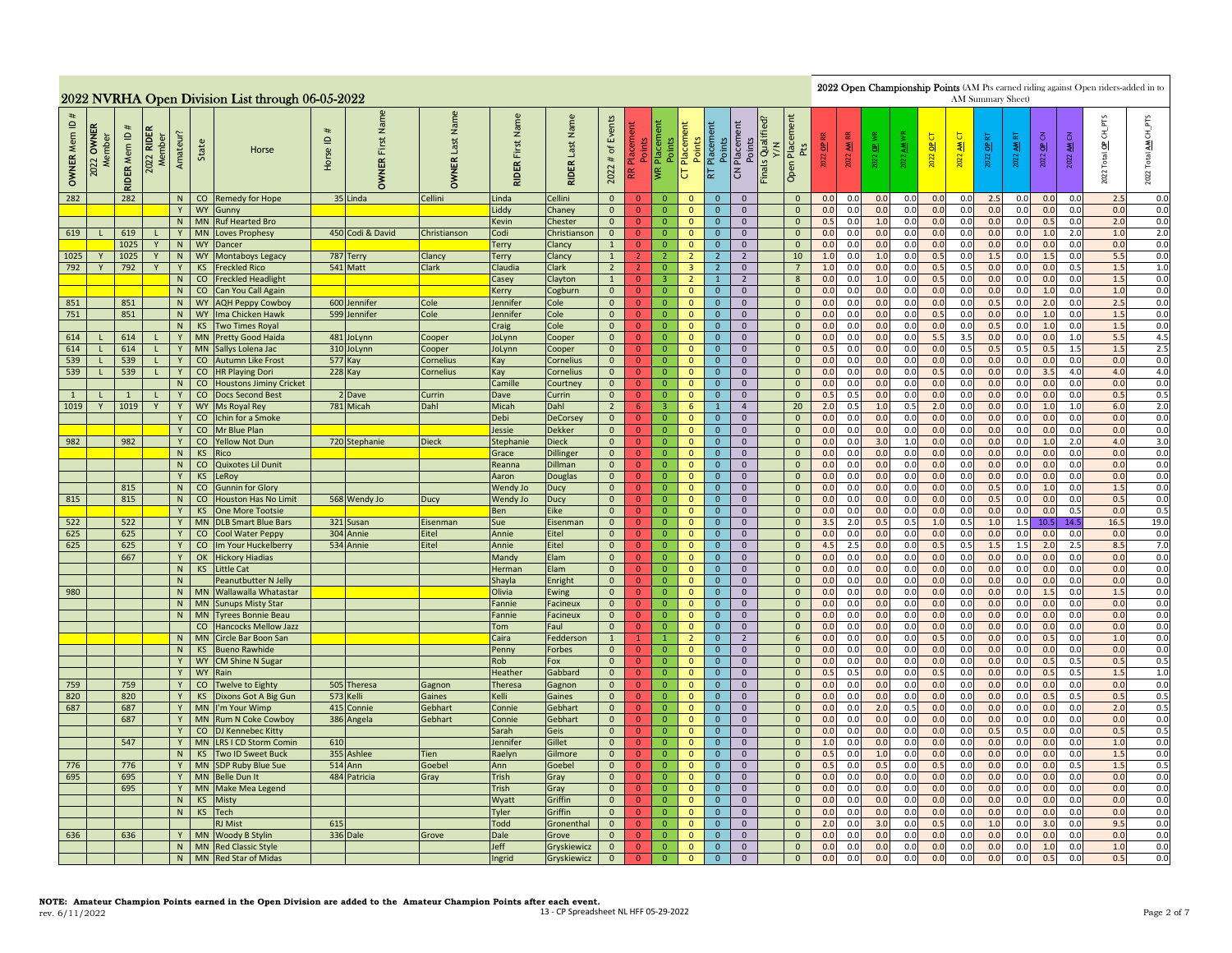|                                              |               |                     |                                      |                |                        | 2022 NVRHA Open Division List through 06-05-2022 |                                                  |                               |                              |                               |                           |                                                                                                                                                                                                                                                                                                                                                                                                                                                                                                                                                                                                                                                                                                                                                                                                                                                                    |                                  |                                  |                              |                                |                                  |                                                                                                                                                                                          |                                                                                           |                     |            |            |            |            | AM Summary Sheet) |            |                                 |                 |             | 2022 Open Championship Points (AM Pts earned riding against Open riders-added in to |                |
|----------------------------------------------|---------------|---------------------|--------------------------------------|----------------|------------------------|--------------------------------------------------|--------------------------------------------------|-------------------------------|------------------------------|-------------------------------|---------------------------|--------------------------------------------------------------------------------------------------------------------------------------------------------------------------------------------------------------------------------------------------------------------------------------------------------------------------------------------------------------------------------------------------------------------------------------------------------------------------------------------------------------------------------------------------------------------------------------------------------------------------------------------------------------------------------------------------------------------------------------------------------------------------------------------------------------------------------------------------------------------|----------------------------------|----------------------------------|------------------------------|--------------------------------|----------------------------------|------------------------------------------------------------------------------------------------------------------------------------------------------------------------------------------|-------------------------------------------------------------------------------------------|---------------------|------------|------------|------------|------------|-------------------|------------|---------------------------------|-----------------|-------------|-------------------------------------------------------------------------------------|----------------|
| $\mathbf{\underline{o}}$<br><b>OWNER Mem</b> | OWNER<br>2022 | <b>RIDER Mem ID</b> | <b>RIDER</b><br>2022 RIDEI<br>Member | Amateur?       | State                  | Horse                                            | #<br>$\mathrel{\underline{\mathsf{e}}}$<br>Horse | Name<br>First<br><b>OWNER</b> | Name<br>Last<br><b>OWNER</b> | Name<br>First<br><b>RIDER</b> | Last Name<br><b>RIDER</b> | Events<br>Placement<br>FTS<br>Qualified<br>Placement<br>Points<br>Placement<br>Placement<br>$\overline{5}$<br>Placeme<br>5<br>5<br>보<br>OP CN<br>3<br><b>Points</b><br>Points<br>Points<br>Points<br>히<br>2022 AM<br>2022 OP<br>죙<br>$\frac{1}{2}$<br>豸<br>ᅨ<br>Pts<br>$\frac{a}{b}$<br>히<br>ᅨ<br>$\mathfrak{b}$<br><b>Total</b><br>2022<br>2022<br>2022<br>2022<br>2022<br>22<br>$\#$<br>202<br><b>Finals</b><br>Open<br>2022<br> ≸<br>$\overline{c}$<br>Æ<br>p<br>RT<br>2022<br>$\overline{0}$<br>0.0<br>0.0<br>0.0<br>0.0<br>0.0<br>1.0<br>0.0<br>$\Omega$<br>$\mathbf{0}$<br>$\mathbf{0}$<br>$\overline{0}$<br>$\mathbf{0}$<br>0.0<br>0.0<br>0.0<br>1.0<br>0.<br>0.0<br>0.0<br>0.0<br>0.0<br>$\overline{0}$<br>$\overline{0}$<br>$\mathbf{0}$<br>0.0<br>0.0<br>0.0<br>0.0<br>0.0<br>0.0<br>0.0<br>$\mathbf{0}$<br>$\mathbf{0}$<br>$\mathbf{0}$<br>$\mathbf{0}$ |                                  |                                  |                              |                                |                                  |                                                                                                                                                                                          |                                                                                           |                     |            |            |            |            |                   |            | $CH\_PTS$<br>₹<br>Total<br>2022 |                 |             |                                                                                     |                |
|                                              |               |                     |                                      | $\overline{N}$ |                        | CO Honey                                         |                                                  |                               |                              | Aleisha                       | Guard                     |                                                                                                                                                                                                                                                                                                                                                                                                                                                                                                                                                                                                                                                                                                                                                                                                                                                                    |                                  |                                  |                              |                                |                                  |                                                                                                                                                                                          |                                                                                           |                     |            |            |            |            |                   |            |                                 |                 |             |                                                                                     | 0.0            |
|                                              |               |                     |                                      | Y              | <b>WY</b>              | CO Step It Up Girl<br>Gimmie A Gun               |                                                  |                               |                              | Carrey<br>Holly               | Gunderman<br>Gundlach     | $\mathbf{0}$                                                                                                                                                                                                                                                                                                                                                                                                                                                                                                                                                                                                                                                                                                                                                                                                                                                       | $\mathbf{0}$                     | $\overline{0}$                   | $\mathbf{0}$                 | $\mathbf{0}$                   | $\mathbf{0}$                     |                                                                                                                                                                                          | $\mathbf 0$                                                                               | 0.0                 | 0.5        | 0.0        | 0.0        | 0.5        | 0.5               | 0.0        | 0.0                             | 0.0             | 0.0         | 0.5                                                                                 | 0.0<br>1.0     |
|                                              |               |                     |                                      | N              | MN                     | <b>SR Sanamac</b>                                |                                                  |                               |                              | Gracie                        | Hageman                   | $\overline{0}$                                                                                                                                                                                                                                                                                                                                                                                                                                                                                                                                                                                                                                                                                                                                                                                                                                                     | $\overline{0}$                   | $\overline{0}$                   | $\mathbf{0}$                 | $\mathbf 0$                    | $\mathbf 0$                      |                                                                                                                                                                                          | $\mathbf 0$                                                                               | 0.0                 | 0.0        | 0.0        | 0.0        | 0.0        | 0.0               | 0.5        | 0.0                             | 0.0             | 0.0         | 0.5                                                                                 | 0.0            |
| 734                                          |               | 734                 |                                      | Y              | CO                     | <b>Eds Parr Leo Belle</b>                        |                                                  | 472 Samantha                  | <b>Hager</b>                 | Samantha                      | Hager                     | $\mathbf{0}$                                                                                                                                                                                                                                                                                                                                                                                                                                                                                                                                                                                                                                                                                                                                                                                                                                                       | $\overline{0}$                   | $\overline{0}$                   | $\mathbf{0}$                 | $\mathbf{0}$                   | $\mathbf{0}$                     |                                                                                                                                                                                          | $\mathbf{0}$                                                                              | 0.0                 | 0.0        | 0.0        | 0.0        | 1.0        | 0.5               | 0.0        | 0.0                             | 1.0             | 1.0         | 2.0                                                                                 | 1.5            |
|                                              |               |                     |                                      | Y              | CO                     | Zans Foxy Too                                    |                                                  |                               |                              | Helen                         | Hamilton                  | $\overline{0}$                                                                                                                                                                                                                                                                                                                                                                                                                                                                                                                                                                                                                                                                                                                                                                                                                                                     | $\mathbf{0}$                     | $\overline{0}$                   | $\mathbf{0}$                 | $\mathbf{0}$                   | $\overline{0}$                   | $\mathbf{0}$<br>1.0<br>0.5<br>0.0<br>0.0<br>0.0<br>0.0<br>0.0<br>0.0<br>0.0<br>0.0<br>1.0<br>0.0<br>0.0<br>0.0<br>0.5<br>0.0<br>0.0<br>0.0<br>0.0<br>0.5<br>$\overline{0}$<br>0.0<br>0.5 |                                                                                           |                     |            |            |            |            |                   |            |                                 |                 |             |                                                                                     | 0.5            |
|                                              |               |                     |                                      | Y              |                        | MN GFQ Dashonfame                                |                                                  |                               |                              | <b>Bailey</b>                 | Hanawalt (Ta              | $\overline{0}$                                                                                                                                                                                                                                                                                                                                                                                                                                                                                                                                                                                                                                                                                                                                                                                                                                                     | $\Omega$                         | $\overline{0}$                   | $\mathbf{0}$                 | $\mathbf{0}$                   | $\overline{0}$                   | $\mathbf{0}$<br>0.0<br>0.0<br>0.0<br>0.0<br>0.0<br>0.0<br>0.0<br>0.0<br>0.0<br>0.0<br>0.0                                                                                                |                                                                                           |                     |            |            |            |            |                   |            |                                 |                 |             |                                                                                     | 0.5<br>0.0     |
|                                              |               |                     |                                      | N              | <b>KS</b>              | <b>Smart Enuf To Smokem</b>                      |                                                  |                               |                              | Ema                           | Harold                    | $\mathbf{0}$                                                                                                                                                                                                                                                                                                                                                                                                                                                                                                                                                                                                                                                                                                                                                                                                                                                       | $\mathbf{0}$                     | $\overline{0}$                   | $\mathbf{0}$                 | $\mathbf{0}$                   | $\mathbf{0}$                     |                                                                                                                                                                                          | 0.0<br>0.0<br>0.0<br>0.0<br>0.0<br>0.0<br>0.0<br>0.0<br>0.0<br>0.0<br>$\mathbf{0}$<br>0.0 |                     |            |            |            |            |                   |            |                                 |                 |             |                                                                                     |                |
|                                              |               |                     |                                      | Y              | $\mathsf{co}$          | <b>Spooks Sonic Boom</b>                         |                                                  |                               |                              | Roxann                        | Harris                    | $\mathbf{0}$                                                                                                                                                                                                                                                                                                                                                                                                                                                                                                                                                                                                                                                                                                                                                                                                                                                       | $\overline{0}$                   | $\overline{0}$                   | $\overline{0}$               | $\mathbf{0}$                   | $\mathbf 0$                      |                                                                                                                                                                                          | 0.0<br>0.0<br>$\mathbf{0}$<br>0.0<br>0.0<br>0.0<br>0.0<br>0.0<br>0.0<br>0.0<br>0.0<br>0.0 |                     |            |            |            |            |                   |            |                                 |                 |             |                                                                                     |                |
| 778<br>824                                   |               | 778<br>824          |                                      | Y<br>Y         | <b>MN</b><br><b>MN</b> | Last Dance To Cut                                |                                                  | 593 Hanna<br>593 Hartman      | <b>Hartman</b>               | Hanna                         | Hartman<br>Hartman        | $\mathbf{0}$<br>$\overline{0}$                                                                                                                                                                                                                                                                                                                                                                                                                                                                                                                                                                                                                                                                                                                                                                                                                                     | $\overline{0}$<br>$\overline{0}$ | $\overline{0}$<br>$\overline{0}$ | $\mathbf{0}$<br>$\mathbf 0$  | $\mathbf{0}$<br>$\mathbf{0}$   | $\mathbf 0$<br>$\overline{0}$    |                                                                                                                                                                                          | $\mathbf{0}$<br>0.0<br>0.0<br>0.0<br>0.0<br>0.0<br>0.0<br>0.0<br>0.0<br>1.0<br>0.0<br>0.0 |                     |            |            |            |            |                   |            |                                 |                 |             |                                                                                     |                |
| 778                                          |               | 778                 |                                      |                | Y MN                   | Last Dance To Cut<br>Playboy CJ                  |                                                  | 515 Hanna                     | .evi<br>Hartmar              | Levi<br>Hanna                 | Hartman                   | $\overline{0}$                                                                                                                                                                                                                                                                                                                                                                                                                                                                                                                                                                                                                                                                                                                                                                                                                                                     | $\mathbf{0}$                     | $\overline{0}$                   | $\mathbf{0}$                 | $\mathbf{0}$                   | $\mathbf{0}$                     |                                                                                                                                                                                          | $\mathbf{0}$                                                                              | 0.0                 | 0.0        | 0.0        | 0.0        | 0.0        | 0.0               | 0.0        | 0.0                             | 0.0             | 0.0         | 0.0                                                                                 | $1.0\,$<br>0.0 |
| 154                                          |               | 917                 |                                      | N              | <b>KS</b>              | <b>Whats Your Deal</b>                           |                                                  | 812 Pierre/Jesslin            | Lamont                       | Cutter                        | Hawks                     | $\overline{3}$                                                                                                                                                                                                                                                                                                                                                                                                                                                                                                                                                                                                                                                                                                                                                                                                                                                     | 4 <sup>1</sup>                   | -5                               | 5                            | $\overline{2}$                 | $\mathbf{0}$                     |                                                                                                                                                                                          | 16                                                                                        | 1.5                 | 0.0        | 1.5        | 0.0        | 1.0        | 0.0               | 0.5        | 0.0                             | 0.0             | 0.0         | 4.5                                                                                 | 0.0            |
|                                              |               | 917                 |                                      | N              | KS                     | <b>Gallo Del Merado</b>                          |                                                  |                               |                              | Cutter                        | Hawks                     | $\overline{0}$                                                                                                                                                                                                                                                                                                                                                                                                                                                                                                                                                                                                                                                                                                                                                                                                                                                     | $\overline{0}$                   | $\overline{0}$                   | $\mathbf{0}$                 | $\mathbf{0}$                   | $\mathbf 0$                      |                                                                                                                                                                                          | $\mathbf{0}$                                                                              | 0.0                 | 0.0        | 0.5        | 0.0        | 0.5        | 0.0               | 0.0        | 0.0                             | 0.0             | 0.0         | 1.0                                                                                 | $0.0\,$        |
| 918                                          |               | 917                 |                                      | N              | KS                     | <b>Smart Smoke Gallina</b>                       |                                                  | 724 Bob                       | ee                           | Cutter                        | Hawks                     | $\mathbf{0}$                                                                                                                                                                                                                                                                                                                                                                                                                                                                                                                                                                                                                                                                                                                                                                                                                                                       | $\bullet$                        | $\overline{0}$                   | $\mathbf{0}$                 | $\mathbf{0}$                   | $\mathbf{0}$                     |                                                                                                                                                                                          | $\mathbf{0}$                                                                              | 0. <sub>C</sub>     | 0.0        | 0.0        | 0.0        | $1.0$      | 0.0               | 0.0        | 0.0                             | 6.0             | 0.0         | 7.0                                                                                 | 0.0            |
|                                              |               |                     |                                      |                |                        | <b>Only Heaven Knoz</b>                          |                                                  |                               |                              | Zach                          | Hedberg                   | $\overline{0}$                                                                                                                                                                                                                                                                                                                                                                                                                                                                                                                                                                                                                                                                                                                                                                                                                                                     | $\overline{0}$                   | $\overline{0}$                   | $\mathbf{0}$                 | $\mathbf{0}$                   | $\overline{0}$                   |                                                                                                                                                                                          | $\mathbf{0}$                                                                              | 0.0                 | 0.0        | 0.0        | 0.0        | 0.5        | 0.0               | 0.0        | 0.0                             | 0.0             | 0.0         | 0.5                                                                                 | 0.0            |
| 372                                          |               | 372                 |                                      | Y              | IA                     | Golden H Mister 1                                |                                                  | 166 Matt & Alecia             | Heinz                        | Alecia                        | Heinz                     | $\overline{0}$                                                                                                                                                                                                                                                                                                                                                                                                                                                                                                                                                                                                                                                                                                                                                                                                                                                     | $\mathbf{0}$                     | $\overline{0}$                   | $\mathbf{0}$                 | $\mathbf{0}$                   | $\overline{0}$                   |                                                                                                                                                                                          | $\mathbf{0}$                                                                              | 0.0                 | 0.5        | 0.5        | 0.0        | 0.0        | 0.0               | 0.0        | 0.0                             | 0.0             | 0.0         | 0.5                                                                                 | 0.5            |
| 828                                          |               | 372                 |                                      | N              | IA                     | Golden H Mister T                                |                                                  | 166 Emily                     | appegaard                    | Alecia                        | Heinz                     | $\overline{0}$                                                                                                                                                                                                                                                                                                                                                                                                                                                                                                                                                                                                                                                                                                                                                                                                                                                     | $\overline{0}$                   | $\overline{0}$                   | $\mathbf 0$                  | $\mathbf{0}$                   | $\mathbf 0$                      |                                                                                                                                                                                          | $\mathbf 0$                                                                               | 0.0                 | 0.0        | 0.0        | 0.0        | 0.0        | 0.0               | 0.0        | 0.0                             | 0.0             | 0.0         | 0.0                                                                                 | 0.0            |
| 372                                          |               | 372                 |                                      | Y              | IA                     | Sun Dee Fox                                      |                                                  | 109 Matt & Alecia             | Heinz                        | Alecia                        | Heinz                     | $\overline{0}$                                                                                                                                                                                                                                                                                                                                                                                                                                                                                                                                                                                                                                                                                                                                                                                                                                                     | $\overline{0}$<br>$\overline{0}$ | $\overline{0}$                   | $\overline{0}$               | $\mathbf{0}$                   | $\overline{0}$                   |                                                                                                                                                                                          | $\overline{0}$                                                                            | 0.0                 | 0.0        | 0.0        | 0.0        | 0.0        | 0.0               | 0.0        | 0.0                             | 0.0             | 0.0         | 0.0                                                                                 | 0.0<br>0.0     |
| 704<br>397                                   |               | 704<br>397          |                                      | N<br>Y         | <b>MN</b><br><b>MN</b> | <b>Hollywood Star Time</b><br><b>Tatanka</b>     |                                                  | 418 Bryna<br>435 Vicky        | Helle<br><b>Henderson</b>    | <b>Bryna</b><br>Vicky         | Helle<br>Henderson        | $\mathbf{0}$<br>$\overline{0}$                                                                                                                                                                                                                                                                                                                                                                                                                                                                                                                                                                                                                                                                                                                                                                                                                                     | $\overline{0}$                   | $\mathbf{0}$<br>$\overline{0}$   | $\mathbf{0}$<br>$\mathbf{0}$ | $\mathbf{0}$<br>$\mathbf{0}$   | $\mathbf 0$<br>$\overline{0}$    |                                                                                                                                                                                          | $\mathbf 0$<br>$\mathbf{0}$                                                               | $\mathbf{1}$<br>4.0 | 0.0<br>2.5 | 0.5<br>5.0 | 0.0<br>3.5 | 0.0<br>2.5 | 0.0<br>2.5        | 0.0<br>8.5 | 0.0<br>7.0                      | 0.0<br>2.5      | 0.0<br>5.5  | 2.0<br>22.5                                                                         | 21.0           |
| 716                                          |               | 716                 |                                      | Y              | <b>MN</b>              | <b>Meradas Wood Nickel</b>                       |                                                  | 442 Stephen                   | <b>Hendrickson</b>           | Stephen                       | Hendrickson               | $\mathbf{1}$                                                                                                                                                                                                                                                                                                                                                                                                                                                                                                                                                                                                                                                                                                                                                                                                                                                       | $\mathbf{0}$                     | $\overline{0}$                   | $\mathbf{1}$                 | $\mathbf{0}$                   | $\overline{0}$                   |                                                                                                                                                                                          | $\mathbf{1}$                                                                              | 0.0                 | 0.0        | 0.0        | 0.0        | 1.0        | $1.0$             | 0.0        | 0.0                             | 0.0             | 2.5         | 1.0                                                                                 | 3.5            |
| 716                                          |               | 716                 |                                      | Y              | <b>MN</b>              | Meradas Wood Nickel                              |                                                  | 442 Cody & Stephen            | Hendrickson                  | Cody                          | Hendrickson               | $\mathbf{0}$                                                                                                                                                                                                                                                                                                                                                                                                                                                                                                                                                                                                                                                                                                                                                                                                                                                       | $\overline{0}$                   | $\overline{0}$                   | $\mathbf{0}$                 | $\mathbf{0}$                   | $\overline{0}$                   |                                                                                                                                                                                          | $\mathbf 0$                                                                               | 7.5                 | 4.5        | 3.5        | 4.5        | 3.5        | 4.5               | 6.5        | 4.0                             | 2.0             | 6.5         | 23.0                                                                                | 24.0           |
| 716                                          |               | 716                 |                                      | Y              | <b>MN</b>              | <b>Whiskey N Ginger</b>                          |                                                  | 684 Cody                      | Hendrickson                  | Cody                          | Hendrickson               | $\mathbf{0}$                                                                                                                                                                                                                                                                                                                                                                                                                                                                                                                                                                                                                                                                                                                                                                                                                                                       | $\overline{0}$                   | $\overline{0}$                   | $\overline{0}$               | $\mathbf{0}$                   | $\mathbf 0$                      |                                                                                                                                                                                          | $\mathbf 0$                                                                               | 0.0                 | 0.0        | 0.0        | 0.0        | 0.0        | 0.0               | 0.0        | 0.0                             | 1.0             | 2.0         | 1.0                                                                                 | 2.0            |
|                                              |               |                     |                                      | Y              | $\rm CO$               | Edna Nitro                                       |                                                  |                               |                              | Patricia                      | <b>Hermes</b>             | $\mathbf{0}$                                                                                                                                                                                                                                                                                                                                                                                                                                                                                                                                                                                                                                                                                                                                                                                                                                                       | $\mathbf{0}$                     | $\mathbf{0}$                     | $\mathbf{0}$                 | $\mathbf{0}$                   | $\mathbf{0}$                     |                                                                                                                                                                                          | $\mathbf{0}$                                                                              | 0.0                 | 0.0        | 0.0        | 0.0        | 0.0        | 0.0               | 0.0        | 0.0                             | 0.0             | 0.0         | 0.0                                                                                 | 0.0            |
|                                              |               |                     |                                      | Y              | <b>WY</b>              | <b>Good Lord Lois</b>                            |                                                  |                               |                              | Linda                         | Hernderson                | $\mathbf{1}$                                                                                                                                                                                                                                                                                                                                                                                                                                                                                                                                                                                                                                                                                                                                                                                                                                                       | $\overline{0}$                   | $\overline{0}$                   | $\mathbf{0}$                 | $\mathbf{0}$                   | $\mathbf{0}$                     |                                                                                                                                                                                          | $\overline{0}$                                                                            | 0.0                 | 0.0        | 0.0        | 0.0        | 0.0        | 0.0               | 0.0        | 0.0                             | 0.0             | 0.0         | 0.0                                                                                 | 0.0            |
|                                              |               |                     |                                      | N              | CO                     | Cinnabars Lil Gun                                |                                                  |                               |                              | Justin                        | <b>Hill</b>               | $\overline{0}$                                                                                                                                                                                                                                                                                                                                                                                                                                                                                                                                                                                                                                                                                                                                                                                                                                                     | $\mathbf{0}$                     | $\overline{0}$                   | $\mathbf 0$                  | $\mathbf 0$                    | $\overline{0}$                   |                                                                                                                                                                                          | $\mathbf{0}$                                                                              | 0.0                 | 0.0        | 0.0        | 0.0        | 0.0        | 0.0               | 0.0        | 0.0                             | 0.0             | 0.0         | 0.0                                                                                 | 0.0            |
|                                              |               | 707                 |                                      | N              |                        | CO Can't Fool This Chic                          |                                                  |                               |                              | Linda                         | Hitt                      | $\overline{0}$                                                                                                                                                                                                                                                                                                                                                                                                                                                                                                                                                                                                                                                                                                                                                                                                                                                     | $\mathbf{0}$                     | $\overline{0}$                   | $\mathbf{0}$                 | $\mathbf{0}$                   | $\mathbf{0}$                     |                                                                                                                                                                                          | $\mathbf{0}$                                                                              | 1.0                 | 0.0        | 0.5        | 0.0        | 1.0        | 0.0               | 2.0        | 0.0                             | 3.0             | 0.0         | 7.5                                                                                 | 0.0            |
|                                              |               | 707                 |                                      | N              |                        | CO Detroit Lean                                  |                                                  |                               |                              | Linda                         | Hitt                      | $\mathbf{0}$                                                                                                                                                                                                                                                                                                                                                                                                                                                                                                                                                                                                                                                                                                                                                                                                                                                       | $\overline{0}$                   | $\overline{0}$                   | $\mathbf{0}$                 | $\mathbf{0}$                   | $\mathbf{0}$                     |                                                                                                                                                                                          | $\mathbf{0}$                                                                              | 0.0                 | 0.0        | 0.0        | 0.0        | 0.0        | 0.0               | 0.0        | 0.0                             | 0.0             | 0.0         | 0.0                                                                                 | 0.0            |
|                                              |               | 707                 |                                      | N              |                        | CO Hanglen Hickory Holi                          |                                                  |                               |                              | Linda                         | Hitt                      | $\mathbf{0}$                                                                                                                                                                                                                                                                                                                                                                                                                                                                                                                                                                                                                                                                                                                                                                                                                                                       | $\overline{0}$                   | $\overline{0}$                   | $\mathbf 0$                  | $\mathbf{0}$                   | $\mathbf 0$                      |                                                                                                                                                                                          | $\mathbf 0$                                                                               | 0.0                 | 0.0        | 0.5        | 0.0        | 0.5        | 0.0<br>0.0        | 0.0        | 0.0                             | 0.0             | 0.0         | $1.0$<br>0.0                                                                        | 0.0            |
|                                              |               | 707<br>707          |                                      | N              |                        | CO Peptos Rapsady Kat<br>N CO Winnamucca Chex    |                                                  |                               |                              | Linda<br>Linda                | Hitt<br><b>Hitt</b>       | $\mathbf{0}$<br>$\mathbf{0}$                                                                                                                                                                                                                                                                                                                                                                                                                                                                                                                                                                                                                                                                                                                                                                                                                                       | $\mathbf{0}$<br>$\mathbf{0}$     | $\overline{0}$<br>$\overline{0}$ | $\mathbf{0}$<br>$\mathbf{0}$ | $\mathbf{0}$<br>$\mathbf{0}$   | $\overline{0}$<br>$\mathbf{0}$   |                                                                                                                                                                                          | $\mathbf{0}$<br>$\overline{0}$                                                            | 0.0<br>1.0          | 0.0<br>0.0 | 0.0<br>0.0 | 0.0<br>0.0 | 0.0<br>0.0 | 0.0               | 0.0<br>0.0 | 0.0<br>0.0                      | 0.0<br>1.0      | 0.0<br>0.0  | 2.0                                                                                 | 0.0<br>0.0     |
|                                              |               | 943                 |                                      | Y              |                        | WY Sporties Silver Gun                           |                                                  |                               |                              | Edie                          | <b>Holmes</b>             | $\mathbf{1}$                                                                                                                                                                                                                                                                                                                                                                                                                                                                                                                                                                                                                                                                                                                                                                                                                                                       | $\mathbf{0}$                     | $\overline{0}$                   | $\mathbf{0}$                 | $\overline{2}$                 | $\mathbf{0}$                     |                                                                                                                                                                                          | $\overline{2}$                                                                            | 0.0                 | 0.0        | 0.0        | 0.0        | 0.0        | 0.0               | 0.5        | 0.5                             | 0.0             | 0.0         | 0.5                                                                                 | 0.5            |
|                                              |               |                     |                                      |                |                        | <b>Boons N Berries</b>                           |                                                  |                               |                              | John                          | Houston                   | $\overline{0}$                                                                                                                                                                                                                                                                                                                                                                                                                                                                                                                                                                                                                                                                                                                                                                                                                                                     | $\overline{0}$                   | $\overline{0}$                   | $\mathbf{0}$                 | $\mathbf 0$                    | $\mathbf 0$                      |                                                                                                                                                                                          | $\mathbf 0$                                                                               | 0.0                 | 0.0        | 0.0        | 0.0        | 0.0        | 0.0               | 0.0        | 0.0                             | 0.0             | 0.0         | 0.0                                                                                 | $0.0\,$        |
|                                              |               |                     |                                      | N              | KS                     | <b>Blood Sweat N Steers</b>                      |                                                  |                               |                              | Jessica                       | Humbarger                 | $\overline{0}$                                                                                                                                                                                                                                                                                                                                                                                                                                                                                                                                                                                                                                                                                                                                                                                                                                                     | $\overline{0}$                   | $\overline{0}$                   | $\mathbf{0}$                 | $\mathbf{0}$                   | $\mathbf{0}$                     |                                                                                                                                                                                          | $\mathbf{0}$                                                                              | 0. <sub>C</sub>     | 0.0        | 0.0        | 0.0        | 0.0        | 0.0               | 0.0        | 0.0                             | 0.0             | 0.0         | 0.0                                                                                 | 0.0            |
|                                              |               |                     |                                      | N              | <b>KS</b>              | <b>Smart Hickory Rey</b>                         |                                                  |                               |                              | Jessica                       | Humbarger                 | $\overline{0}$                                                                                                                                                                                                                                                                                                                                                                                                                                                                                                                                                                                                                                                                                                                                                                                                                                                     | $\overline{0}$                   | $\overline{0}$                   | $\mathbf{0}$                 | $\mathbf{0}$                   | $\mathbf{0}$                     |                                                                                                                                                                                          | $\mathbf{0}$                                                                              | 0.0                 | 0.0        | 0.0        | 0.0        | 0.5        | 0.0               | 0.5        | 0.0                             | 1 <sub>c</sub>  | 0.0         | 2.0                                                                                 | 0.0            |
|                                              |               |                     |                                      | N              | KS                     | <b>Spark N Delight</b>                           |                                                  |                               |                              | Jessica                       | Humbarger                 | $\mathbf{0}$                                                                                                                                                                                                                                                                                                                                                                                                                                                                                                                                                                                                                                                                                                                                                                                                                                                       | $\mathbf{0}$                     | $\overline{0}$                   | $\mathbf{0}$                 | $\mathbf{0}$                   | $\overline{0}$                   |                                                                                                                                                                                          | $\mathbf{0}$                                                                              | 0.5                 | 0.0        | 0.0        | 0.0        | 0.5        | 0.0               | 0.5        | 0.0                             | 1.0             | 0.0         | 2.5                                                                                 | 0.0            |
| 642                                          |               | 659                 |                                      | N              |                        | NE Almosta Dunn Whizn                            |                                                  | 332 Keri                      | Wolf                         | Jason                         | Jacobi                    | $\mathbf{0}$                                                                                                                                                                                                                                                                                                                                                                                                                                                                                                                                                                                                                                                                                                                                                                                                                                                       | $\Omega$                         | $\overline{0}$                   | $\mathbf{0}$                 | $\overline{0}$                 | $\overline{0}$                   |                                                                                                                                                                                          | $\overline{0}$                                                                            | 0.0                 | 0.0        | 0.0        | 0.0        | 7.0        | 0.0               | 0.0        | 0.0                             | 0.0             | 0.0         | 7.0                                                                                 | 0.0            |
| 915                                          |               | 915                 |                                      | N              | NE                     | <b>CW Peek A Boo</b>                             | 656                                              |                               |                              | <b>Blaine</b>                 | Jacobi                    | $\mathbf{0}$                                                                                                                                                                                                                                                                                                                                                                                                                                                                                                                                                                                                                                                                                                                                                                                                                                                       | $\overline{0}$                   | $\overline{0}$                   | $\mathbf{0}$                 | $\mathbf{0}$                   | $\mathbf 0$                      |                                                                                                                                                                                          | $\mathbf 0$                                                                               | 0.0                 | 0.0        | 2.0        | 0.0        | 0.0        | 0.0               | 0.0        | 0.0                             | 0.5             | 0.0         | 2.5                                                                                 | 0.0            |
|                                              |               | 659                 |                                      | N              | <b>NE</b>              | <b>IWR Cheyenne Pepita</b>                       |                                                  | May                           | Pease<br>acobi               | Jason                         | Jacobi                    | $\overline{0}$<br>$\mathbf{0}$                                                                                                                                                                                                                                                                                                                                                                                                                                                                                                                                                                                                                                                                                                                                                                                                                                     | $\overline{0}$<br>$\overline{0}$ | $\overline{0}$<br>$\overline{0}$ | $\mathbf{0}$                 | $\mathbf{0}$<br>$\mathbf{0}$   | $\mathbf{0}$<br>$\mathbf{0}$     |                                                                                                                                                                                          | $\mathbf{0}$                                                                              | 0.0<br>0.0          | 0.0<br>0.0 | 0.0        | 0.0<br>0.0 | 0.0<br>0.0 | 0.0<br>0.0        | 0.0<br>0.0 | 0.0<br>0.0                      | 0.0<br>0.0      | 0.0<br>0.0  | 0.0<br>1.0                                                                          | 0.0<br>0.0     |
| 659<br>743                                   |               | 659<br>743          |                                      | N<br>Y         |                        | NE Royal Blueprint<br>CO Freckles N Firearms     |                                                  | 357 Jason<br>478 Jessie       | lames                        | Jason<br>Jessie               | Jacobi<br>James           | $\overline{0}$                                                                                                                                                                                                                                                                                                                                                                                                                                                                                                                                                                                                                                                                                                                                                                                                                                                     | $\mathbf{0}$                     | $\overline{0}$                   | $\mathbf{0}$<br>$\mathbf{0}$ | $\mathbf{0}$                   | $\overline{0}$                   |                                                                                                                                                                                          | $\mathbf{0}$<br>$\mathbf{0}$                                                              | 0.0                 | 0.0        | 1.0<br>0.0 | 0.0        | 0.5        | 0.0               | 0.0        | 0.0                             | 0.0             | 0.0         | 0.5                                                                                 | 0.0            |
| 743                                          |               | 743                 |                                      | Y              | co                     | Im Gunna Let it Shine                            |                                                  | 597 Jessie                    | lames                        | Jessie                        | James                     | $\overline{0}$                                                                                                                                                                                                                                                                                                                                                                                                                                                                                                                                                                                                                                                                                                                                                                                                                                                     | $\overline{0}$                   | $\overline{0}$                   | $\mathbf{0}$                 | $\mathbf{0}$                   | $\mathbf 0$                      |                                                                                                                                                                                          | $\mathbf{0}$                                                                              | 0.0                 | 0.0        | 0.0        | 0.0        | 0.0        | 0.0               | 2.0        | 1.5                             | 0.0             | 0.0         | 2.0                                                                                 | 1.5            |
| 161                                          |               | 161                 |                                      | Y              |                        | Froghorn Leghorn                                 | 265                                              | Gena                          | anetka                       | Gena                          | Janetka                   | $\overline{0}$                                                                                                                                                                                                                                                                                                                                                                                                                                                                                                                                                                                                                                                                                                                                                                                                                                                     | $\overline{0}$                   | $\overline{0}$                   | $\overline{0}$               | $\overline{0}$                 | $\overline{0}$                   |                                                                                                                                                                                          | $\overline{0}$                                                                            | 0.0                 | 0.0        | 0.0        | 0.0        | 0.5        | 0.0               | 0.5        | 0.0                             | 1.0             | 1.0         | 2.0                                                                                 | 1.0            |
| 382                                          |               | 161                 |                                      | Y              | <b>MN</b>              | Unbranded                                        | 138                                              | Shelley                       | Johnson                      | Gena                          | Janetka                   | $\mathbf{0}$                                                                                                                                                                                                                                                                                                                                                                                                                                                                                                                                                                                                                                                                                                                                                                                                                                                       | $\overline{0}$                   | $\overline{0}$                   | $\mathbf{0}$                 | $\mathbf{0}$                   | $\mathbf{0}$                     |                                                                                                                                                                                          | $\mathbf{0}$                                                                              | 0.5                 | 0.5        | 0.0        | 0.0        | 0.0        | 0.0               | 1.0        | 1.5                             | 0.5             | 1.0         | 2.0                                                                                 | 3.0            |
| 1049                                         |               | 1049                |                                      | N              | <b>KS</b>              | <b>Dales Dandy Bar</b>                           | 764                                              | Tammy                         | ennings                      | Tammy                         | Jennings                  | $\overline{2}$                                                                                                                                                                                                                                                                                                                                                                                                                                                                                                                                                                                                                                                                                                                                                                                                                                                     | $\overline{0}$                   | $\overline{0}$                   | $\overline{3}$               | $\mathbf{0}$                   | $2^{\circ}$                      |                                                                                                                                                                                          | 5                                                                                         | 0.0                 | 0.0        | 0.0        | 0.0        | 0.0        | 0.0               | 0.0        | 0.0                             | 0.5             | 0.0         | 0.5                                                                                 | 0.0            |
| 868                                          |               | 868                 | <b>V</b>                             | N              | KS                     | <b>Custom Red Wine</b>                           |                                                  | 690 Kellie                    | Jensen                       | Kellie                        | Jensen                    | $\overline{\mathbf{3}}$                                                                                                                                                                                                                                                                                                                                                                                                                                                                                                                                                                                                                                                                                                                                                                                                                                            | 6                                | $\overline{4}$                   | $\overline{\mathbf{3}}$      | $7^{\circ}$                    | 9                                |                                                                                                                                                                                          | 29                                                                                        | 5.0                 | 0.0        | 1.0        | 0.0        | 1.5        | 0.0               | 3.5        | 0.0                             | 4.5             | 0.0         | 15.5                                                                                | 0.0            |
|                                              |               | 868                 |                                      | N              | <b>KS</b>              |                                                  |                                                  |                               |                              | Kelly                         | Jensen                    | $\overline{0}$                                                                                                                                                                                                                                                                                                                                                                                                                                                                                                                                                                                                                                                                                                                                                                                                                                                     | $\mathbf{0}$                     | $\mathbf{0}$                     | $\mathbf{0}$                 | $\mathbf{0}$                   | $\mathbf{0}$                     |                                                                                                                                                                                          | $\mathbf{0}$                                                                              | 1.0                 | 0.0        | 0.5        | 0.0        | 0.0        | 0.0               | 0.0        | 0.0                             | 0.0             | 0.0         | 1.5                                                                                 | 0.0            |
|                                              |               |                     |                                      | Y              | <b>MN</b>              | <b>Bonita</b>                                    |                                                  |                               |                              | Sarah                         | Jenson                    | $\overline{0}$                                                                                                                                                                                                                                                                                                                                                                                                                                                                                                                                                                                                                                                                                                                                                                                                                                                     | $\overline{0}$                   | $\overline{0}$                   | $\mathbf{0}$                 | $\mathbf{0}$                   | $\mathbf 0$                      |                                                                                                                                                                                          | $\mathbf{0}$                                                                              | 0.0                 | 0.0        | 0.0        | 0.0        | 0.0        | 0.0               | 0.0        | 0.0                             | 0.0             | 0.0         | 0.0                                                                                 | 0.0            |
| 694                                          |               | 693                 |                                      | Y              | <b>MN</b>              | <b>Docs Naughty Dotty</b>                        |                                                  | 571 Sarah                     | Johnson                      | Naomi                         | Johnson                   | $\mathbf{0}$                                                                                                                                                                                                                                                                                                                                                                                                                                                                                                                                                                                                                                                                                                                                                                                                                                                       | $\overline{0}$                   | $\overline{0}$                   | $\mathbf 0$                  | $\mathbf{0}$                   | $\mathbf{0}$                     |                                                                                                                                                                                          | $\mathbf{0}$                                                                              | 0.0                 | 0.0        | 0.0        | 0.0        | 0.0        | 0.0               | 0.5        | 0.5                             | 0.0             | 0.5         | 0.5                                                                                 | 1.0            |
| 694<br>694                                   |               | 693                 |                                      | Y              | <b>MN</b>              | <b>Moore Shining Stars</b>                       |                                                  | 412 Sarah<br>412 Sarah        | ohnson                       | Naomi                         | Johnson                   | $\mathbf{0}$<br>$\overline{0}$                                                                                                                                                                                                                                                                                                                                                                                                                                                                                                                                                                                                                                                                                                                                                                                                                                     | $\mathbf{0}$                     | $\overline{0}$<br>$\overline{0}$ | $\mathbf{0}$                 | $\mathbf{0}$                   | $\overline{0}$                   |                                                                                                                                                                                          | $\mathbf{0}$                                                                              | 0.0                 | 0.0        | 0.0        | 0.0<br>0.0 | 0.0<br>0.0 | 0.0<br>0.0        | 0.0<br>0.5 | 0.0<br>0.0                      | 0.0<br>11.0     | 0.0<br>12.5 | 0.0<br>13.0                                                                         | 0.0<br>15.0    |
|                                              |               | 694                 |                                      | Y<br>N         | IA<br><b>KS</b>        | <b>Moore Shining Stars</b><br><b>Nina</b>        |                                                  |                               | Johnson                      | Sarah<br>Lidia                | Johnson<br>Johnson        | $\overline{0}$                                                                                                                                                                                                                                                                                                                                                                                                                                                                                                                                                                                                                                                                                                                                                                                                                                                     | $\mathbf{0}$<br>$\Omega$         | $\mathbf{0}$                     | $\mathbf{0}$<br>$\mathbf{0}$ | $\mathbf{0}$<br>$\overline{0}$ | $\overline{0}$<br>$\overline{0}$ |                                                                                                                                                                                          | $\mathbf{0}$<br>$\mathbf{0}$                                                              | 1.5<br>0.0          | 2.5<br>0.0 | 0.0<br>0.0 | 0.0        | 0.0        | 0.0               | 0.0        | 0.0                             | 0.0             | 0.0         | 0.0                                                                                 | 0.0            |
| 382                                          |               | 382                 |                                      | Y              | <b>MN</b>              | OC Watch Lark Bar                                |                                                  | 353 Shelley                   | Johnson                      | Shelley                       | Johnson                   | $\overline{0}$                                                                                                                                                                                                                                                                                                                                                                                                                                                                                                                                                                                                                                                                                                                                                                                                                                                     | $\Omega$                         | $\overline{0}$                   | $\mathbf{0}$                 | $\mathbf{0}$                   | $\overline{0}$                   |                                                                                                                                                                                          | $\mathbf{0}$                                                                              | 0.0                 | 0.0        | 0.0        | 0.0        | 0.0        | 0.0               | 0.0        | 0.5                             | 0.0             | 0.0         | 0.0                                                                                 | 0.5            |
| 975                                          |               | 753                 |                                      | Y              | CO                     | <b>Huckleberry Jones</b>                         | 753                                              | Miranda                       | lones                        | Miranda                       | Jones                     | $\mathbf{1}$                                                                                                                                                                                                                                                                                                                                                                                                                                                                                                                                                                                                                                                                                                                                                                                                                                                       |                                  | $\mathbf{0}$                     | $\mathbf{0}$                 | $\mathbf{0}$                   | $\mathbf{0}$                     |                                                                                                                                                                                          | $\mathbf{1}$                                                                              | 0. <sub>C</sub>     | 0.5        | 0.0        | 0.0        | 0.0        | 0.0               | 0.0        | 0.0                             | 0.0             | 0.0         | 0.0                                                                                 | 0.5            |
| 782                                          |               | 782                 |                                      | N              | <b>MN</b>              | Ca Keen Eddie                                    |                                                  | 518 Shannon                   | lones                        | Shannon                       | Jones                     | $\mathbf{0}$                                                                                                                                                                                                                                                                                                                                                                                                                                                                                                                                                                                                                                                                                                                                                                                                                                                       | $\mathbf{0}$                     | $\mathbf{0}$                     | $\mathbf{0}$                 | $\mathbf{0}$                   | $\mathbf{0}$                     |                                                                                                                                                                                          | $\mathbf{0}$                                                                              | 1.0                 | 0.0        | 1.5        | 0.0        | 0.0        | 0.0               | 0.0        | 0.0                             | 1. <sub>C</sub> | 0.0         | 3.5                                                                                 | 0.0            |
|                                              |               |                     |                                      | Y              |                        | CO High Steppin Sioux                            |                                                  |                               |                              | Jody                          | Jones                     | $\mathbf{0}$                                                                                                                                                                                                                                                                                                                                                                                                                                                                                                                                                                                                                                                                                                                                                                                                                                                       | $\Omega$                         | $\overline{0}$                   | $\mathbf{0}$                 | $\mathbf{0}$                   | $\mathbf{0}$                     |                                                                                                                                                                                          | $\overline{0}$                                                                            | 0.5                 | 0.0        | 0.0        | 0.0        | 0.0        | 0.0               | 0.0        | 0.0                             | 0.0             | 0.0         | 0.5                                                                                 | 0.0            |
|                                              |               |                     |                                      | Y              |                        | CO This Cats Inked                               |                                                  |                               |                              | Jody                          | Jones                     | $\overline{0}$                                                                                                                                                                                                                                                                                                                                                                                                                                                                                                                                                                                                                                                                                                                                                                                                                                                     | $\Omega$                         | $\mathbf{0}$                     | $\mathbf{0}$                 | $\mathbf{0}$                   | $\mathbf{0}$                     |                                                                                                                                                                                          | $\mathbf{0}$                                                                              | 0.0                 | 0.0        | 0.5        | 0.0        | 0.5        | 0.0               | 0.0        | 0.0                             | 2.0             | 3.0         | 3.0                                                                                 | 3.0            |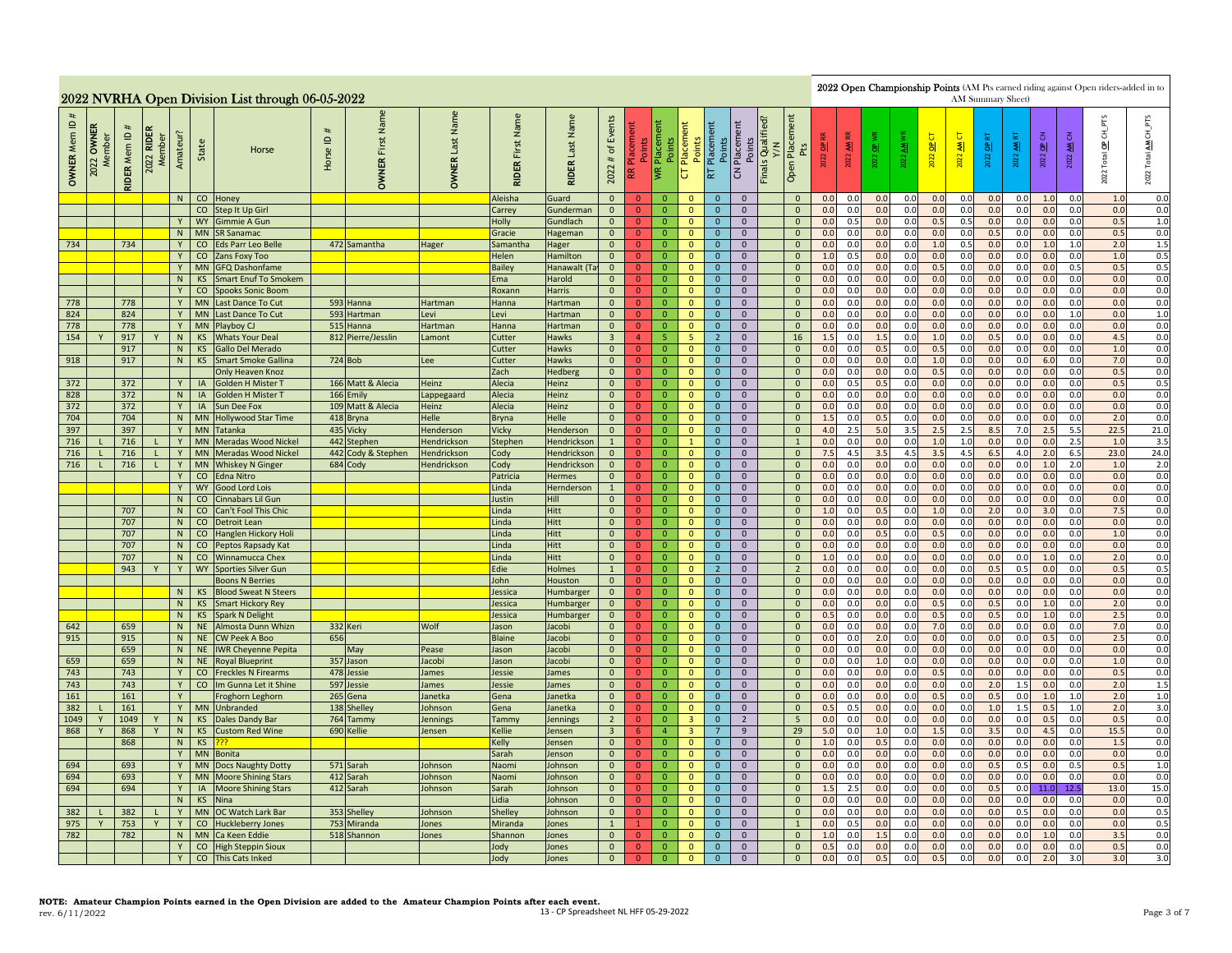|                                              |                           |                     |                      |          |                        | 2022 NVRHA Open Division List through 06-05-2022 |                                                    |                                |                              |                               |                           |                                                                                                                                                                                                                                                                                                                                                                                                                                                                                                                                                                                                                                                                                                                                                                                                                                                                                                                        |                                  |                                  |                               |                                |                                  |                                                                                           |                                                                                                                                                                                       |            |            |            |            |            | AM Summary Sheet) |            |            |                              |            | 2022 Open Championship Points (AM Pts earned riding against Open riders-added in to |                |
|----------------------------------------------|---------------------------|---------------------|----------------------|----------|------------------------|--------------------------------------------------|----------------------------------------------------|--------------------------------|------------------------------|-------------------------------|---------------------------|------------------------------------------------------------------------------------------------------------------------------------------------------------------------------------------------------------------------------------------------------------------------------------------------------------------------------------------------------------------------------------------------------------------------------------------------------------------------------------------------------------------------------------------------------------------------------------------------------------------------------------------------------------------------------------------------------------------------------------------------------------------------------------------------------------------------------------------------------------------------------------------------------------------------|----------------------------------|----------------------------------|-------------------------------|--------------------------------|----------------------------------|-------------------------------------------------------------------------------------------|---------------------------------------------------------------------------------------------------------------------------------------------------------------------------------------|------------|------------|------------|------------|------------|-------------------|------------|------------|------------------------------|------------|-------------------------------------------------------------------------------------|----------------|
| $\mathbf{\underline{o}}$<br><b>OWNER Mem</b> | <b>OWNER</b><br>2022 OWNE | <b>RIDER Mem ID</b> | 2022 RIDER<br>Member | Amateur? | State                  | Horse                                            | #<br>$\mathrel{\underline{\mathsf{e}}}$<br>Horse I | Name<br>First<br><b>OWNER</b>  | Name<br>Last<br><b>OWNER</b> | Name<br>First<br><b>RIDER</b> | Last Name<br><b>RIDER</b> | Events<br>FTS<br>Placement<br>Pts<br><b>Finals Qualified</b><br>Placement<br>Placement<br>Points<br>Placement<br>Total OP CH<br>Placeme<br>5<br>子<br>5<br>문<br>2022 OP CN<br>Points<br>Points<br>Points<br>Points<br>2022 AM F<br>ৰা<br>$\overline{a}$<br>$\overline{\mathbf{z}}$<br>2022 OP<br>₹<br>$\frac{a}{b}$<br>2022 OP<br>ᅨ<br>$\mathfrak{b}$<br>2022<br>2022<br>2022<br>2022<br>$\frac{22}{2}$<br>2022<br>$\#$<br>Open<br>2022<br><b>IVR</b><br>$\overline{a}$<br>$\overline{\mathsf{C}}$<br>Æ<br><b>Iz</b><br>2022<br>0.0<br>0.0<br>0.0<br>0.0<br>0.0<br>0.0<br>$\overline{0}$<br>$\mathbf{0}$<br>$\mathbf{0}$<br>$\overline{0}$<br>$\overline{0}$<br>$\mathbf{0}$<br>0.0<br>0.0<br>0.0<br>0.0<br>0.0<br>0<br>0.5<br>0.5<br>$\mathbf{0}$<br>0.0<br>0.0<br>0.0<br>0.0<br>0.0<br>0.0<br>0.0<br>0.0<br>0.0<br>$\mathbf{0}$<br>$\overline{0}$<br>$\overline{0}$<br>$\mathbf{0}$<br>$\overline{0}$<br>$\mathbf{0}$ |                                  |                                  |                               |                                |                                  |                                                                                           |                                                                                                                                                                                       |            |            |            |            |            |                   |            |            | CH_PTS<br>₹<br>Total<br>2022 |            |                                                                                     |                |
|                                              |                           |                     |                      | Y        |                        | CO Instant Prayer                                |                                                    |                                |                              | Sandy                         | Kaplan                    |                                                                                                                                                                                                                                                                                                                                                                                                                                                                                                                                                                                                                                                                                                                                                                                                                                                                                                                        |                                  |                                  |                               |                                |                                  |                                                                                           |                                                                                                                                                                                       |            |            |            |            |            |                   |            |            |                              |            |                                                                                     | 0.0            |
|                                              |                           |                     |                      | Y<br>Y   |                        | <b>CO</b> Miss Smart Priss                       |                                                    |                                |                              | Glenn                         | Kaplan                    |                                                                                                                                                                                                                                                                                                                                                                                                                                                                                                                                                                                                                                                                                                                                                                                                                                                                                                                        | $\overline{0}$                   |                                  | $\mathbf{0}$                  |                                |                                  |                                                                                           | $\mathbf{0}$                                                                                                                                                                          | 0.0        | 0.0        | 0.0        | 0.0        | 0.0        | 0.0               | 0.0        | 0.0        | 0.0                          |            | 0.0                                                                                 | 0.0            |
| 735                                          |                           | 735                 |                      | Y        | <b>KS</b>              | CO No Wright to Smoke<br>Spark Olena 309         |                                                    | 494 Kim                        | Kasson                       | Glenn<br>Kim                  | Kaplan<br>Kasson          | $\overline{0}$<br>$\mathbf{0}$                                                                                                                                                                                                                                                                                                                                                                                                                                                                                                                                                                                                                                                                                                                                                                                                                                                                                         | $\overline{0}$                   | $\overline{0}$<br>$\mathbf 0$    | $\mathbf 0$                   | $\mathbf{0}$<br>$\mathbf{0}$   | $\mathbf{0}$<br>$\mathbf 0$      |                                                                                           | $\mathbf 0$                                                                                                                                                                           | 0.0        | 0.0        | 0.0        | 0.0        | 0.0        | 0.0               | 0.0        | 0.0        | 0.0                          | 0.0<br>0.0 | 0.0                                                                                 | $0.0\,$<br>0.0 |
|                                              |                           |                     |                      | N        |                        | KS Paddys Blue Valentine                         |                                                    |                                |                              | Justin                        | Keith                     | $\overline{0}$                                                                                                                                                                                                                                                                                                                                                                                                                                                                                                                                                                                                                                                                                                                                                                                                                                                                                                         | $\mathbf{0}$                     | $\overline{0}$                   | $\mathbf{0}$                  | $\overline{0}$                 | $\mathbf 0$                      |                                                                                           | $\mathbf 0$                                                                                                                                                                           | 0.0        | 0.0        | 1.0        | 0.0        | 0.5        | 0.0               | 0.0        | 0.0        | 0.0                          | 0.0        | 1.5                                                                                 | 0.0            |
|                                              |                           |                     |                      | Y        |                        | WY Olenas Nu Shine                               |                                                    |                                |                              | Matt                          | Kelly                     | $\overline{0}$                                                                                                                                                                                                                                                                                                                                                                                                                                                                                                                                                                                                                                                                                                                                                                                                                                                                                                         | $\mathbf{0}$                     | $\overline{0}$                   | $\mathbf{0}$                  | $\overline{0}$                 | $\overline{0}$                   |                                                                                           | $\mathbf{0}$                                                                                                                                                                          | 2.0        | 0.5        | 1.0        | 0.0        | 1.0        | 0.0               | 1.0        | 0.5        | 0.5                          | 2.0        | 5.5                                                                                 | 3.0            |
|                                              |                           |                     |                      | Y        |                        | <b>ID</b> Martinie                               |                                                    | Andy                           | <b>Keys</b>                  | Andy                          | <b>Keys</b>               | $\mathbf{0}$                                                                                                                                                                                                                                                                                                                                                                                                                                                                                                                                                                                                                                                                                                                                                                                                                                                                                                           | $\mathbf{0}$                     | $\overline{0}$                   | $\mathbf{0}$                  | $\overline{0}$                 | $\overline{0}$                   |                                                                                           | $\mathbf{0}$                                                                                                                                                                          | 0.0        | 0.0        | 0.0        | 0.0        | 0.0        | 0.0               | 0.0        | 0.0        | 0.0                          | 0.0        | 0.0                                                                                 | 0.0            |
|                                              |                           |                     |                      | Y.<br>Y  | <b>WY</b>              | Lei Lani                                         |                                                    |                                |                              | aura.                         | Kietell                   | $\mathbf{0}$                                                                                                                                                                                                                                                                                                                                                                                                                                                                                                                                                                                                                                                                                                                                                                                                                                                                                                           | $\overline{0}$<br>$\overline{0}$ | $\overline{0}$                   | $\mathbf 0$                   | $\mathbf{0}$                   | $\mathbf 0$                      |                                                                                           | $\mathbf 0$                                                                                                                                                                           | 0.0        | 0.5        | 0.0        | 0.0        | 0.0        | 0.0               | 0.0        | 0.0        | 0.0                          | 1.0        | 0.0                                                                                 | $1.5\,$        |
|                                              |                           | 777                 |                      | N        |                        | WY URA Whizard Berry<br>MN Circle Bar Pistol     |                                                    |                                |                              | Laura<br>Kaitlin              | Kietell<br>Kirsch         | $\mathbf{0}$<br>$\overline{0}$                                                                                                                                                                                                                                                                                                                                                                                                                                                                                                                                                                                                                                                                                                                                                                                                                                                                                         | $\mathbf{0}$                     | $\overline{0}$<br>$\mathbf{0}$   | $\mathbf 0$<br>$\mathbf{0}$   | $\mathbf 0$<br>$\mathbf{0}$    | $\mathbf 0$<br>$\mathbf 0$       |                                                                                           | $\mathbf 0$<br>$\mathbf{0}$                                                                                                                                                           | 0.0<br>1.0 | 0.0<br>0.0 | 0.0<br>0.0 | 0.0<br>0.0 | 0.0<br>2.5 | 0.0<br>0.0        | 0.0<br>1.0 | 0.0<br>0.0 | 0.0<br>1.5                   | 0.5<br>0.0 | 0.0<br>6.0                                                                          | 0.5<br>0.0     |
|                                              |                           | 777                 |                      | N        |                        | MN Gallo Del Morado                              |                                                    |                                |                              | Kaitlin                       | Kirsch                    | $\mathbf{0}$                                                                                                                                                                                                                                                                                                                                                                                                                                                                                                                                                                                                                                                                                                                                                                                                                                                                                                           | $\mathbf{0}$                     | $\overline{0}$                   | $\mathbf{0}$                  | $\overline{0}$                 | $\overline{0}$                   |                                                                                           | $\mathbf{0}$                                                                                                                                                                          | 4.0        | 0.0        | 1.0        | 0.0        | 2.0        | 0.0               | 0.0        | 0.0        | 5.0                          | 0.0        | 12.0                                                                                | 0.0            |
| 777                                          |                           | 777                 |                      | N        | <b>MN</b>              | <b>TRR Little Shining Palo</b>                   |                                                    | 553 Kaitlin                    | <b>Kirsch</b>                | Kaitlin                       | Kirsch                    | $\overline{0}$                                                                                                                                                                                                                                                                                                                                                                                                                                                                                                                                                                                                                                                                                                                                                                                                                                                                                                         | $\overline{0}$                   | $\overline{0}$                   | $\mathbf{0}$                  | $\mathbf{0}$                   | $\overline{0}$                   |                                                                                           | $\mathbf{0}$                                                                                                                                                                          | 6.0        | 0.0        | 1.0        | 0.0        | 1.0        | 0.0               | 3.5        | 0.0        | 6.5                          | 0.0        | 18.0                                                                                | 0.0            |
| 785                                          |                           | 785                 |                      | Y        | CO                     | Does Alotof Badger                               |                                                    |                                |                              | Steven                        | <b>Kitts</b>              | $\overline{0}$                                                                                                                                                                                                                                                                                                                                                                                                                                                                                                                                                                                                                                                                                                                                                                                                                                                                                                         | $\mathbf{0}$                     | $\overline{0}$                   | $\mathbf{0}$                  | $\mathbf{0}$                   | $\overline{0}$                   |                                                                                           | $\mathbf{0}$                                                                                                                                                                          | 1.5        | 0.5        | 0.0        | 0.0        | 0.0        | 0.0               | 0.5        | 0.0        | 0.0                          | 0.0        | 2.0                                                                                 | 0.5            |
| 785                                          |                           | 785                 |                      | Y        | CO                     | <b>Smooth and Dunit</b>                          |                                                    | 530 Steven                     | <b>Kitts</b>                 | Steven                        | Kitts                     | $\overline{0}$                                                                                                                                                                                                                                                                                                                                                                                                                                                                                                                                                                                                                                                                                                                                                                                                                                                                                                         | $\overline{0}$                   | $\overline{0}$                   | $\mathbf{0}$                  | $\mathbf{0}$                   | $\overline{0}$                   |                                                                                           | $\overline{0}$                                                                                                                                                                        | 0.0        | 0.0        | 0.0        | 0.0        | 0.0        | 0.0               | 0.0        | 0.0        | 0.0                          | 0.0        | 0.0                                                                                 | 0.0            |
|                                              |                           |                     |                      | N        | CO                     | Strider                                          |                                                    |                                |                              | Raemarie                      | Knowles                   | $\overline{0}$                                                                                                                                                                                                                                                                                                                                                                                                                                                                                                                                                                                                                                                                                                                                                                                                                                                                                                         | $\mathbf{0}$                     | $\overline{0}$                   | $\mathbf{0}$                  | $\mathbf{0}$                   | $\overline{0}$                   |                                                                                           | $\mathbf{0}$                                                                                                                                                                          | 0.0        | 0.0        | 0.0        | 0.0        | 0.0        | 0.0               | 0.0        | 0.0        | 0.0                          | 0.0        | 0.0                                                                                 | 0.0            |
| 992                                          |                           | 992                 |                      | Y        | CO                     | Sunolena Gal                                     |                                                    | 737 Dawson                     | Kouba                        | Dawsen                        | Kouba                     | $\mathbf{1}$                                                                                                                                                                                                                                                                                                                                                                                                                                                                                                                                                                                                                                                                                                                                                                                                                                                                                                           | 5 <sup>1</sup>                   | $\overline{1}$                   | $\mathbf{1}$                  | $\overline{4}$                 | $\overline{3}$                   |                                                                                           | 14                                                                                                                                                                                    | 2.0        | 1.0        | 0.0        | 0.0        | 0.0        | 0.0               | 0.5        | 1.0        | 0.5                          | 1.0        | 3.0                                                                                 | 3.0            |
| 722                                          |                           | 992<br>722          |                      | Y<br>Y   | CO<br><b>MN</b>        | <b>Taco Tuzday</b><br>Penny                      |                                                    | 747 David<br>432 Kelly         | Renner<br>Krueger            | Dawsen<br>Kelly               | Kouba<br>Krueger          | $\mathbf{1}$<br>$\overline{0}$                                                                                                                                                                                                                                                                                                                                                                                                                                                                                                                                                                                                                                                                                                                                                                                                                                                                                         | 2 <sup>1</sup><br>$\overline{0}$ | $\overline{0}$<br>$\overline{0}$ | $\mathbf{0}$<br>$\mathbf{0}$  | $\mathbf{0}$<br>$\mathbf{0}$   | 5 <sup>5</sup><br>$\mathbf{0}$   |                                                                                           | $7\overline{ }$<br>$\mathbf{0}$                                                                                                                                                       | 0.0<br>0.0 | 0.0<br>0.0 | 0.0<br>0.0 | 0.0<br>0.0 | 0.0<br>0.0 | 0.0<br>0.0        | 0.0<br>4.0 | 0.0<br>2.5 | 2.0<br>1.0                   | 2.0<br>1.5 | 2.0<br>5.0                                                                          | 2.0<br>4.0     |
|                                              |                           |                     |                      | Y        |                        | CO Beni                                          |                                                    |                                |                              | Jack                          | Laing                     | $\overline{0}$                                                                                                                                                                                                                                                                                                                                                                                                                                                                                                                                                                                                                                                                                                                                                                                                                                                                                                         | $\overline{0}$                   | $\overline{0}$                   | $\mathbf{0}$                  | $\mathbf{0}$                   | $\mathbf{0}$                     |                                                                                           | $\mathbf{0}$                                                                                                                                                                          | 0.0        | 0.0        | 0.0        | 0.0        | 0.0        | 0.0               | 0.0        | 0.0        | 0.0                          | 0.0        | 0.0                                                                                 | 0.0            |
|                                              |                           | 855                 |                      |          |                        | WY Count Leo Frost                               |                                                    |                                |                              | Shannon                       | Lakner                    | $\overline{0}$                                                                                                                                                                                                                                                                                                                                                                                                                                                                                                                                                                                                                                                                                                                                                                                                                                                                                                         | $\overline{0}$                   | $\mathbf{0}$                     | $\mathbf{0}$                  | $\mathbf{0}$                   | $\mathbf{0}$                     |                                                                                           | $\mathbf 0$                                                                                                                                                                           | 0.0        | 0.0        | 0.0        | 0.0        | 0.0        | 0.0               | 0.0        | 0.0        | 0.5                          | 0.5        | 0.5                                                                                 | 0.5            |
|                                              |                           |                     |                      | Y        | <b>WY</b>              | Lenas Peponita Bar                               |                                                    |                                |                              | Shannon                       | Lakner                    | $\overline{0}$                                                                                                                                                                                                                                                                                                                                                                                                                                                                                                                                                                                                                                                                                                                                                                                                                                                                                                         | $\mathbf{0}$                     | $\overline{0}$                   | $\mathbf{0}$                  | $\overline{0}$                 | $\overline{0}$                   |                                                                                           | $\mathbf{0}$                                                                                                                                                                          | 0.0        | 0.0        | 0.0        | 0.0        | 0.0        | 0.0               | 0.0        | 0.5        | 0.0                          | 0.0        | 0.0                                                                                 | 0.5            |
|                                              |                           |                     |                      | N        | WY                     | Koda                                             |                                                    |                                |                              | Kim                           | Lance                     | $\overline{2}$                                                                                                                                                                                                                                                                                                                                                                                                                                                                                                                                                                                                                                                                                                                                                                                                                                                                                                         | 2 <sup>1</sup>                   | $\overline{0}$                   | -1                            | 3 <sup>2</sup>                 | $\overline{4}$                   |                                                                                           | 10                                                                                                                                                                                    | 0.0        | 0.0        | 0.0        | 0.0        | 0.0        | 0.0               | 1.0        | 0.0        | 0.5                          | 0.0        | 1.5                                                                                 | 0.0            |
|                                              |                           |                     |                      | N        |                        | WY Catts Playboy                                 |                                                    |                                |                              | <b>Kim</b>                    | Lance                     | $\overline{0}$                                                                                                                                                                                                                                                                                                                                                                                                                                                                                                                                                                                                                                                                                                                                                                                                                                                                                                         | $\overline{0}$                   | $\overline{0}$                   | $\mathbf{0}$                  | $\overline{0}$                 | $\mathbf{0}$                     |                                                                                           | $\mathbf{0}$                                                                                                                                                                          | 0.5        | 0.0        | 0.0        | 0.0        | 1.0        | 0.0               | 0.0        | 0.0        | 0.0                          | 0.0        | 1.5                                                                                 | 0.0            |
|                                              |                           |                     |                      | N        |                        | KS Bythewayimhere                                |                                                    |                                |                              | Matt                          | Lange                     | $\overline{0}$                                                                                                                                                                                                                                                                                                                                                                                                                                                                                                                                                                                                                                                                                                                                                                                                                                                                                                         | $\overline{0}$                   | $\mathbf 0$                      | $\mathbf 0$                   | $\mathbf{0}$                   | $\mathbf 0$                      |                                                                                           | $\mathbf 0$                                                                                                                                                                           | 0.0        | 0.0        | 0.0        | 0.0        | $1.0$      | 0.0               | 0.0        | 0.0        | 0.5                          | 0.0        | 1.5                                                                                 | 0.0            |
|                                              |                           |                     |                      | N<br>Y   | KS                     | Whats In Your Pocket<br>WY Wright Cut            |                                                    |                                |                              | Roy<br>Wendie                 | Lange<br>Lankister        | $\mathbf{0}$<br>$\overline{0}$                                                                                                                                                                                                                                                                                                                                                                                                                                                                                                                                                                                                                                                                                                                                                                                                                                                                                         | $\overline{0}$                   | $\overline{0}$<br>$\overline{0}$ | $\mathbf 0$<br>$\overline{0}$ | $\mathbf{0}$<br>$\overline{0}$ | $\mathbf{0}$<br>$\overline{0}$   |                                                                                           | $\mathbf{0}$<br>$\overline{0}$                                                                                                                                                        | 0.0<br>0.0 | 0.0<br>0.0 | 0.0<br>0.0 | 0.0<br>0.0 | 0.0<br>0.0 | 0.0<br>0.0        | 0.0<br>0.0 | 0.0<br>0.0 | 0.5<br>0.0                   | 0.0<br>0.0 | 0.5<br>0.0                                                                          | 0.0<br>0.0     |
| 828                                          |                           | 828                 |                      | Y        | CO                     | <b>Golden H Mister 1</b>                         |                                                    | 166 Emily                      | appegaard                    | Emily                         | Lappegaard                | $\overline{0}$                                                                                                                                                                                                                                                                                                                                                                                                                                                                                                                                                                                                                                                                                                                                                                                                                                                                                                         | $\mathbf{0}$<br>$\mathbf{0}$     | $\overline{0}$                   | $\mathbf{0}$                  | $\mathbf{0}$                   | $\overline{0}$                   |                                                                                           | $\mathbf{0}$                                                                                                                                                                          | 0.0        | 0.0        | 0.0        | 0.0        | 0.0        | 0.0               | 0.0        | 0.0        | 0.0                          | 0.0        | 0.0                                                                                 | 0.0            |
|                                              |                           |                     |                      |          |                        | <b>Extreme Investment</b>                        |                                                    | 516 Jill                       | aRue                         | īШ                            | LaRue                     | $\overline{0}$                                                                                                                                                                                                                                                                                                                                                                                                                                                                                                                                                                                                                                                                                                                                                                                                                                                                                                         | $\overline{0}$                   | $\overline{0}$                   | $\mathbf 0$                   | $\mathbf{0}$                   | $\mathbf 0$                      |                                                                                           | $\mathbf 0$                                                                                                                                                                           | 0.0        | 0.0        | 0.0        | 0.0        | 0.0        | 0.0               | 0.0        | 0.0        | 0.0                          | 0.0        | 0.0                                                                                 | 0.0            |
|                                              |                           |                     |                      |          | co                     | Twister                                          |                                                    |                                |                              | Anna                          | Lassiter                  | $\overline{0}$                                                                                                                                                                                                                                                                                                                                                                                                                                                                                                                                                                                                                                                                                                                                                                                                                                                                                                         | $\overline{0}$                   | $\mathbf 0$                      | $\mathbf 0$                   | $\mathbf 0$                    | $\mathbf 0$                      |                                                                                           | $\mathbf 0$                                                                                                                                                                           | 0.0        | 0.0        | 0.0        | 0.0        | 0.0        | 0.0               | 0.0        | 0.0        | 0.0                          | 0.0        | 0.0                                                                                 | 0.0            |
| 16                                           |                           | 16                  |                      | Y        |                        | CO Circle Bar Pistol Cat                         |                                                    | 301 Rita                       | auby                         | Rita                          | Lauby                     | $\overline{0}$                                                                                                                                                                                                                                                                                                                                                                                                                                                                                                                                                                                                                                                                                                                                                                                                                                                                                                         | $\mathbf{0}$                     | $\overline{0}$                   | $\mathbf{0}$                  | $\mathbf{0}$                   | $\mathbf 0$                      |                                                                                           | $\mathbf{0}$                                                                                                                                                                          | 0.0        | 0.0        | 0.0        | 0.0        | 0.0        | 0.0               | 0.0        | 0.0        | 0.0                          | 0.0        | 0.0                                                                                 | 0.0            |
| 16                                           |                           | 16                  |                      | N        |                        | CO Lil Bit of Badge                              |                                                    | 117 Rita                       | auby                         | Rita                          | Lauby                     | $\overline{0}$                                                                                                                                                                                                                                                                                                                                                                                                                                                                                                                                                                                                                                                                                                                                                                                                                                                                                                         | $\mathbf{0}$                     | $\overline{0}$                   | $\mathbf{0}$                  | $\Omega$                       | $\overline{0}$                   |                                                                                           | $\mathbf{0}$                                                                                                                                                                          | 0.5        | 0.0        | 0.0        | 0.0        | 2.5        | 2.0               | 0.5        | 0.5        | 0.0                          | 0.0        | 3.5                                                                                 | 2.5            |
|                                              |                           |                     |                      |          |                        | N   MN   Adobe Mate                              |                                                    |                                |                              | Hannah                        | Lewis                     | $\mathbf{0}$                                                                                                                                                                                                                                                                                                                                                                                                                                                                                                                                                                                                                                                                                                                                                                                                                                                                                                           | $\overline{0}$                   | $\mathbf{0}$                     | $\mathbf{0}$                  | $\mathbf{0}$                   | $\overline{0}$                   |                                                                                           | $\mathbf{0}$                                                                                                                                                                          | 0.0        | 0.0        | 0.0        | 0.0        | 0.0        | 0.0               | 0.0        | 0.0        | 0.0                          | 0.0        | 0.0                                                                                 | 0.0            |
|                                              |                           |                     |                      | Y<br>Y   | <b>MN</b><br><b>WY</b> | Sun Dee Fox<br>Jazzie                            |                                                    | 109 Matt & Alecia<br>692 Robin | Heinz<br>oepp                | Makenna<br>Robin              | Lilly                     | $\overline{0}$<br>$\overline{0}$                                                                                                                                                                                                                                                                                                                                                                                                                                                                                                                                                                                                                                                                                                                                                                                                                                                                                       | $\overline{0}$<br>$\overline{0}$ | $\overline{0}$<br>$\overline{0}$ | $\mathbf{0}$<br>$\mathbf{0}$  | $\mathbf{0}$<br>$\mathbf 0$    | $\mathbf{0}$<br>$\mathbf{0}$     |                                                                                           | $\mathbf{0}$<br>$\mathbf 0$                                                                                                                                                           | 0.5<br>0.0 | 0.0<br>0.0 | 0.0<br>0.0 | 0.0<br>0.0 | 0.0<br>0.0 | 0.0<br>0.0        | 0.0<br>0.0 | 0.0<br>0.0 | 0.0<br>0.0                   | 0.0<br>0.0 | 0.5<br>0.0                                                                          | 0.0<br>0.0     |
|                                              |                           |                     |                      |          | <b>WY</b>              | <b>Trapping A Starlight</b>                      |                                                    |                                |                              | Conner                        | Loepp<br>Lovell           | $\overline{0}$                                                                                                                                                                                                                                                                                                                                                                                                                                                                                                                                                                                                                                                                                                                                                                                                                                                                                                         | $\overline{0}$                   | $\overline{0}$                   | $\mathbf{0}$                  | $\mathbf{0}$                   | $\mathbf{0}$                     |                                                                                           | $\mathbf{0}$                                                                                                                                                                          | 0.0        | 0.0        | 0.0        | 0.0        | 0.0        | 0.0               | 0.0        | 0.0        | 0.0                          | 0.0        | 0.0                                                                                 | 0.0            |
| 729                                          |                           | 729                 |                      | Y        | IA                     | <b>Crafty Hagrid</b>                             |                                                    | 520 Carol                      | Lowery                       | Carol                         | Lowery                    | $\mathbf{0}$                                                                                                                                                                                                                                                                                                                                                                                                                                                                                                                                                                                                                                                                                                                                                                                                                                                                                                           | $\mathbf{0}$                     | $\overline{0}$                   | $\mathbf 0$                   | $\overline{0}$                 | $\overline{0}$                   |                                                                                           | $\mathbf{0}$                                                                                                                                                                          | 0.0        | 0.0        | 0.0        | 0.0        | 0.0        | 0.0               | 0.0        | 0.0        | 0.0                          | 0.0        | 0.0                                                                                 | 0.0            |
|                                              |                           | 729                 |                      | N        | IA                     | <b>JacQues Breeze</b>                            |                                                    |                                |                              | Carol                         | Lowery                    | $\overline{0}$                                                                                                                                                                                                                                                                                                                                                                                                                                                                                                                                                                                                                                                                                                                                                                                                                                                                                                         | $\mathbf{0}$                     | $\mathbf{0}$                     | $\mathbf{0}$                  | $\mathbf{0}$                   | $\overline{0}$                   |                                                                                           | $\mathbf{0}$                                                                                                                                                                          | 0.0        | 0.0        | 0.0        | 0.0        | 0.0        | 0.0               | 0.5        | 0.0        | 0.0                          | 0.0        | 0.5                                                                                 | 0.0            |
| 743                                          |                           |                     |                      |          |                        | He's Got Cat Style                               |                                                    | 533 Jessie                     | lames                        | Lamell                        | Lyndsey                   | $\overline{0}$                                                                                                                                                                                                                                                                                                                                                                                                                                                                                                                                                                                                                                                                                                                                                                                                                                                                                                         | $\overline{0}$                   | $\overline{0}$                   | $\mathbf{0}$                  | $\mathbf{0}$                   | $\overline{0}$                   |                                                                                           | $\overline{0}$                                                                                                                                                                        | 0.0        | 0.0        | 0.0        | 0.0        | 0.0        | 0.0               | 0.0        | 0.0        | 0. <sub>C</sub>              | 0.0        | 0.0                                                                                 | 0.0            |
|                                              |                           |                     |                      | Y        |                        | Patch of Blue Moon                               |                                                    | 607 Nicole                     | Mallick                      | Nicole                        | <b>Mallick</b>            | $\overline{0}$                                                                                                                                                                                                                                                                                                                                                                                                                                                                                                                                                                                                                                                                                                                                                                                                                                                                                                         | $\overline{0}$                   | $\overline{0}$                   | $\overline{\mathbf{0}}$       | $\mathbf{0}$                   | $\mathbf 0$                      |                                                                                           | $\mathbf{0}$                                                                                                                                                                          | 0.5        | 0.5        | 0.0        | 0.0        | 0.0        | 0.0               | 1.0        | 0.5        | 0.0                          | 0.0        | 1.5                                                                                 | 1.0            |
|                                              |                           |                     |                      | Y        | CO                     | <b>Hollywood's Catalyst</b>                      |                                                    |                                |                              | Mary<br>Maclair               | Marglin                   | $\mathbf{1}$                                                                                                                                                                                                                                                                                                                                                                                                                                                                                                                                                                                                                                                                                                                                                                                                                                                                                                           | $\overline{0}$                   | $\mathbf{0}$<br>$\overline{0}$   | $\mathbf{0}$<br>$\mathbf{0}$  | $\mathbf{0}$                   | $\mathbf 0$<br>$\overline{0}$    |                                                                                           | $\mathbf{0}$<br>$\mathbf{0}$                                                                                                                                                          | 0.0        | 0.0        | 0.0<br>0.0 | 0.0<br>0.0 | 0.0        | 0.0<br>0.0        | 0.0<br>0.0 | 0.0<br>0.0 | 0.0<br>0.0                   | 0.0<br>0.0 | 0.0<br>0.0                                                                          | 0.0            |
| 898                                          | N                         | 898                 | N                    | Y<br>N   | CO<br><b>MN</b>        | Joe<br>Hidalgo                                   |                                                    |                                |                              | Hally                         | Marion<br>Marlino         | $\mathbf{1}$<br>$\mathbf{0}$                                                                                                                                                                                                                                                                                                                                                                                                                                                                                                                                                                                                                                                                                                                                                                                                                                                                                           | $\mathbf{0}$<br>$\overline{0}$   | $\mathbf{0}$                     | $\mathbf{0}$                  | $\overline{0}$<br>$\mathbf{0}$ | $\overline{0}$                   |                                                                                           | $\mathbf{0}$                                                                                                                                                                          | 0.0<br>0.0 | 0.0<br>0.0 | 0.0        | 0.0        | 0.0<br>0.0 | 0.0               | 0.0        | 0.0        | 0.0                          | 0.0        | 0.0                                                                                 | 0.0<br>0.0     |
|                                              |                           |                     |                      | N        | <b>MN</b>              | Sarge                                            |                                                    |                                |                              | Hally                         | Marlino                   | $\overline{0}$                                                                                                                                                                                                                                                                                                                                                                                                                                                                                                                                                                                                                                                                                                                                                                                                                                                                                                         | $\overline{0}$                   | $\overline{0}$                   | $\mathbf{0}$                  | $\mathbf{0}$                   | $\mathbf{0}$                     |                                                                                           | $\mathbf{0}$                                                                                                                                                                          | 0.0        | 0.0        | 0.0        | 0.0        | 0.0        | 0.0               | 0.0        | 0.0        | 0.0                          | 0.0        | 0.0                                                                                 | 0.0            |
|                                              |                           |                     |                      |          |                        | <b>Superstitious</b>                             |                                                    |                                |                              | <b>Melisa</b>                 | Marlow                    | $\mathbf{1}$                                                                                                                                                                                                                                                                                                                                                                                                                                                                                                                                                                                                                                                                                                                                                                                                                                                                                                           | $\overline{0}$                   | $\overline{0}$                   | $\mathbf{0}$                  | $\overline{0}$                 | $\overline{3}$                   |                                                                                           | $\overline{\mathbf{3}}$                                                                                                                                                               | 0.0        | 0.0        | 0.0        | 0.0        | 0.0        | 0.0               | 0.0        | 0.0        | 0.5                          | 0.0        | 0.5                                                                                 | 0.0            |
|                                              |                           |                     |                      |          | $\rm CO$               | Dakota                                           |                                                    |                                |                              | Melissa                       | Marlow                    | $\overline{0}$                                                                                                                                                                                                                                                                                                                                                                                                                                                                                                                                                                                                                                                                                                                                                                                                                                                                                                         | $\overline{0}$                   | $\overline{0}$                   | $\mathbf{0}$                  | $\overline{0}$                 | $\overline{0}$                   |                                                                                           | $\mathbf{0}$                                                                                                                                                                          | 0.0        | 0.0        | 0.0        | 0.0        | 0.0        | 0.0               | 0.0        | 0.0        | 0.0                          | 0.0        | 0.0                                                                                 | 0.0            |
| 48                                           |                           | 48                  | п.                   | Y        | CO                     | <b>DJ Zans Bright</b>                            |                                                    | 158 Paulette                   | Marshall                     | Paulette                      | Marshall                  | $\overline{0}$                                                                                                                                                                                                                                                                                                                                                                                                                                                                                                                                                                                                                                                                                                                                                                                                                                                                                                         | $\mathbf{0}$                     | $\overline{0}$                   | $\mathbf{0}$                  | $\overline{0}$                 | $\overline{0}$                   |                                                                                           | $\mathbf 0$                                                                                                                                                                           | 1.0        | 1.0        | 0.0        | 0.0        | 0.0        | 0.0               | 0.0        | 0.0        | 1.0                          | 1.0        | 2.0                                                                                 | 2.0            |
| 48                                           |                           | 48                  | $\mathbf{L}$         | Y        | CO                     | Mister Chicadual                                 |                                                    | 673 Paulette                   | Marshall                     | Paulette                      | Marshall                  | $\overline{0}$                                                                                                                                                                                                                                                                                                                                                                                                                                                                                                                                                                                                                                                                                                                                                                                                                                                                                                         | $\mathbf{0}$                     | $\overline{0}$                   | $\mathbf{0}$                  | $\mathbf{0}$                   | $\overline{0}$                   |                                                                                           | $\mathbf{0}$                                                                                                                                                                          | 0.0        | 0.0        | 0.0        | 0.0        | 0.0        | 0.0               | 0.0        | 0.0        | 0.0                          | 0.0        | 0.0                                                                                 | 0.0            |
| 48                                           |                           | 48                  | $\mathsf{L}$         | Y<br>Y   | CO                     | Sontivo Moon                                     |                                                    | 334 Paulette                   | Marshall                     | Paulette                      | Marshall                  | $\overline{0}$                                                                                                                                                                                                                                                                                                                                                                                                                                                                                                                                                                                                                                                                                                                                                                                                                                                                                                         | $\overline{0}$                   | $\overline{0}$                   | $\mathbf{0}$                  | $\mathbf{0}$                   | $\mathbf 0$                      |                                                                                           | $\mathbf{0}$                                                                                                                                                                          | 0.5        | 0.5        | 0.0        | 0.0        | 1.5        | 1.5               | 0.5        | 0.5        | 0.0                          | 0.0        | 2.5                                                                                 | $2.5\,$        |
| 480                                          |                           | 480                 |                      | Y        | WI<br>CO               | Page Martin Parker<br>????                       |                                                    | 403 Debra                      | Martin                       | Deb<br>Alana                  | Martin<br>Martinez        | $\mathbf{0}$<br>$\overline{0}$                                                                                                                                                                                                                                                                                                                                                                                                                                                                                                                                                                                                                                                                                                                                                                                                                                                                                         | $\overline{0}$<br>$\overline{0}$ | $\mathbf 0$<br>$\mathbf{0}$      | $\mathbf 0$<br>$\mathbf{0}$   | $\mathbf 0$<br>$\mathbf 0$     | $\mathbf 0$<br>$\mathbf 0$       |                                                                                           | $\mathbf 0$                                                                                                                                                                           | 0.0        | 0.0        | 0.0        | 0.0        | 1.5        | 1.5               | 0.0        | 0.0        | 7.5                          | 9.0        | 9.0                                                                                 | 10.5<br>0.0    |
|                                              |                           |                     |                      | Y        |                        | CO Little Tap Dancer                             |                                                    |                                |                              | <b>Theresa</b>                | Martinez                  | $\Omega$                                                                                                                                                                                                                                                                                                                                                                                                                                                                                                                                                                                                                                                                                                                                                                                                                                                                                                               | $\mathbf{0}$                     | $\overline{0}$                   | $\mathbf{0}$                  | $\overline{0}$                 | $\mathbf{0}$                     |                                                                                           | 0.0<br>0.0<br>0.0<br>$\mathbf 0$<br>0.0<br>0.0<br>0.0<br>0.0<br>0.0<br>0.0<br>0.0<br>0.0<br>$\mathbf{0}$<br>0.0<br>0.0<br>0.0<br>0.0<br>0.0<br>0.0<br>1.0<br>1.0<br>0.0<br>0.0<br>1.0 |            |            |            |            |            |                   |            |            |                              |            |                                                                                     |                |
|                                              |                           |                     |                      | Y        | CO                     | <b>Little Tap Dancer</b>                         |                                                    |                                |                              | Tori                          | Martinez                  | $\mathbf{0}$                                                                                                                                                                                                                                                                                                                                                                                                                                                                                                                                                                                                                                                                                                                                                                                                                                                                                                           | $\mathbf{0}$                     | $\overline{0}$                   | $\mathbf{0}$                  | $\mathbf{0}$                   | $\mathbf{0}$                     | 0.0<br>0.0<br>0.0<br>0.0<br>$\mathbf{0}$<br>0.0<br>0.0<br>0.0<br>0.0<br>0.0<br>0.0<br>0.0 |                                                                                                                                                                                       |            |            |            |            |            |                   |            |            |                              |            | 1.0<br>0.0                                                                          |                |
| 903                                          |                           | 903                 | $\mathsf{L}$         | Y        | CO                     | <b>Oskar Blue</b>                                |                                                    |                                |                              | Ginger                        | Matney                    | $\overline{0}$                                                                                                                                                                                                                                                                                                                                                                                                                                                                                                                                                                                                                                                                                                                                                                                                                                                                                                         | $\overline{0}$                   | $\overline{0}$                   | $\mathbf{0}$                  | $\overline{0}$                 | $\overline{0}$                   |                                                                                           | $\mathbf{0}$                                                                                                                                                                          | 0.0        | 0.0        | 0.0        | 0.0        | 0.0        | 0.0               | 0.0        | 0.0        | 0.0                          | 0.0        | 0.0                                                                                 | 0.0            |
|                                              |                           |                     |                      | N        |                        | CO Ready Set Action                              |                                                    |                                |                              | CeAnna                        | <b>Matthews</b>           | $\overline{0}$                                                                                                                                                                                                                                                                                                                                                                                                                                                                                                                                                                                                                                                                                                                                                                                                                                                                                                         | $\overline{0}$                   | $\overline{0}$                   | $\mathbf{0}$                  | $\mathbf 0$                    | $\mathbf 0$                      |                                                                                           | $\mathbf 0$                                                                                                                                                                           | 0.0        | 0.0        | 0.0        | 0.0        | 0.0        | 0.0               | 0.0        | 0.0        | 0.0                          | 0.0        | 0.0                                                                                 | 0.0            |
|                                              |                           | 832                 |                      | N        | CO                     | <b>Sailors Lil Freckle</b>                       |                                                    | 580 Bobbie                     | Nastro                       | Matt                          | Matusio                   | $\overline{0}$                                                                                                                                                                                                                                                                                                                                                                                                                                                                                                                                                                                                                                                                                                                                                                                                                                                                                                         | $\overline{0}$                   | $\overline{0}$                   | $\mathbf{0}$                  | $\overline{0}$                 | $\overline{0}$                   |                                                                                           | $\mathbf{0}$                                                                                                                                                                          | 0.0        | 0.0        | 2.0        | 0.0        | 2.0        | 0.0               | 0.0        | 0.0        | 0.0                          | 0.0        | 4.0                                                                                 | 0.0            |
| 691                                          |                           | 691                 |                      |          |                        | <b>MN</b> Electric Element                       |                                                    | $407$ Jan                      | May                          | lan                           | May                       | $\overline{0}$                                                                                                                                                                                                                                                                                                                                                                                                                                                                                                                                                                                                                                                                                                                                                                                                                                                                                                         | $\mathbf{0}$                     | $\mathbf{0}$                     | $\mathbf{0}$                  | $\overline{0}$                 | $\overline{0}$                   |                                                                                           | $\mathbf{0}$                                                                                                                                                                          | 0.0        | 0.0        | 0.0        | 0.0        | 0.0        | 0.5               | 0.0        | 0.0<br>0.0 | 0.0                          | 1.0        | 0.0                                                                                 | 1.5            |
| $\mathbf{1}$<br>454                          |                           | 454                 |                      | Y<br>N   |                        | CO Rowdyhollywoodcowboy<br>CO BoonandCrocket     |                                                    | 588 Dave                       | Currin                       | Carissa<br>Jack               | Mayo<br><b>McComber</b>   | $\mathbf{0}$<br>$\overline{0}$                                                                                                                                                                                                                                                                                                                                                                                                                                                                                                                                                                                                                                                                                                                                                                                                                                                                                         | $\Omega$<br>$\mathbf{0}$         | $\overline{0}$<br>$\overline{0}$ | $\Omega$<br>$\mathbf{0}$      | $\mathbf{0}$<br>$\mathbf{0}$   | $\overline{0}$<br>$\overline{0}$ |                                                                                           | $\mathbf{0}$<br>$\mathbf{0}$                                                                                                                                                          | 0.0<br>0.0 | 0.0<br>0.0 | 0.0<br>0.0 | 0.0<br>0.0 | 0.0<br>0.0 | 0.0<br>0.0        | 0.0<br>0.0 | 0.0        | 0.0<br>1.0                   | 0.0<br>0.0 | 0.0<br>1.0                                                                          | 0.0<br>0.0     |
|                                              |                           |                     |                      |          |                        |                                                  |                                                    |                                |                              |                               |                           |                                                                                                                                                                                                                                                                                                                                                                                                                                                                                                                                                                                                                                                                                                                                                                                                                                                                                                                        |                                  |                                  |                               |                                |                                  |                                                                                           |                                                                                                                                                                                       |            |            |            |            |            |                   |            |            |                              |            |                                                                                     |                |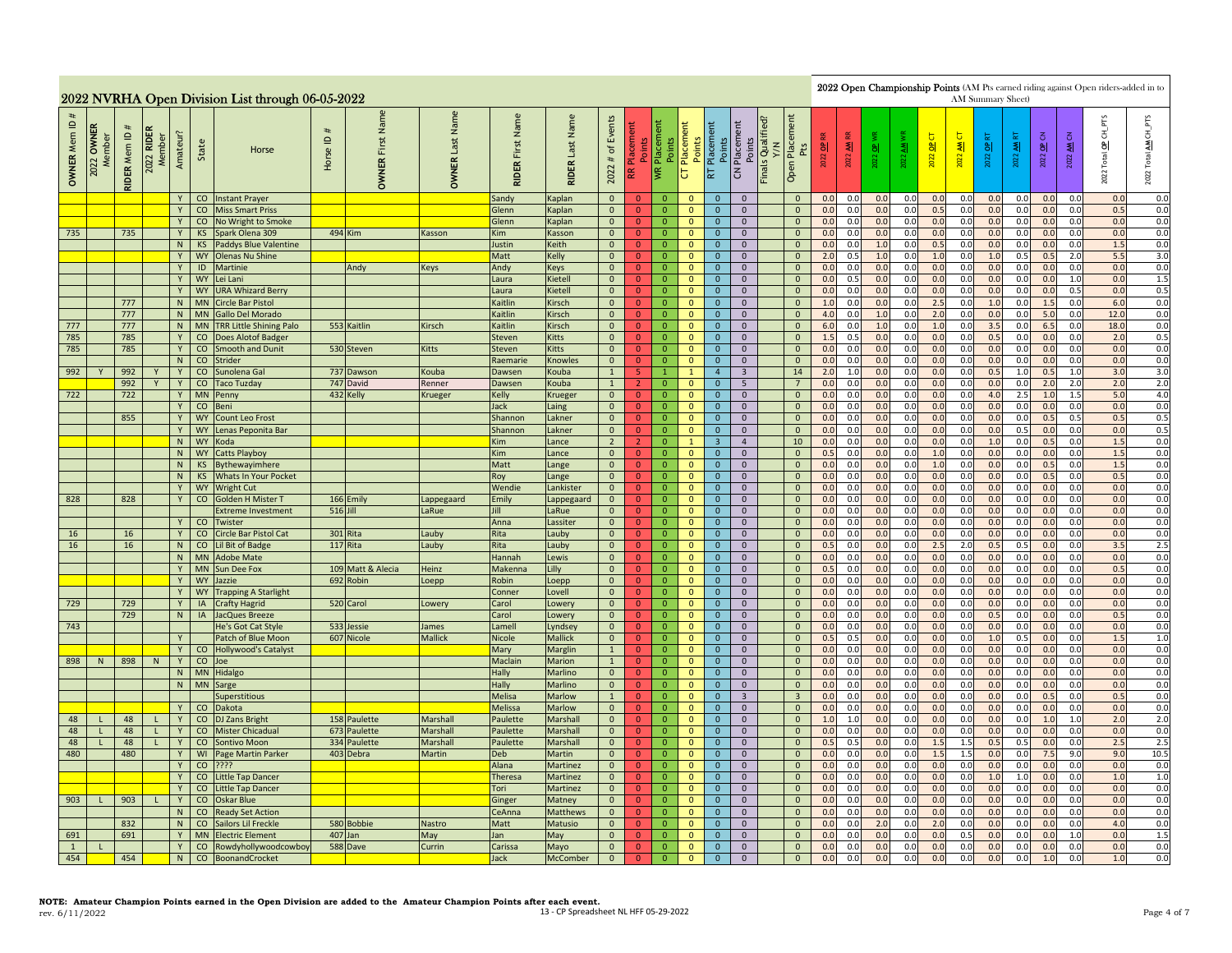|              |                           |                     |                                |          |                 | 2022 NVRHA Open Division List through 06-05-2022    |          |                                     |                                          |                               |                           |                                          |                                  |                                   |                                                |                                                                                                                                                                                                                                                                                                                                                                                                                                                                                                                                                                                                                                |                                  |  |                                |            |            |            |            |            |            |            | AM Summary Sheet) |                        |            | 2022 Open Championship Points (AM Pts earned riding against Open riders-added in to |                |
|--------------|---------------------------|---------------------|--------------------------------|----------|-----------------|-----------------------------------------------------|----------|-------------------------------------|------------------------------------------|-------------------------------|---------------------------|------------------------------------------|----------------------------------|-----------------------------------|------------------------------------------------|--------------------------------------------------------------------------------------------------------------------------------------------------------------------------------------------------------------------------------------------------------------------------------------------------------------------------------------------------------------------------------------------------------------------------------------------------------------------------------------------------------------------------------------------------------------------------------------------------------------------------------|----------------------------------|--|--------------------------------|------------|------------|------------|------------|------------|------------|------------|-------------------|------------------------|------------|-------------------------------------------------------------------------------------|----------------|
| OWNER Mem ID | <b>OWNER</b><br>2022 OWNE | <b>RIDER Mem ID</b> | <b>RIDER</b><br>Member<br>2022 | Amateur? | State           | Horse                                               | Horse ID | Name<br>First<br><b>OWNER</b>       | Last Name<br><b>OWNER</b>                | Name<br>First<br><b>RIDER</b> | Last Name<br><b>RIDER</b> | Events<br>$\mathfrak{b}$<br>$\#$<br>2022 | Points<br>Æ                      | Placement<br>Points<br><b>IVR</b> | Placement<br>Points<br>$\overline{\mathtt{C}}$ | Total OP CH_PTS<br>Finals Qualified?<br>Y/N<br>Placement<br>Points<br>Placement<br>ь<br>AM CN<br>Б<br>$\frac{\text{AM RT}}{\text{M}}$<br>$rac{C}{C}$<br>Placer<br>Pts<br>Points<br>2022 OP<br>$\overline{a}$<br>$\blacktriangleleft$<br>豸<br>$\frac{1}{2}$<br>2022 OP<br>াৱা<br>2022<br>2022<br>2022<br>2022<br>2022<br>2022<br>22<br>Open<br>$\mathbf S$<br>보<br>2022<br>0.0<br>0.0<br>0.0<br>0.0<br>0.0<br>0.0<br>0.0<br>0.0<br>0.0<br>0.0<br>0.0<br>$\overline{0}$<br>$\mathbf{0}$<br>$\Omega$<br>0.0<br>0.0<br>0.0<br>$\mathbf{0}$<br>$\mathbf{0}$<br>$\mathbf{0}$<br>0.0<br>0.0<br>0.0<br>0.0<br>0.0<br>0.0<br>0.0<br>0.0 |                                  |  |                                |            |            |            |            |            |            |            |                   |                        |            | AM CH_PTS<br>Total<br>2022                                                          |                |
|              |                           |                     |                                | Y        |                 | WY Cee Heart Fast Annie                             |          | 716 Dee                             | McCoy                                    | Dee                           | McCoy                     | $\Omega$                                 | $\mathbf{0}$                     | $\Omega$                          | $\mathbf{0}$                                   |                                                                                                                                                                                                                                                                                                                                                                                                                                                                                                                                                                                                                                |                                  |  |                                |            |            |            |            |            |            |            |                   |                        |            |                                                                                     | 0.0            |
| 10           |                           | 841                 |                                | Y        |                 | CO Chex N Playboy                                   |          | 20 Tom                              | Cobb                                     | Nora                          | <b>McFadden</b>           | $\overline{0}$                           | $\Omega$                         | $\mathbf{0}$                      | $\Omega$                                       |                                                                                                                                                                                                                                                                                                                                                                                                                                                                                                                                                                                                                                |                                  |  |                                |            |            |            |            |            |            |            |                   |                        |            |                                                                                     | 0.0            |
| 720          |                           | 720                 |                                | Y<br>N   | <b>MN</b><br>ID | <b>Sunups Parr Tyree</b><br><b>Sassy Fritzi Nic</b> |          | 479 Mary                            | Mench                                    | Mary<br>Crystel               | Mench<br>Menefee          | $\overline{0}$<br>$\overline{0}$         | $\overline{0}$<br>$\overline{0}$ | $\overline{0}$<br>$\overline{0}$  | $\mathbf{0}$<br>$\mathbf{0}$                   | $\mathbf{0}$<br>$\overline{0}$                                                                                                                                                                                                                                                                                                                                                                                                                                                                                                                                                                                                 | $\mathbf 0$<br>$\mathbf{0}$      |  | $\mathbf{0}$<br>$\mathbf{0}$   | 0.0<br>0.0 | 0.0<br>0.0 | 0.0<br>0.0 | 0.0<br>0.0 | 0.0<br>0.0 | 0.0<br>0.0 | 0.0<br>0.0 | 0.0<br>0.0        | 0.0<br>0.0             | 0.0<br>0.0 | 0.0<br>0.0                                                                          | $0.0\,$<br>0.0 |
|              |                           | 572                 |                                | Y        |                 | MN JaBar Wendy                                      |          |                                     |                                          | Kelly                         | Messera                   | $\mathbf{0}$                             | $\overline{0}$                   | $\overline{0}$                    | $\mathbf{0}$                                   | $\overline{0}$                                                                                                                                                                                                                                                                                                                                                                                                                                                                                                                                                                                                                 | $\mathbf{0}$                     |  | $\mathbf{0}$                   | 0.0        | 0.0        | 0.0        | 0.0        | 0.0        | 0.0        | 0.0        | 0.0               | 0.0                    | 0.0        | 0.0                                                                                 | 0.0            |
| 572          |                           | 572                 |                                | N        |                 | MN Magic Dance Man                                  |          | 437 Kelly                           | Messera                                  | Kelly                         | Messera                   | $\mathbf{0}$                             | $\mathbf{0}$                     | $\overline{0}$                    | $\mathbf{0}$                                   | $\overline{0}$                                                                                                                                                                                                                                                                                                                                                                                                                                                                                                                                                                                                                 | $\overline{0}$                   |  | $\mathbf{0}$                   | 6.0        | 2.0        | 2.0        | 0.0        | 10.5       | 4.0        | 1.5        | 0.0               | 3.5                    | 6.0        | 23.5                                                                                | 12.0           |
|              |                           | 572                 |                                |          |                 | N   MN   Circle Bar Blu Pepto                       |          |                                     |                                          | Kelly                         | Messera                   | $\overline{0}$                           | $\mathbf{0}$                     | $\overline{0}$                    | $\mathbf{0}$                                   | $\overline{0}$                                                                                                                                                                                                                                                                                                                                                                                                                                                                                                                                                                                                                 | $\overline{0}$                   |  | $\mathbf{0}$                   | 0.0        | 0.0        | 0.0        | 0.0        | 0.0        | 0.0        | 0.0        | 0.0               | 3.5                    | 0.0        | 3.5                                                                                 | 0.0            |
|              |                           |                     |                                |          |                 | ????                                                |          |                                     |                                          | Ben                           | Middleton                 | $\overline{0}$                           | $\overline{0}$                   | $\overline{0}$                    | $\mathbf{0}$                                   | $\mathbf{0}$                                                                                                                                                                                                                                                                                                                                                                                                                                                                                                                                                                                                                   | $\mathbf{0}$                     |  | $\mathbf{0}$                   | 0.0        | 0.0        | 0.5        | 0.0        | 0.5        | 0.0        | 0.0        | 0.0               | 0.0                    | 0.0        | 1.0                                                                                 | 0.0            |
|              |                           |                     |                                |          |                 | CO DJ Dandy Tab                                     | 726      |                                     |                                          | Julie                         | Miller                    | $\mathbf{0}$                             | $\overline{0}$                   | $\mathbf 0$                       | $\mathbf 0$                                    | $\mathbf{0}$                                                                                                                                                                                                                                                                                                                                                                                                                                                                                                                                                                                                                   | $\mathbf 0$                      |  | $\mathbf 0$                    | 0.0        | 0.5        | 0.0        | 0.0        | 0.0        | 0.0        | 0.0        | 0.0               | 0.0                    | 2.0        | 0.0                                                                                 | 2.5            |
|              |                           |                     |                                | Y        |                 | CO Leo's Driftin Star                               |          |                                     |                                          | Robert                        | Miller                    | $\overline{0}$                           | $\mathbf{0}$                     | $\overline{0}$                    | $\mathbf{0}$                                   | $\mathbf{0}$                                                                                                                                                                                                                                                                                                                                                                                                                                                                                                                                                                                                                   | $\overline{0}$                   |  | $\mathbf{0}$                   | 0.0        | 0.0        | 0.0        | 0.0        | 0.0        | 0.0        | 0.0        | 0.0               | 0.0                    | 0.0        | 0.0                                                                                 | 0.0            |
|              |                           |                     |                                | Y<br>N   | CO              | CO Lexus<br><b>Tweekin</b>                          |          |                                     |                                          | Karyn<br>Keleyah              | Miller<br>Miller          | $\overline{0}$<br>$\mathbf{0}$           | $\mathbf{0}$<br>$\Omega$         | $\overline{0}$<br>$\overline{0}$  | $\mathbf{0}$<br>$\mathbf{0}$                   | $\overline{0}$<br>$\mathbf{0}$                                                                                                                                                                                                                                                                                                                                                                                                                                                                                                                                                                                                 | $\overline{0}$<br>$\overline{0}$ |  | $\mathbf{0}$<br>$\mathbf{0}$   | 0.0<br>0.0 | 0.0<br>0.0 | 0.0<br>0.0 | 0.0<br>0.0 | 0.0<br>0.0 | 0.0<br>0.0 | 0.0<br>0.0 | 0.0<br>0.0        | 0.0<br>0.0             | 0.0<br>0.0 | 0.0<br>0.0                                                                          | 0.0<br>0.0     |
| 504          |                           | 504                 |                                | Y        | CO              | <b>Tex San Angel</b>                                |          | 456 Nancy                           | Milvid                                   | Nancy                         | <b>Milvid</b>             | $\mathbf{0}$                             | $\overline{0}$                   | $\overline{0}$                    | $\mathbf{0}$                                   | $\mathbf{0}$                                                                                                                                                                                                                                                                                                                                                                                                                                                                                                                                                                                                                   | $\overline{0}$                   |  | $\overline{0}$                 | 0.0        | 0.0        | 0.0        | 0.0        | 1.0        | 0.5        | 0.0        | 0.0               | 0.0                    | 0.0        | 1.0                                                                                 | 0.5            |
|              |                           |                     |                                | Y        | <b>KS</b>       | <b>Wise Choice Eddie</b>                            |          |                                     |                                          | Jorge                         | Moser                     | $\overline{0}$                           | $\overline{0}$                   | $\mathbf{0}$                      | $\mathbf{0}$                                   | $\mathbf 0$                                                                                                                                                                                                                                                                                                                                                                                                                                                                                                                                                                                                                    | $\mathbf 0$                      |  | $\mathbf 0$                    | 0.0        | 0.0        | 0.0        | 0.0        | 0.0        | 0.0        | 0.0        | 0.0               | 0.0                    | 0.0        | 0.0                                                                                 | 0.0            |
|              |                           | 787                 |                                |          | CO              | Doctor Dunnie Jay                                   |          | 566 Rose                            | Mosher                                   | Rose                          | Mosher                    | $\overline{0}$                           | $\overline{0}$                   | $\overline{0}$                    | $\mathbf{0}$                                   | $\mathbf{0}$                                                                                                                                                                                                                                                                                                                                                                                                                                                                                                                                                                                                                   | $\overline{0}$                   |  | $\mathbf{0}$                   | 0.0        | 0.0        | 1.5        | 0.5        | 0.5        | 0.0        | 0.0        | 0.0               | 0.5                    | 0.0        | 2.5                                                                                 | 0.5            |
|              |                           | 809                 |                                | N        |                 | WY SLN Dr. Moo                                      |          |                                     |                                          | Erin                          | Mullane                   | $2^{\circ}$                              | 2 <sup>1</sup>                   | $\overline{3}$                    | $\mathbf{0}$                                   | $\mathbf{1}$                                                                                                                                                                                                                                                                                                                                                                                                                                                                                                                                                                                                                   | 5 <sup>5</sup>                   |  | 11                             | 0.5        | 0.0        | 0.5        | 0.0        | 0.0        | 0.0        | 0.0        | 0.0               | 1.0                    | 0.0        | 2.0                                                                                 | 0.0            |
|              |                           | 809                 |                                | N        | <b>WY</b>       | <b>Beautiful Zan Otoe</b>                           |          |                                     |                                          | Erin                          | Mullane                   | $\overline{0}$                           | $\overline{0}$                   | $\mathbf{0}$                      | $\mathbf{0}$                                   | $\mathbf{0}$                                                                                                                                                                                                                                                                                                                                                                                                                                                                                                                                                                                                                   | $\overline{0}$                   |  | $\mathbf{0}$                   | 5.0        | 0.0        | 0.0        | 0.0        | 0.0        | 0.0        | 0.0        | 0.0               | 0.0                    | 0.0        | 5.0                                                                                 | 0.0            |
|              |                           | 809                 |                                | N        |                 | WY Boonlight Teri                                   |          |                                     |                                          | Erin                          | Mullane                   | $\overline{0}$                           | $\overline{0}$                   | $\overline{0}$                    | $\mathbf 0$                                    | $\mathbf{0}$                                                                                                                                                                                                                                                                                                                                                                                                                                                                                                                                                                                                                   | $\mathbf 0$                      |  | $\mathbf{0}$                   | 2.0        | 0.0        | 0.0        | 0.0        | 0.5        | 0.0        | 0.0        | 0.0               | 0.0                    | 0.0        | 2.5                                                                                 | 0.0            |
|              |                           | 809                 |                                | N        |                 | WY CF Shot Gun                                      |          |                                     |                                          | Erin                          | Mullane                   | $\overline{0}$                           | $\overline{0}$                   | $\overline{0}$                    | $\mathbf{0}$                                   | $\mathbf{0}$                                                                                                                                                                                                                                                                                                                                                                                                                                                                                                                                                                                                                   | $\mathbf{0}$                     |  | $\mathbf{0}$                   | 0.0        | 0.0        | 0.0        | 0.0        | 1.0        | 0.0        | 0.0        | 0.0               | 0.0                    | 0.0        | 1.0                                                                                 | 0.0            |
|              |                           | 809<br>809          |                                | N<br>N   |                 | WY Huges A Lil Foxy (Hughy)<br>WY Maybeline         |          |                                     |                                          | Erin<br>Erin                  | Mullane<br>Mullane        | $\mathbf{1}$<br>$\overline{0}$           | $\mathbf{0}$<br>$\mathbf{0}$     | $\mathbf{0}$<br>$\overline{0}$    | $\mathbf{1}$<br>$\mathbf{0}$                   | $\mathbf{0}$<br>$\overline{0}$                                                                                                                                                                                                                                                                                                                                                                                                                                                                                                                                                                                                 | $\mathbf{0}$<br>$\overline{0}$   |  | $\mathbf{1}$<br>$\mathbf{0}$   | 0.0<br>0.0 | 0.0<br>0.0 | 0.0<br>0.0 | 0.0<br>0.0 | 0.5<br>0.0 | 0.0<br>0.0 | 0.0<br>0.0 | 0.0<br>0.0        | 0.5<br>0.0             | 0.0<br>0.0 | 1.0<br>0.0                                                                          | 0.0<br>0.0     |
|              |                           | 809                 |                                | N        | <b>WY</b>       | SLN Puffen A Bud (PUff)                             |          |                                     |                                          | Erin                          | Mullane                   | $\mathbf{0}$                             | $\overline{0}$                   | $\mathbf{0}$                      | $\mathbf{0}$                                   | $\mathbf{0}$                                                                                                                                                                                                                                                                                                                                                                                                                                                                                                                                                                                                                   | $\overline{0}$                   |  | $\mathbf{0}$                   | 0.5        | 0.0        | 0.0        | 0.0        | 0.0        | 0.0        | 0.0        | 0.0               | 0.0                    | 0.0        | 0.5                                                                                 | 0.0            |
|              |                           | 809                 |                                | N        | <b>WY</b>       | SQ Shut Up N Play                                   |          |                                     |                                          | Erin                          | <b>Mullane</b>            | $\overline{0}$                           | $\overline{0}$                   | $\overline{0}$                    | $\mathbf{0}$                                   | $\mathbf{0}$                                                                                                                                                                                                                                                                                                                                                                                                                                                                                                                                                                                                                   | $\overline{0}$                   |  | $\mathbf{0}$                   | 0.0        | 0.0        | 0.0        | 0.0        | 0.0        | 0.0        | 0.0        | 0.0               | 0.0                    | 0.0        | 0.0                                                                                 | 0.0            |
| 809          |                           | 809                 |                                | N        | <b>WY</b>       | What About Chuck (Chuo                              |          | 723 David                           | Reyes                                    | Erin                          | Mullane                   | $\overline{0}$                           | $\overline{0}$                   | $\overline{0}$                    | $\mathbf 0$                                    | $\mathbf 0$                                                                                                                                                                                                                                                                                                                                                                                                                                                                                                                                                                                                                    | $\mathbf 0$                      |  | $\mathbf 0$                    | 2.0        | 0.0        | 0.5        | 0.0        | 0.5        | 0.0        | 1.0        | 0.0               | 0.5                    | 0.0        | 4.5                                                                                 | 0.0            |
|              |                           |                     |                                | N        |                 | CO Abullet is My Remedy                             |          |                                     |                                          | Sheri                         | Mundhenke                 | $\overline{0}$                           | $\mathbf{0}$                     | $\overline{0}$                    | $\mathbf{0}$                                   | $\mathbf{0}$                                                                                                                                                                                                                                                                                                                                                                                                                                                                                                                                                                                                                   | $\mathbf{0}$                     |  | $\mathbf{0}$                   | 0.0        | 0.0        | 0.0        | 0.0        | 0.0        | 0.0        | 0.0        | 0.0               | 0.0                    | 0.0        | 0.0                                                                                 | 0.0            |
|              |                           |                     |                                | N        |                 | <b>CO</b> Dunnits Surprise                          |          |                                     |                                          | Sheri                         | Mundhenke                 | $\overline{0}$                           | $\mathbf{0}$                     | $\overline{0}$                    | $\overline{\mathbf{0}}$                        | $\overline{0}$                                                                                                                                                                                                                                                                                                                                                                                                                                                                                                                                                                                                                 | $\overline{0}$                   |  | $\overline{0}$                 | 0.5        | 0.0        | 0.5        | 0.0        | 0.0        | 0.0        | 0.0        | 0.0               | 0.0                    | 0.0        | 1.0                                                                                 | 0.0            |
| 790          |                           | 790                 |                                | Y        | <b>KS</b>       | <b>Dollee Parton</b>                                |          | 717 Megan                           | <b>Newlon</b>                            | Megan                         | Newlon                    | $\overline{0}$                           | $\overline{0}$                   | $\overline{0}$                    | $\mathbf{0}$                                   | $\overline{0}$                                                                                                                                                                                                                                                                                                                                                                                                                                                                                                                                                                                                                 | $\overline{0}$                   |  | $\mathbf{0}$                   | 0.0        | 0.0        | 0.0        | 0.0        | 0.0        | 0.0        | 0.0        | 0.0               | 5.0                    | 6.0        | 5.0                                                                                 | 6.0            |
| 790          |                           | 790                 |                                | Y.       | <b>KS</b>       | Langtrees CD                                        |          | 198 Megan                           | Newlon                                   | Megan                         | Newlon                    | $\overline{0}$                           | $\overline{0}$                   | $\overline{0}$                    | $\mathbf{0}$                                   | $\mathbf{0}$                                                                                                                                                                                                                                                                                                                                                                                                                                                                                                                                                                                                                   | $\mathbf{0}$                     |  | $\mathbf{0}$                   | 6.0        | 3.5        | 9.0        | $6.0$      | 8.0        | 6.0        | 7.0        | 4.0               | 12.0                   | 14.0       | 42.0                                                                                | 33.5           |
|              |                           | 894                 |                                | Y        | MN              | CA Texarkana                                        | 641      |                                     |                                          | Erin                          | <b>Norling</b>            | $\mathbf 0$                              | $\overline{0}$                   | $\mathbf{0}$                      | $\mathbf{0}$                                   | $\mathbf 0$                                                                                                                                                                                                                                                                                                                                                                                                                                                                                                                                                                                                                    | $\mathbf 0$                      |  | $\mathbf 0$                    | 1.0        | 0.5        | 0.0        | 0.0        | 0.0<br>0.0 | 0.5        | 1.0        | 1.0               | 2.0                    | 2.0        | 4.0<br>0.0                                                                          | 4.0<br>0.0     |
|              |                           |                     |                                | N<br>Y   |                 | KS Bandit<br>CO Wacky Blackey                       |          |                                     |                                          | <b>Mollie</b><br>Kassidey     | <b>Noyes</b><br>Obrien    | $\overline{0}$<br>$\overline{0}$         | $\mathbf{0}$<br>$\mathbf{0}$     | $\mathbf{0}$<br>$\overline{0}$    | $\mathbf{0}$<br>$\mathbf{0}$                   | $\mathbf{0}$<br>$\overline{0}$                                                                                                                                                                                                                                                                                                                                                                                                                                                                                                                                                                                                 | $\overline{0}$<br>$\mathbf{0}$   |  | $\mathbf{0}$<br>$\mathbf{0}$   | 0.0<br>0.0 | 0.0<br>0.0 | 0.0<br>0.0 | 0.0<br>0.0 | 0.0        | 0.0<br>0.0 | 0.0<br>0.0 | 0.0<br>0.0        | 0.0<br>0.0             | 0.0<br>0.0 | 0.0                                                                                 | 0.0            |
| 585          |                           | 585                 |                                | Y        |                 | CO Endeavors Magic                                  |          | 270 Janel                           | Opeka                                    | Janel                         | Opeka                     | $\Omega$                                 | $\Omega$                         | $\overline{0}$                    | $\Omega$                                       | $\Omega$                                                                                                                                                                                                                                                                                                                                                                                                                                                                                                                                                                                                                       | $\overline{0}$                   |  | $\mathbf{0}$                   | 0.0        | 0.5        | 0.0        | 0.0        | 0.0        | 0.0        | 0.0        | 0.0               | 0.0                    | 0.0        | 0.0                                                                                 | 0.5            |
| 572          |                           | 572                 |                                | Y        |                 | WI AR Especial                                      |          | 436 Carlos                          | Osario                                   | Carlos                        | Osario                    | $\mathbf{1}$                             | $\overline{0}$                   | $\overline{0}$                    | $\mathbf{0}$                                   | $2^{\circ}$                                                                                                                                                                                                                                                                                                                                                                                                                                                                                                                                                                                                                    | $\overline{0}$                   |  | $\overline{2}$                 | 15.        | 7.5        | 3.5        | 2.5        | 1.0        | 2.0        | 5.0        | 2.5               | 4.0                    | 11.5       | 28.5                                                                                | 26.0           |
|              |                           |                     |                                | N        | KS              | Indy                                                |          |                                     |                                          | Natalie                       | Osborne                   | $\overline{0}$                           | $\overline{0}$                   | $\mathbf{0}$                      | $\mathbf{0}$                                   | $\overline{0}$                                                                                                                                                                                                                                                                                                                                                                                                                                                                                                                                                                                                                 | $\mathbf 0$                      |  | $\mathbf{0}$                   | 0.0        | 0.0        | 0.0        | 0.0        | 0.0        | 0.0        | 0.0        | 0.0               | 0.0                    | 0.0        | 0.0                                                                                 | 0.0            |
|              |                           |                     |                                | N        | KS              | <b>SRS Zanaday Luck</b>                             |          |                                     |                                          | Natalee                       | Osborne                   | $\mathbf{0}$                             | $\overline{0}$                   | $\overline{0}$                    | $\mathbf{0}$                                   | $\overline{0}$                                                                                                                                                                                                                                                                                                                                                                                                                                                                                                                                                                                                                 | $\mathbf{0}$                     |  | $\mathbf{0}$                   | 0.0        | 0.0        | 0.0        | 0.0        | 0.0        | 0.0        | 0.0        | 0.0               | 0.0                    | 0.0        | 0.0                                                                                 | 0.0            |
| 783          |                           | 783                 |                                | Y        | KS              | <b>Pistol Packin Picasso</b>                        |          | 510 Judy                            | Parsons                                  | ludy                          | Parsons                   | $\overline{0}$                           | $\mathbf{0}$                     | $\overline{0}$                    | $\mathbf{0}$                                   | $\mathbf{0}$                                                                                                                                                                                                                                                                                                                                                                                                                                                                                                                                                                                                                   | $\overline{0}$                   |  | $\mathbf 0$                    | 7.0        | 3.5        | 0.5        | 0.5        | 0.0        | 0.0        | 12         | 5.5               | 7.0                    | 9.5        | 27.0                                                                                | 19.0           |
| 840          |                           | 840                 |                                | N        | <b>KS</b>       | <b>Highbrows Royal Fury</b>                         |          | 683 Katelyn                         | Patterson                                | Katelyn                       | Pattersor                 | $\mathbf{0}$                             | $\mathbf{0}$                     | $\overline{0}$                    | $\mathbf{0}$                                   | $\overline{0}$                                                                                                                                                                                                                                                                                                                                                                                                                                                                                                                                                                                                                 | $\overline{0}$                   |  | $\overline{0}$                 | 0.0        | 0.0        | 0.0        | 0.0        | 0.0        | 0.0        | 0.0        | 0.0               | 0.0                    | 0.0        | 0.0                                                                                 | 0.0            |
|              |                           |                     |                                | Y<br>N   |                 | <b>WY</b> Stressin One Time<br>CO Cat's Royal Boon  |          |                                     |                                          | Ionathai<br>lason             | Peachey<br>Perry          | $\overline{0}$<br>$\overline{0}$         | $\Omega$<br>$\Omega$             | $\overline{0}$<br>$\mathbf{0}$    | $\mathbf{0}$<br>$\mathbf{0}$                   | $\mathbf{0}$<br>$\mathbf 0$                                                                                                                                                                                                                                                                                                                                                                                                                                                                                                                                                                                                    | $\overline{0}$<br>$\mathbf 0$    |  | $\mathbf{0}$<br>$\mathbf 0$    | 0.0<br>0.0 | 0.0<br>0.0 | 0.0<br>0.0 | 0.0<br>0.0 | 0.0<br>0.0 | 0.0<br>0.0 | 0.0<br>0.0 | 0.0<br>0.0        | 0. <sub>C</sub><br>0.0 | 0.0<br>0.0 | 0.0<br>0.0                                                                          | 0.0<br>$0.0\,$ |
|              |                           |                     |                                | N        |                 | CO CD Boonolena                                     |          |                                     |                                          | Jason                         | Perry                     | $\overline{0}$                           | $\overline{0}$                   | $\overline{0}$                    | $\mathbf{0}$                                   | $\mathbf{0}$                                                                                                                                                                                                                                                                                                                                                                                                                                                                                                                                                                                                                   | $\overline{0}$                   |  | $\overline{0}$                 | 0.0        | 0.0        | 0.0        | 0.0        | 0.0        | 0.0        | 0.0        | 0.0               | 0.0                    | 0.0        | 0.0                                                                                 | 0.0            |
| 672          |                           | 672                 | п.                             | Y        | CO              | Lil Red Jolena                                      |          | 365 R.B. & Sandy                    | Perry                                    | <b>Bruce</b>                  | Perry                     | $\overline{0}$                           | $\mathbf{0}$                     | $\overline{0}$                    | $\mathbf{0}$                                   | $\mathbf{0}$                                                                                                                                                                                                                                                                                                                                                                                                                                                                                                                                                                                                                   | $\mathbf{0}$                     |  | $\mathbf{0}$                   | 0.0        | 0.0        | 0.0        | 0.0        | 0.0        | 0.0        | 0.0        | 0.0               | 0.0                    | 0.0        | 0.0                                                                                 | 0.0            |
| 672          |                           | 672                 | $\mathbf{L}$                   | Y        | CO              | Lil Red Jolena                                      |          | 365 R.B. & Sandy                    | Perry                                    | Sandy                         | Perry                     | $\mathbf{0}$                             | $\mathbf{0}$                     | $\overline{0}$                    | $\mathbf{0}$                                   | $\overline{0}$                                                                                                                                                                                                                                                                                                                                                                                                                                                                                                                                                                                                                 | $\mathbf{0}$                     |  | $\overline{0}$                 | 3.5        | 2.5        | 0.0        | 0.0        | 1.0        | 1.0        | 0.5        | 0.5               | 1.5                    | 1.5        | 6.5                                                                                 | 5.5            |
| 672          |                           | 672                 | $\mathsf{L}$                   | Y        | CO              | <b>SH Proud Blue</b>                                |          | 364 R.B. & Sandy                    | Perry                                    | <b>Bruce</b>                  | Perry                     | $\overline{0}$                           | $\overline{0}$                   | $\overline{0}$                    | $\mathbf{0}$                                   | $\overline{0}$                                                                                                                                                                                                                                                                                                                                                                                                                                                                                                                                                                                                                 | $\overline{0}$                   |  | $\mathbf{0}$                   | 0.0        | 0.0        | 0.0        | 0.0        | 0.0        | 0.0        | 0.0        | 0.0               | 0.0                    | 0.0        | 0.0                                                                                 | 0.0            |
| 672          |                           | 672                 | $\mathbf{L}$                   | Y        |                 | CO Surelysleapnforsugar                             |          | 503 R.B. & Sandy                    | Perry                                    | <b>Bruce</b>                  | Perry                     | $\overline{0}$                           | $\overline{0}$                   | $\overline{0}$                    | $\overline{0}$                                 | $\overline{0}$                                                                                                                                                                                                                                                                                                                                                                                                                                                                                                                                                                                                                 | $\overline{0}$                   |  | $\overline{0}$                 | 0.0        | 0.5        | 1.0        | 0.0        | 3.0        | 4.0        | 1.0        | 1.0               | 0.0                    | 0.0        | 5.0                                                                                 | 5.5            |
|              |                           |                     |                                | N        |                 | KS Ruff Lil Melody                                  |          |                                     |                                          | Kennedy                       | Pety                      | $\overline{0}$                           | $\overline{0}$                   | $\overline{0}$                    | $\mathbf{0}$                                   | $\overline{0}$                                                                                                                                                                                                                                                                                                                                                                                                                                                                                                                                                                                                                 | $\overline{0}$                   |  | $\mathbf{0}$                   | 0.0        | 0.0        | 0.0        | 0.0        | 0.0        | 0.0        | 0.0        | 0.0               | 0.0                    | 0.0        | 0.0                                                                                 | 0.0            |
| 588          |                           | 588                 |                                |          | <b>MN</b>       | <b>Sheza Silver Bailey</b>                          |          | 441 Steven & Michele                | ickel                                    | Michele                       | Pickel                    | $\overline{0}$                           | $\overline{0}$                   | $\overline{0}$                    | $\mathbf{0}$                                   | $\mathbf{0}$                                                                                                                                                                                                                                                                                                                                                                                                                                                                                                                                                                                                                   | $\mathbf{0}$                     |  | $\mathbf{0}$                   | 0.0        | 0.0        | 0.0        | 0.0        | 0.0        | 0.0        | 0.0        | 0.0               | 0.0                    | 0.0        | 0.0                                                                                 | 0.0            |
| 588<br>714   |                           | 588<br>714          |                                | Y        | <b>KS</b>       | MN Sugar Flynn                                      |          | 440 Steven & Michele<br>464 Tiffany | <sup>2</sup> ickel                       | Steven                        | Pickel                    | $\overline{0}$<br>$\overline{0}$         | $\mathbf{0}$<br>$\Omega$         | $\mathbf 0$<br>$\overline{0}$     | $\mathbf 0$<br>$\mathbf{0}$                    | $\mathbf{0}$<br>$\mathbf{0}$                                                                                                                                                                                                                                                                                                                                                                                                                                                                                                                                                                                                   | $\overline{0}$<br>$\overline{0}$ |  | $\mathbf{0}$<br>$\mathbf{0}$   | 0.0<br>0.0 | 0.0<br>0.0 | 0.5<br>0.0 | 0.5<br>0.0 | 0.0<br>0.0 | 0.0<br>0.0 | 0.0<br>0.0 | 0.0<br>0.0        | 0.0<br>0.5             | 0.0<br>0.0 | 0.5<br>0.5                                                                          | 0.5<br>0.0     |
| 714          |                           | 714                 |                                | N<br>N   |                 | <b>BSCC Cowboy Walter</b><br>CO CK Vashos Berry     |          | 425 Tiffany                         | <sup>2</sup> lagge<br><sup>2</sup> lagge | Tiffany<br><b>Tiffany</b>     | Plagge<br>Plagge          | $\overline{0}$                           | $\overline{0}$                   | $\mathbf{0}$                      | $\mathbf{0}$                                   | $\mathbf{0}$                                                                                                                                                                                                                                                                                                                                                                                                                                                                                                                                                                                                                   | $\mathbf 0$                      |  | $\mathbf 0$                    | 1.0        | 0.0        | 0.5        | 0.0        | 0.0        | 0.0        | 1.0        | 0.0               | 0.0                    | 0.0        | 2.5                                                                                 | 0.0            |
|              |                           | 913                 |                                | N        |                 | MN Two Red Oakie                                    |          |                                     |                                          | Matt                          | Pojanoski                 | $\overline{0}$                           | $\overline{0}$                   | $\mathbf{0}$                      | $\mathbf{0}$                                   | $\mathbf{0}$                                                                                                                                                                                                                                                                                                                                                                                                                                                                                                                                                                                                                   | $\mathbf 0$                      |  | $\mathbf{0}$                   | 0.0        | 0.0        | 1.0        | 0.0        | 5.0        | 0.0        | 0.0        | 0.0               | 1.0                    | 0.0        | 7.0                                                                                 | 0.0            |
| 793          |                           | 793                 |                                | Y        |                 | CO Skyehawk Gladdis                                 |          | 581 Kelly                           | Preisser                                 | Kelly                         | Preisser                  | $\overline{0}$                           | $\mathbf{0}$                     | $\overline{0}$                    | $\mathbf{0}$                                   | $\mathbf{0}$                                                                                                                                                                                                                                                                                                                                                                                                                                                                                                                                                                                                                   | $\mathbf{0}$                     |  | $\mathbf{0}$                   | 0.0        | 0.0        | 0.0        | 0.0        | 0.0        | 0.0        | 0.0        | 0.0               | 0.0                    | 0.0        | 0.0                                                                                 | 0.0            |
|              |                           |                     |                                | Y        | CO              | Houston Has No Limit                                |          | 568 Wendy Jo                        | Ducy                                     | Kayden                        | Prince                    | $\overline{0}$                           | $\mathbf{0}$                     | $\mathbf{0}$                      | $\mathbf{0}$                                   | $\mathbf{0}$                                                                                                                                                                                                                                                                                                                                                                                                                                                                                                                                                                                                                   | $\overline{0}$                   |  | $\mathbf{0}$                   | 0.0        | 0.0        | 0.0        | 0.0        | 0.0        | 0.0        | 0.0        | 0.0               | 0.0                    | 0.0        | 0.0                                                                                 | 0.0            |
|              |                           |                     |                                | Y        | <b>WY</b>       |                                                     |          |                                     |                                          | Debi                          | Prosser                   | $\overline{0}$                           | $\Omega$                         | $\mathbf{0}$                      | $\mathbf{0}$                                   | $\overline{0}$                                                                                                                                                                                                                                                                                                                                                                                                                                                                                                                                                                                                                 | $\overline{0}$                   |  | $\mathbf{0}$                   | 0.0        | 0.0        | 0.0        | 0.0        | 0.0        | 0.0        | 0.0        | 0.0               | 0.0                    | 0.0        | 0.0                                                                                 | 0.0            |
|              |                           |                     |                                | Y.       | NL              | <b>Sweet Ressurection</b>                           | 714      |                                     |                                          | Lilly                         | Quern                     | $\overline{0}$                           | $\Omega$                         | $\mathbf{0}$                      | $\mathbf{0}$                                   | $\mathbf{0}$                                                                                                                                                                                                                                                                                                                                                                                                                                                                                                                                                                                                                   | $\overline{0}$                   |  | $\mathbf{0}$                   | 0.0        | 0.0        | 0.0        | 0.0        | 0.0        | 0.0        | 0.5        | 0.5               | 0.0                    | 0.0        | 0.5                                                                                 | 0.5            |
|              |                           | 923                 |                                | N        |                 | CO Don't Bak Down                                   | 739      |                                     |                                          | <b>Ricky</b>                  | Quinn                     | $\overline{0}$                           | $\overline{0}$                   | $\overline{0}$                    | $\mathbf{0}$                                   | $\mathbf{0}$                                                                                                                                                                                                                                                                                                                                                                                                                                                                                                                                                                                                                   | $\overline{0}$                   |  | $\mathbf{0}$                   | 2.0        | 0.0        | 1.5        | 0.0        | 0.5        | 0.0        | 5.0        | 0.0               | 4.0                    | 0.0        | 13.0                                                                                | 0.0            |
| 748          |                           | 748                 |                                | N<br>Y   |                 | <b>KS</b> Country Boy Whiz<br>CO Bayous Quick Nic   |          | 487 Callie                          | Raven                                    | Tiffany<br>Callie             | Ransom<br>Raven           | $\mathbf{0}$<br>$\overline{0}$           | $\mathbf{0}$<br>$\mathbf{0}$     | $\overline{0}$<br>$\overline{0}$  | $\mathbf{0}$<br>$\mathbf{0}$                   | $\mathbf{0}$<br>$\overline{0}$                                                                                                                                                                                                                                                                                                                                                                                                                                                                                                                                                                                                 | $\overline{0}$<br>$\mathbf{0}$   |  | $\mathbf{0}$<br>$\overline{0}$ | 0.0<br>0.0 | 0.0<br>0.0 | 0.0<br>0.0 | 0.0<br>0.0 | 0.0<br>0.0 | 0.0<br>0.0 | 0.0<br>1.0 | 0.0<br>0.5        | 0.0<br>0.5             | 0.0<br>2.0 | 0.0<br>1.5                                                                          | 0.0<br>2.5     |
| 748          |                           | 748                 |                                | Y        |                 | CO DXB Go Palo Star                                 |          | 563 Rebecca                         | Raven                                    | Callie                        | Raven                     | $\overline{0}$                           | $\Omega$                         |                                   | $\Omega$                                       | $\mathbf{0}$                                                                                                                                                                                                                                                                                                                                                                                                                                                                                                                                                                                                                   | $\mathbf{0}$                     |  | $\overline{0}$                 | 0.0        | 0.0        | 0.0        | 0.0        | 0.0        | 0.0        | 0.0        | 0.0               | 0.0                    | 0.0        | 0.0                                                                                 | 0.0            |
|              |                           |                     |                                |          |                 |                                                     |          |                                     |                                          |                               |                           |                                          |                                  |                                   |                                                |                                                                                                                                                                                                                                                                                                                                                                                                                                                                                                                                                                                                                                |                                  |  |                                |            |            |            |            |            |            |            |                   |                        |            |                                                                                     |                |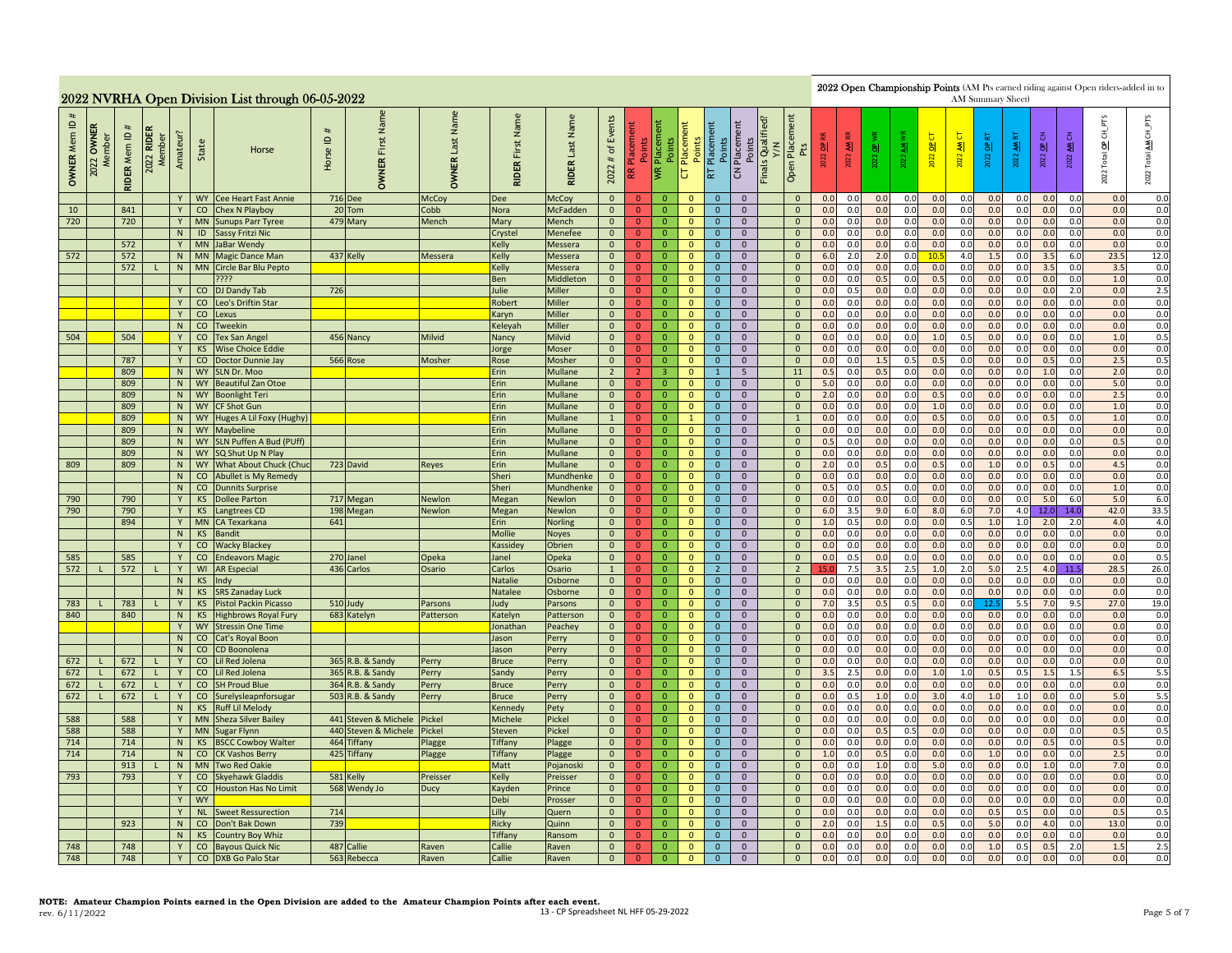|                                              |                           |                     |                                      |          |                        | 2022 NVRHA Open Division List through 06-05-2022  |               |                               |                              |                               |                           |                                          |                                  |                                   |                              |                                                                                                                                                                                                                                                                                                                                                                                                                                                                                   |                                           |  |                                           |            |            |            |            |            |            |            | AM Summary Sheet) |                 |            | 2022 Open Championship Points (AM Pts earned riding against Open riders-added in to |                |
|----------------------------------------------|---------------------------|---------------------|--------------------------------------|----------|------------------------|---------------------------------------------------|---------------|-------------------------------|------------------------------|-------------------------------|---------------------------|------------------------------------------|----------------------------------|-----------------------------------|------------------------------|-----------------------------------------------------------------------------------------------------------------------------------------------------------------------------------------------------------------------------------------------------------------------------------------------------------------------------------------------------------------------------------------------------------------------------------------------------------------------------------|-------------------------------------------|--|-------------------------------------------|------------|------------|------------|------------|------------|------------|------------|-------------------|-----------------|------------|-------------------------------------------------------------------------------------|----------------|
| $\mathbf{\underline{o}}$<br><b>OWNER Mem</b> | <b>OWNER</b><br>2022 OWNE | <b>RIDER Mem ID</b> | <b>RIDER</b><br>2022 RIDEI<br>Member | Amateur? | State                  | Horse                                             | #<br>Horse ID | Name<br>First<br><b>OWNER</b> | Name<br>Last<br><b>OWNER</b> | Name<br>First<br><b>RIDER</b> | Last Name<br><b>RIDER</b> | Events<br>$\mathfrak{b}$<br>$\#$<br>2022 | Points<br>Æ                      | Placement<br>Points<br><b>IVR</b> | Placement<br>Points<br>p     | ΡTS<br>Placement<br>Pts<br><b>Finals Qualified</b><br>Points<br>Placement<br>$\overline{0}$ CH<br>Placeme<br>2022 OP CT<br>$rac{OP}{2}$<br>5<br>툳<br>공<br>Points<br>2022 AM F<br>$\overline{5}$<br>ৰী<br>才<br>₹<br>$\frac{a}{b}$<br>2022 OP<br>াৱা<br><b>Total</b><br>2022<br>2022<br>2022<br>2022<br>2022<br>2022<br>Open<br>$\mathbf S$<br>너<br>2022<br>0.0<br>$\overline{0}$<br>0.0<br>0.0<br>0.0<br>0.0<br>0.0<br>0.5<br>0.0<br>0.0<br>0.0<br>0.0<br>$\mathbf{0}$<br>$\Omega$ |                                           |  |                                           |            |            |            |            |            |            |            |                   |                 |            | $\underline{\mathsf{AM}}$ CH_PTS<br>2022 Total                                      |                |
| 150                                          | $\mathbf{L}$              | 150                 | $\mathsf{L}$                         | Y        |                        | CO Chexy Bar West                                 |               | 544 Debbie                    | Raymond                      | <b>Debbie</b>                 | Raymond                   | $\overline{0}$                           | $\Omega$                         | $\Omega$                          | $\mathbf{0}$                 |                                                                                                                                                                                                                                                                                                                                                                                                                                                                                   |                                           |  |                                           |            |            |            |            |            |            |            |                   |                 |            |                                                                                     | 0.5            |
|                                              |                           |                     |                                      | N        |                        | MN Midnight Blue Evans                            |               |                               |                              | Danielle                      | Rhudd                     | $\mathbf{1}$                             | $\Omega$                         | $\mathbf{0}$                      | $\mathbf{0}$                 | $\mathbf{0}$                                                                                                                                                                                                                                                                                                                                                                                                                                                                      | $\mathbf{1}$                              |  | $\overline{1}$                            | 0.0        | 0.0        | 0.0        | 0.0        | 0.0        | 0.0        | 0.0        | 0.0               | 0.0             | 0.0        | 0.0                                                                                 | 0.0            |
|                                              |                           |                     |                                      | N<br>N   | KS<br>KS               | <b>Two Reds</b><br>Zans Peppy Check               |               |                               |                              | Cydnee<br>Carolyn             | Rider<br>Rippe            | $\overline{0}$<br>$\mathbf{0}$           | $\overline{0}$<br>$\overline{0}$ | $\overline{0}$<br>$\overline{0}$  | $\mathbf{0}$<br>$\mathbf{0}$ | $\mathbf{0}$<br>$\overline{0}$                                                                                                                                                                                                                                                                                                                                                                                                                                                    | $\mathbf 0$<br>$\mathbf{0}$               |  | $\overline{0}$<br>$\mathbf{0}$            | 0.0<br>0.0 | 0.0<br>0.0 | 0.0<br>0.0 | 0.0<br>0.0 | 0.0<br>0.0 | 0.0<br>0.0 | 0.0<br>0.0 | 0.0<br>0.0        | 0.0<br>0.0      | 0.0<br>0.0 | 0.0<br>0.0                                                                          | $0.0\,$<br>0.0 |
| 801                                          |                           | 801                 |                                      | Y        |                        | WY Dun It Tejons                                  |               | 550 Shauna                    | Roberts                      | Shauna                        | <b>Roberts</b>            | $\overline{0}$                           | $\overline{0}$                   | $\overline{0}$                    | $\mathbf{0}$                 | $\overline{0}$                                                                                                                                                                                                                                                                                                                                                                                                                                                                    | $\overline{0}$                            |  | $\mathbf{0}$                              | 0.0        | 0.0        | 0.0        | 0.0        | 0.0        | 0.0        | 0.0        | 0.0               | 0.0             | 0.0        | 0.0                                                                                 | 0.0            |
| 801                                          |                           | 801                 |                                      | Y        |                        | WY Smarty Starlight                               |               | 551 Shauna                    | Roberts                      | Shauna                        | <b>Roberts</b>            | $\mathbf{0}$                             | $\mathbf{0}$                     | $\overline{0}$                    | $\mathbf{0}$                 | $\overline{0}$                                                                                                                                                                                                                                                                                                                                                                                                                                                                    | $\overline{0}$                            |  | $\overline{0}$                            | 0.5        | 0.5        | 0.0        | 0.0        | 0.0        | 0.0        | 0.5        | 0.5               | 0.0             | 0.0        | 1.0                                                                                 | 1.0            |
|                                              |                           |                     |                                      | Y        |                        | WY Cowgirls Playmate                              |               |                               |                              | Lisa                          | Robinett                  | $\mathbf{1}$                             | $\Omega$                         | $\mathbf{1}$                      | $\overline{2}$               | $\overline{0}$                                                                                                                                                                                                                                                                                                                                                                                                                                                                    | $\mathbf{1}$                              |  | $\overline{4}$                            | 0.0        | 0.0        | 0.0        | 0.0        | 0.5        | 0.0        | 0.0        | 0.0               | 0.0             | 0.5        | 0.5                                                                                 | 0.5            |
|                                              |                           |                     |                                      |          |                        | Circle Bar Diamonds                               |               |                               |                              | Ryan                          | Rose                      | $\overline{0}$                           | $\Omega$                         | $\overline{0}$                    | $\mathbf{0}$                 | $\mathbf 0$                                                                                                                                                                                                                                                                                                                                                                                                                                                                       | $\mathbf 0$                               |  | $\mathbf 0$                               | 0.5        | 0.0        | 1.0        | 0.0        | $1.0$      | 0.0        | 2.0        | 0.0               | 0.5             | 0.0        | 5.0                                                                                 | $0.0\,$        |
|                                              |                           |                     |                                      |          | N MN                   | <b>Circle Bar Pistol</b>                          |               |                               |                              | Ryan                          | Rose                      | $\overline{0}$                           | $\overline{0}$                   | $\overline{0}$                    | $\mathbf{0}$                 | $\mathbf{0}$                                                                                                                                                                                                                                                                                                                                                                                                                                                                      | $\overline{0}$                            |  | $\mathbf{0}$                              | 0.0        | 0.0        | 0.0        | 0.0        | 0.0        | 0.0        | 0.0        | 0.0               | 0.0             | 0.0        | 0.0                                                                                 | 0.0            |
|                                              |                           |                     |                                      | N        | <b>MN</b>              | <b>Circle Bar Shogun</b>                          |               |                               |                              | Ryan                          | Rose                      | $\overline{0}$                           | $\mathbf{0}$                     | $\overline{0}$                    | $\mathbf{0}$                 | $\mathbf{0}$                                                                                                                                                                                                                                                                                                                                                                                                                                                                      | $\mathbf{0}$                              |  | $\mathbf{0}$                              | 0.0        | 0.0        | 0.0        | 0.0        | 1.0        | 0.0        | 0.0        | 0.0               | 2.0             | 0.0        | 3.0                                                                                 | 0.0            |
| 842<br>843                                   |                           | 842<br>843          |                                      | Y<br>Y   | CO                     | Ladys Stylish Pepto<br>CO Reality Check           |               | 618 Alice                     | Ryan                         | Alice<br>Alice                | Ryan                      | $\overline{0}$<br>$\overline{0}$         | $\overline{0}$<br>$\overline{0}$ | $\overline{0}$<br>$\overline{0}$  | $\mathbf{0}$<br>$\mathbf{0}$ | $\overline{0}$<br>$\overline{0}$                                                                                                                                                                                                                                                                                                                                                                                                                                                  | $\overline{0}$<br>$\overline{0}$          |  | $\overline{0}$<br>$\mathbf{0}$            | 0.0<br>0.0 | 0.0<br>0.0 | 0.0<br>0.0 | 0.0<br>0.0 | 0.0<br>0.0 | 0.0<br>0.0 | 0.0<br>0.5 | 0.0<br>0.5        | 0.0<br>0.0      | 0.0<br>0.0 | 0.0<br>0.5                                                                          | 0.0<br>0.5     |
| 862                                          |                           | 862                 |                                      |          |                        | N   WY   Pagos Puff Solano                        |               |                               |                              | Karen                         | Ryan<br>Saltzsieder-V     | $\overline{0}$                           | $\overline{0}$                   | $\overline{0}$                    | $\overline{0}$               | $\overline{0}$                                                                                                                                                                                                                                                                                                                                                                                                                                                                    | $\overline{0}$                            |  | $\overline{0}$                            | 0.0        | 0.0        | 0.0        | 0.0        | 0.0        | 0.0        | 0.0        | 0.0               | 0.0             | 0.0        | 0.0                                                                                 | 0.0            |
|                                              |                           |                     |                                      |          |                        | N   MN   Skat Cat Kate                            |               |                               |                              | Dylan                         | Schauer                   | $\overline{0}$                           | $\overline{0}$                   | $\overline{0}$                    | $\mathbf{0}$                 | $\overline{0}$                                                                                                                                                                                                                                                                                                                                                                                                                                                                    | $\overline{0}$                            |  | $\mathbf{0}$                              | 0.0        | 0.0        | 0.0        | 0.0        | 0.5        | 0.0        | 0.0        | 0.0               | 0.5             | 0.0        | 1.0                                                                                 | 0.0            |
|                                              |                           |                     |                                      | Y        | KS                     | Cutter                                            |               |                               |                              | Karen                         | Scott                     | $\overline{0}$                           | $\mathbf{0}$                     | $\overline{0}$                    | $\mathbf{0}$                 | $\mathbf{0}$                                                                                                                                                                                                                                                                                                                                                                                                                                                                      | $\overline{0}$                            |  | $\mathbf{0}$                              | 0.0        | 0.0        | 0.0        | 0.0        | 0.0        | 0.0        | 0.0        | 0.0               | 1.0             | 1.0        | 1.0                                                                                 | 1.0            |
|                                              |                           |                     |                                      | N        | CO                     | <b>Honey Badger</b>                               |               |                               |                              | Rich                          | Scott                     | $\overline{0}$                           | $\mathbf{0}$                     | $\overline{0}$                    | $\mathbf{0}$                 | $\overline{0}$                                                                                                                                                                                                                                                                                                                                                                                                                                                                    | $\overline{0}$                            |  | $\mathbf{0}$                              | 0.0        | 0.0        | 0.0        | 0.0        | 0.0        | 0.0        | 0.0        | 0.0               | 0.0             | 0.0        | 0.0                                                                                 | 0.0            |
| 737                                          |                           | 737                 |                                      |          | <b>KS</b>              | <b>Olenas Lil Wrangler</b>                        |               | 463 Anna Jane                 | Shafer                       | Anna                          | Shafer                    | $\overline{0}$                           | $\overline{0}$                   | $\overline{0}$                    | $\mathbf{0}$                 | $\mathbf{0}$                                                                                                                                                                                                                                                                                                                                                                                                                                                                      | $\mathbf 0$                               |  | $\mathbf{0}$                              | 0.5        | 1.0        | 0.0        | 0.0        | 0.0        | 0.0        | 0.0        | 0.5               | 0.0             | 0.0        | 0.5                                                                                 | $1.5\,$        |
|                                              |                           |                     |                                      |          |                        | <b>Valentinos Script</b>                          | 604           |                               |                              | Katie                         | Shaw                      | $\overline{0}$                           | $\overline{0}$                   | $\overline{0}$                    | $\overline{0}$               | $\mathbf{0}$                                                                                                                                                                                                                                                                                                                                                                                                                                                                      | $\overline{0}$                            |  | $\overline{0}$                            | 0.0        | 0.0        | 0.0        | 0.0        | 0.0        | 0.0        | 0.0        | 0.0               | 1.0             | 4.0        | 1.0                                                                                 | 4.0            |
|                                              |                           |                     |                                      | N        | KS                     | <b>Hancock Gooch</b>                              |               |                               |                              |                               | Shelton                   | $\overline{0}$                           | $\overline{0}$                   | $\overline{0}$                    | $\mathbf{0}$                 | $\mathbf{0}$                                                                                                                                                                                                                                                                                                                                                                                                                                                                      | $\mathbf{0}$                              |  | $\mathbf{0}$                              | 0.0        | 0.0        | 0.0        | 0.0        | 0.0        | 0.0        | 0.0        | 0.0               | 0.0             | 0.0        | 0.0                                                                                 | 0.0            |
| 308                                          |                           | 308<br>308          |                                      | Y<br>Y   | <b>MN</b><br><b>MN</b> | Little Lido Ote                                   |               | 199 Stephany                  | Siitari<br>Siitari           | Stephany                      | Siitari<br>Siitari        | $\mathbf{1}$<br>$\mathbf{0}$             | $\mathbf{0}$<br>$\overline{0}$   | $\overline{0}$<br>$\overline{0}$  | $\mathbf 0$<br>$\mathbf{0}$  | $\mathbf{0}$<br>$\overline{0}$                                                                                                                                                                                                                                                                                                                                                                                                                                                    | $\overline{\mathbf{3}}$<br>$\overline{0}$ |  | $\overline{\mathbf{3}}$<br>$\overline{0}$ | 8.0<br>1.0 | 3.5<br>0.0 | 1.5<br>4.0 | 1.0<br>2.5 | 6.5<br>4.0 | 4.5<br>4.0 | 4.0<br>4.0 | 2.5<br>1.0        | 2.5<br>1.0      | 5.5<br>3.0 | 22.5<br>14.0                                                                        | 17.0<br>10.5   |
| 308                                          |                           | 691                 |                                      | Y        | CO                     | <b>SLJ Ruby Slippers</b><br>Hancock Peppy Plan    |               | 41 Stephany                   |                              | Stephany<br>Kylie             | Smith                     | $\overline{0}$                           | $\overline{0}$                   | $\overline{0}$                    | $\mathbf{0}$                 | $\mathbf{0}$                                                                                                                                                                                                                                                                                                                                                                                                                                                                      | $\overline{0}$                            |  | $\mathbf{0}$                              | 0.0        | 0.0        | 0.0        | 0.0        | 0.0        | 0.0        | 0.0        | 0.0               | 0.0             | 0.0        | 0.0                                                                                 | 0.0            |
| 754                                          |                           | 754                 |                                      | Y.       | CO                     | Lenas Wright Smart                                |               | 496 Janet                     | Smith                        | Janet                         | Smith                     | $\overline{0}$                           | $\overline{0}$                   | $\mathbf 0$                       | $\mathbf 0$                  | $\mathbf 0$                                                                                                                                                                                                                                                                                                                                                                                                                                                                       | $\mathbf 0$                               |  | $\mathbf 0$                               | 0.0        | 0.0        | 0.0        | 0.0        | 0.0        | 0.0        | 0.0        | 0.0               | 0.0             | 0.0        | 0.0                                                                                 | 0.0            |
|                                              |                           |                     |                                      |          | CO                     | <b>Look Winter</b>                                |               |                               |                              | lustin                        | Smith                     | $\overline{0}$                           | $\overline{0}$                   | $\overline{0}$                    | $\mathbf{0}$                 | $\mathbf{0}$                                                                                                                                                                                                                                                                                                                                                                                                                                                                      | $\mathbf 0$                               |  | $\mathbf 0$                               | 0.0        | 0.0        | 1.0        | 1.0        | 0.0        | 0.0        | 0.0        | 0.0               | 0.0             | 0.0        | 1.0                                                                                 | 1.0            |
| 1044                                         |                           | 1044                |                                      | Y        | $\overline{c}$         | Dunnitnmercedes                                   |               | 797 Vicki                     | Sommer                       | Vicki                         | Sommer                    | $\overline{2}$                           | $\mathbf{0}$                     | $\overline{1}$                    | $\overline{0}$               | $\overline{3}$                                                                                                                                                                                                                                                                                                                                                                                                                                                                    | $\overline{0}$                            |  | $\overline{4}$                            | 0.0        | 0.0        | 0.0        | 0.0        | 0.0        | 0.0        | 0.5        | 0.5               | 0.0             | 0.0        | 0.5                                                                                 | 0.5            |
| 318                                          |                           | 318                 |                                      | N        | <b>MN</b>              | <b>Honest as Carl</b>                             |               | 206 Debra                     | Sonnenburg                   | Deb                           | Sonnenburg                | $\mathbf{0}$                             | $\overline{0}$                   | $\overline{0}$                    | $\mathbf{0}$                 | $\mathbf{0}$                                                                                                                                                                                                                                                                                                                                                                                                                                                                      | $\overline{0}$                            |  | $\mathbf{0}$                              | 0.0        | 0.0        | 0.5        | 0.0        | 3.0        | 1.5        | 0.0        | 0.0               | 0.5             | 1.0        | 4.0                                                                                 | 2.5            |
| 990                                          |                           | 947                 |                                      | N        | CO                     | <b>Uno What Time</b>                              |               | 713 Juliette                  | Watt                         | <b>Alexis</b>                 | Spencer                   | 3 <sup>2</sup>                           | 8                                | $\overline{7}$                    | $\overline{7}$               | 13                                                                                                                                                                                                                                                                                                                                                                                                                                                                                | 10                                        |  | 45                                        | 5.5        | 0.0        | 2.0        | 0.0        | 7.5        | 0.0        | 6.0        | 0.0               | 4.0             | 0.0        | 25.0                                                                                | 0.0            |
|                                              |                           | 947                 | $\mathbf{v}$                         | N<br>N   |                        | CO Peppinics Sonsation                            |               |                               |                              | Alexis<br><b>Alexis</b>       | Spencer                   | $\mathbf{1}$<br>$\mathbf{0}$             | $\overline{3}$<br>$\overline{0}$ | $\mathbf 0$<br>$\mathbf 0$        | $\mathbf 0$<br>$\mathbf 0$   | $\mathbf{0}$<br>$\mathbf{0}$                                                                                                                                                                                                                                                                                                                                                                                                                                                      | $5\overline{5}$<br>$\mathbf{0}$           |  | $\,$ 8<br>$\mathbf{0}$                    | 0.0<br>0.0 | 0.0<br>0.0 | 0.0<br>0.0 | 0.0<br>0.0 | 0.0<br>0.0 | 0.0<br>0.0 | 0.0<br>0.0 | 0.0<br>0.0        | 2.0<br>0.0      | 0.0<br>0.0 | 2.0<br>0.0                                                                          | 0.0<br>0.0     |
|                                              |                           | 947                 |                                      | N        |                        | CO Barpassers Redi Image<br>CO Starlight N Chrome |               |                               |                              | <b>Alexis</b>                 | Spencer<br>Spencer        | $\Omega$                                 | $\mathbf{0}$                     | $\overline{0}$                    | $\mathbf{0}$                 | $\mathbf{0}$                                                                                                                                                                                                                                                                                                                                                                                                                                                                      | $\overline{0}$                            |  | $\mathbf{0}$                              | 1.0        | 0.5        | 0.0        | 0.0        | 0.0        | 0.0        | 0.0        | 0.5               | 0.0             | 0.0        | 1.0                                                                                 | 1.0            |
|                                              |                           |                     |                                      | N        |                        | <b>Mesabi Warrior</b>                             |               |                               |                              | Jarusha Rose                  | <b>Steinert</b>           | $\mathbf{0}$                             | $\mathbf{0}$                     | $\mathbf{0}$                      | $\mathbf{0}$                 | $\mathbf{0}$                                                                                                                                                                                                                                                                                                                                                                                                                                                                      | $\mathbf{0}$                              |  | $\mathbf{0}$                              | 0.0        | 0.0        | 0.0        | 0.0        | 0.0        | 0.0        | 0.0        | 0.0               | 0.0             | 0.0        | 0.0                                                                                 | 0.0            |
| $\overline{4}$                               |                           | $\overline{4}$      |                                      |          |                        | CO Heza Sporty Cat                                |               | 414 Donna & Charlie           | Stewart                      | Charlie                       | <b>Stewart</b>            | $\overline{0}$                           | $\overline{0}$                   | $\overline{0}$                    | $\mathbf{0}$                 | $\mathbf{0}$                                                                                                                                                                                                                                                                                                                                                                                                                                                                      | $\mathbf{0}$                              |  | $\mathbf{0}$                              | 0.0        | 0.0        | 0.0        | 0.0        | 0.0        | 0.0        | 0.0        | 0.0               | 1.0             | 3.0        | 1.0                                                                                 | 3.0            |
| $\overline{4}$                               |                           | $\overline{4}$      |                                      | Y        |                        | CO Hillreycious                                   | 539           | Charlie                       | Stewart                      | Charlie                       | <b>Stewart</b>            | $\overline{0}$                           | $\overline{0}$                   | $\overline{0}$                    | $\mathbf{0}$                 | $\mathbf{0}$                                                                                                                                                                                                                                                                                                                                                                                                                                                                      | $\overline{0}$                            |  | $\mathbf{0}$                              | 2.0        | 1.0        | 0.0        | 0.0        | 0.0        | 0.0        | 0.0        | 0.0               | 2.0             | 2.0        | 4.0                                                                                 | 3.0            |
| $\overline{4}$                               | L.                        | $\overline{4}$      | т.                                   | Y        |                        | CO Risky Irish Whiskey                            | 22            | Charlie & Donna               | itewart                      | Donna                         | <b>Stewart</b>            | $\overline{0}$                           | $\mathbf{0}$                     | $\overline{0}$                    | $\mathbf{0}$                 | $\mathbf{0}$                                                                                                                                                                                                                                                                                                                                                                                                                                                                      | $\mathbf 0$                               |  | $\mathbf{0}$                              | 8.5        | 4.5        | 4.5        | 2.5        | 5.5        | 4.0        | 6.5        | 5.5               | 19.0            | 18.5       | 44.0                                                                                | 35.0           |
|                                              | ${\sf N}$                 |                     | N                                    | Y        |                        | CO Pak N Heat                                     |               | 741 Kristen                   | <b>Stites</b>                | Kristen                       | <b>Stites</b>             | $\mathbf{1}$                             | $\mathbf{0}$                     | $\overline{0}$                    | $\mathbf{0}$                 | $\mathbf{0}$                                                                                                                                                                                                                                                                                                                                                                                                                                                                      | $\overline{0}$                            |  | $\mathbf{0}$                              | 0.0        | 0.0        | 0.0        | 0.0        | 0.0        | 0.0        | 0.0        | 0.0               | 0.0             | 0.0        | 0.0                                                                                 | 0.0            |
|                                              |                           |                     |                                      | N        |                        | MN Cactus Star                                    |               |                               |                              | Camie                         | Stockhausen               | $\overline{0}$                           | $\Omega$                         | $\overline{0}$                    | $\mathbf{0}$                 | $\mathbf{0}$                                                                                                                                                                                                                                                                                                                                                                                                                                                                      | $\overline{0}$                            |  | $\mathbf{0}$                              | 0.0        | 0.0        | 0.0        | 0.0        | 0.0        | 0.0        | 0.0        | 0.0               | 0.0             | 0.0        | 0.0                                                                                 | 0.0            |
|                                              |                           | 899                 |                                      | N        | <b>MN</b>              | The Bee's Knee's<br>Garnilah MJA                  |               | 650 Mary Jo                   | McMan                        | Stephany<br>Patrick           | Stull                     | $\overline{0}$<br>$\overline{0}$         | $\overline{0}$<br>$\overline{0}$ | $\mathbf{0}$<br>$\mathbf{0}$      | $\mathbf{0}$<br>$\mathbf{0}$ | $\mathbf{0}$<br>$\mathbf{0}$                                                                                                                                                                                                                                                                                                                                                                                                                                                      | $\mathbf{0}$<br>$\mathbf{0}$              |  | $\mathbf{0}$<br>$\mathbf{0}$              | 1.5<br>0.0 | 0.0<br>0.0 | 0.0<br>0.5 | 0.0<br>0.0 | 0.5<br>0.0 | 0.0<br>0.0 | 1.0<br>0.0 | 0.0<br>0.0        | 2.5<br>0.0      | 0.0<br>0.0 | 5.5<br>0.5                                                                          | 0.0<br>0.0     |
|                                              |                           |                     |                                      | N        |                        | WY Catty Tax                                      |               |                               |                              | Lucas                         | Sullivan<br>Talbott       | $\mathbf{1}$                             | $\mathbf{0}$                     | $\mathbf{0}$                      | $\mathbf{0}$                 | $\mathbf{0}$                                                                                                                                                                                                                                                                                                                                                                                                                                                                      | $\mathbf{0}$                              |  | $\mathbf{0}$                              | 0.0        | 0.0        | 0.0        | 0.0        | 0.0        | 0.0        | 0.0        | 0.0               | 0.0             | 0.0        | 0.0                                                                                 | 0.0            |
|                                              |                           | 944                 |                                      | N        |                        | WY AR Powder Blu Boon                             |               |                               |                              | Lucas                         | Talbott                   | $\overline{0}$                           | $\mathbf{0}$                     | $\mathbf 0$                       | $\mathbf{0}$                 | $\overline{0}$                                                                                                                                                                                                                                                                                                                                                                                                                                                                    | $\overline{0}$                            |  | $\mathbf{0}$                              | 0.0        | 0.0        | 0.5        | 0.0        | 0.0        | 0.0        | 0.0        | 0.0               | 0.0             | 0.0        | 0.5                                                                                 | 0.0            |
|                                              |                           | 944                 |                                      | N        |                        | WY Suns Blu Boon                                  |               |                               |                              | Lucas                         | Talbott                   | $\overline{0}$                           | $\overline{0}$                   | $\overline{0}$                    | $\mathbf{0}$                 | $\overline{0}$                                                                                                                                                                                                                                                                                                                                                                                                                                                                    | $\overline{0}$                            |  | $\mathbf{0}$                              | 0.0        | 0.0        | 0.0        | 0.0        | 0.0        | 0.0        | 0.0        | 0.0               | 0.0             | 0.0        | 0.0                                                                                 | 0.0            |
| 706                                          |                           | 706                 |                                      | N        |                        | Smooth N Catty                                    |               | 457 Shane or Corrine          | Mathis                       | Rene                          | Thayer                    | $\overline{0}$                           | $\mathbf{0}$                     | $\overline{0}$                    | $\mathbf{0}$                 | $\mathbf{0}$                                                                                                                                                                                                                                                                                                                                                                                                                                                                      | $\overline{0}$                            |  | $\mathbf{0}$                              | 0.0        | 0.0        | 0.0        | 0.0        | 0.0        | 0.0        | 0.0        | 0.0               | 0.0             | 0.0        | 0.0                                                                                 | 0.0            |
|                                              |                           |                     |                                      |          |                        | Docs Bullet Express                               |               |                               |                              | <b>Becky</b>                  | Thompson                  | $\mathbf{1}$                             | $\mathbf{0}$                     | $\overline{0}$                    | $\mathbf 0$                  | $2^{\circ}$                                                                                                                                                                                                                                                                                                                                                                                                                                                                       | 1                                         |  | $\overline{\mathbf{3}}$                   | 0.0        | 0.0        | 0.0        | 0.0        | 0.0        | 0.0        | 0.0        | 0.0               | 0.0             | 2.0        | 0.0                                                                                 | 2.0            |
|                                              |                           | 658                 |                                      | N        | <b>KS</b>              | <b>WR Cats Jewel</b>                              |               |                               |                              | Ashlee                        | Tien                      | $\mathbf{0}$                             | $\overline{0}$                   | $\mathbf{0}$                      | $\mathbf{0}$                 | $\mathbf{0}$                                                                                                                                                                                                                                                                                                                                                                                                                                                                      | $\mathbf 0$                               |  | $\mathbf 0$                               | 1.0        | 0.0        | 0.5        | 0.0        | 0.0        | 0.0        | 0.0        | 0.0               | 0. <sub>C</sub> | 0.0        | 1.5                                                                                 | 0.0            |
| 643                                          |                           | 643                 |                                      |          | <b>KS</b>              | <b>Country Bay Whiz</b>                           |               |                               |                              | Ransom                        | Tiffany                   | $\mathbf{0}$                             | $\overline{0}$                   | $\mathbf{0}$                      | $\mathbf{0}$                 | $\mathbf{0}$                                                                                                                                                                                                                                                                                                                                                                                                                                                                      | $\mathbf 0$                               |  | $\mathbf 0$                               | 0.0        | 0.0        | 0.0        | 0.0        | 0.0        | 0.0        | 0.0        | 0.0               | 0.0             | 0.0        | 0.0                                                                                 | 0.0            |
| 643                                          |                           | 643                 |                                      | Y        | KS                     | <b>Smart Redeemin Chic</b>                        |               | 582 Shawn                     | <b>Tiffany</b>               | Shawn                         | Tiffany                   | $\overline{0}$                           | $\mathbf{0}$                     | $\overline{0}$                    | $\mathbf{0}$                 | $\mathbf{0}$                                                                                                                                                                                                                                                                                                                                                                                                                                                                      | $\overline{0}$                            |  | $\mathbf{0}$                              | 0.0        | 0.0        | 0.0        | 0.0        | 0.0        | 0.0        | 1.5        | 0.5               | 0.0             | 0.0        | 1.5                                                                                 | 0.5            |
|                                              |                           |                     |                                      | Y        | CO                     | Homie                                             |               |                               |                              | Amelia                        | Tilden                    | $\overline{0}$                           | $\overline{0}$                   | $\overline{0}$                    | $\mathbf{0}$                 | $\mathbf{0}$                                                                                                                                                                                                                                                                                                                                                                                                                                                                      | $\mathbf 0$                               |  | $\mathbf{0}$                              | 0.0        | 0.0        | 0.0        | 0.0        | 0.0        | 0.0        | 0.0        | 0.0               | 0.0             | 0.0        | 0.0                                                                                 | 0.0            |
| 741                                          |                           | 741                 |                                      | N        | <b>MN</b>              | <b>Avas Freckles</b>                              |               | 473 Tami                      | Tracy                        | Tami                          | Tracy                     | $\overline{0}$                           | $\overline{0}$                   | $\mathbf{0}$                      | $\mathbf{0}$                 | $\mathbf{0}$                                                                                                                                                                                                                                                                                                                                                                                                                                                                      | $\mathbf 0$                               |  | $\mathbf 0$                               | 0.0        | 0.0        | 0.0        | 0.0        | 0.0        | 0.0        | 0.0        | 0.0               | 0.0             | 0.0        | 0.0                                                                                 | 0.0            |
|                                              |                           | 806                 |                                      | N        | KS                     | Devils Big Bay                                    |               |                               |                              | Susan                         | <b>Tullock</b>            | $\mathbf{1}$                             | $\mathbf{1}$                     | $\overline{0}$                    | $\overline{2}$               | $\overline{0}$                                                                                                                                                                                                                                                                                                                                                                                                                                                                    | 1                                         |  | $\overline{4}$                            | 0.0        | 0.0        | 0.0        | 0.0        | 0.5        | 0.0        | 0.0        | 0.0               | 0.0             | 0.0        | 0.5                                                                                 | 0.0            |
| 683                                          |                           | 683                 |                                      | Y        | <b>MN</b>              | <b>Hick on Wood</b>                               |               | 529 Katie                     | <b>Udell</b>                 | Katie                         | Udell                     | $\overline{0}$                           | $\overline{0}$                   | $\overline{0}$                    | $\mathbf{0}$                 | $\mathbf{0}$                                                                                                                                                                                                                                                                                                                                                                                                                                                                      | $\overline{0}$                            |  | $\mathbf{0}$                              | 0.0        | 0.0        | 0.5        | 0.0        | 2.0        | 1.0        | 0.0        | 0.0               | 0.0             | 0.0        | 2.5                                                                                 | $1.0$          |
|                                              |                           | 864                 |                                      | N        | <b>KS</b>              | Glowin On High                                    |               |                               |                              | Lane                          | Vanover                   | $\mathbf{0}$                             | $\overline{0}$                   | $\mathbf{0}$                      | $\mathbf{0}$                 | $\mathbf{0}$                                                                                                                                                                                                                                                                                                                                                                                                                                                                      | $\mathbf 0$                               |  | $\mathbf 0$                               | 0.0        | 0.0        | 1.0        | 0.0        | 0.0        | 0.0        | 0.0        | 0.0               | 0.0             | 0.0        | 1.0                                                                                 | 0.0            |
|                                              |                           | 864                 |                                      | N        |                        | KS Sugar                                          |               |                               |                              | Lane                          | Vanover                   | $\mathbf{0}$                             | $\overline{0}$                   | $\mathbf{0}$                      | $\mathbf{0}$                 | $\mathbf{0}$                                                                                                                                                                                                                                                                                                                                                                                                                                                                      | $\mathbf{0}$                              |  | $\mathbf{0}$                              | 0.0        | 0.0        | 0.0        | 0.0        | 0.0        | 0.0        | 0.0        | 0.0               | 0.0             | 0.0        | 0.0                                                                                 | 0.0            |
|                                              |                           |                     |                                      | N        | NE Nitro               |                                                   |               |                               |                              | Michelle                      | Viessman                  | $\overline{0}$                           | $\mathbf{0}$                     | $\mathbf 0$                       | $\mathbf 0$                  | $\overline{0}$                                                                                                                                                                                                                                                                                                                                                                                                                                                                    | $\overline{0}$                            |  | $\mathbf{0}$                              | 0.0        | 0.0        | 0.0        | 0.0        | 0.0        | 0.0        | 0.0        | 0.0               | 0.0             | 0.0        | 0.0                                                                                 | 0.0            |
|                                              |                           |                     |                                      | Y<br>N   | CO                     | CO AR All That Taz<br>Notimeforguncontrol         |               |                               |                              | Karlee<br>Keith               | Vogel                     | $\overline{0}$<br>$\mathbf{0}$           | $\overline{0}$<br>$\mathbf{0}$   | $\overline{0}$<br>$\mathbf{0}$    | $\mathbf{0}$<br>$\mathbf{0}$ | $\mathbf{0}$<br>$\mathbf{0}$                                                                                                                                                                                                                                                                                                                                                                                                                                                      | $\mathbf 0$<br>$\mathbf{0}$               |  | $\mathbf{0}$<br>$\mathbf{0}$              | 0.0<br>0.0 | 0.0<br>0.0 | 0.0<br>0.0 | 0.0<br>0.0 | 0.0<br>0.5 | 0.0<br>0.0 | 0.0<br>0.0 | 0.0<br>0.0        | 0.0<br>0.0      | 0.0<br>0.0 | 0.0<br>0.5                                                                          | $0.0\,$<br>0.0 |
|                                              |                           |                     |                                      | N        |                        | CO This Ones A Peach                              |               |                               |                              | Keith                         | Vogel<br>Vogel            | $\overline{0}$                           | $\mathbf{0}$                     | $\mathbf 0$                       | $\mathbf 0$                  | $\mathbf 0$                                                                                                                                                                                                                                                                                                                                                                                                                                                                       | $\overline{0}$                            |  | $\mathbf 0$                               | 0.0        | 0.0        | 0.0        | 0.0        | 1.0        | 0.0        | 0.0        | 0.0               | 0.0             | 0.0        | 1.0                                                                                 | 0.0            |
|                                              |                           |                     |                                      | Y        |                        | WY AMR One Time Drive Fire                        |               |                               |                              | Sammi                         | Walker                    | $\overline{0}$                           | $\overline{0}$                   | $\overline{0}$                    | $\mathbf{0}$                 | $\mathbf{0}$                                                                                                                                                                                                                                                                                                                                                                                                                                                                      | $\mathbf 0$                               |  | $\mathbf{0}$                              | 0.0        | 0.0        | 0.0        | 0.0        | 0.0        | 0.0        | 0.0        | 0.0               | 0.0             | 0.0        | 0.0                                                                                 | 0.0            |
|                                              |                           |                     |                                      |          |                        |                                                   |               |                               |                              |                               |                           |                                          |                                  |                                   |                              |                                                                                                                                                                                                                                                                                                                                                                                                                                                                                   |                                           |  |                                           |            |            |            |            |            |            |            |                   |                 |            |                                                                                     |                |